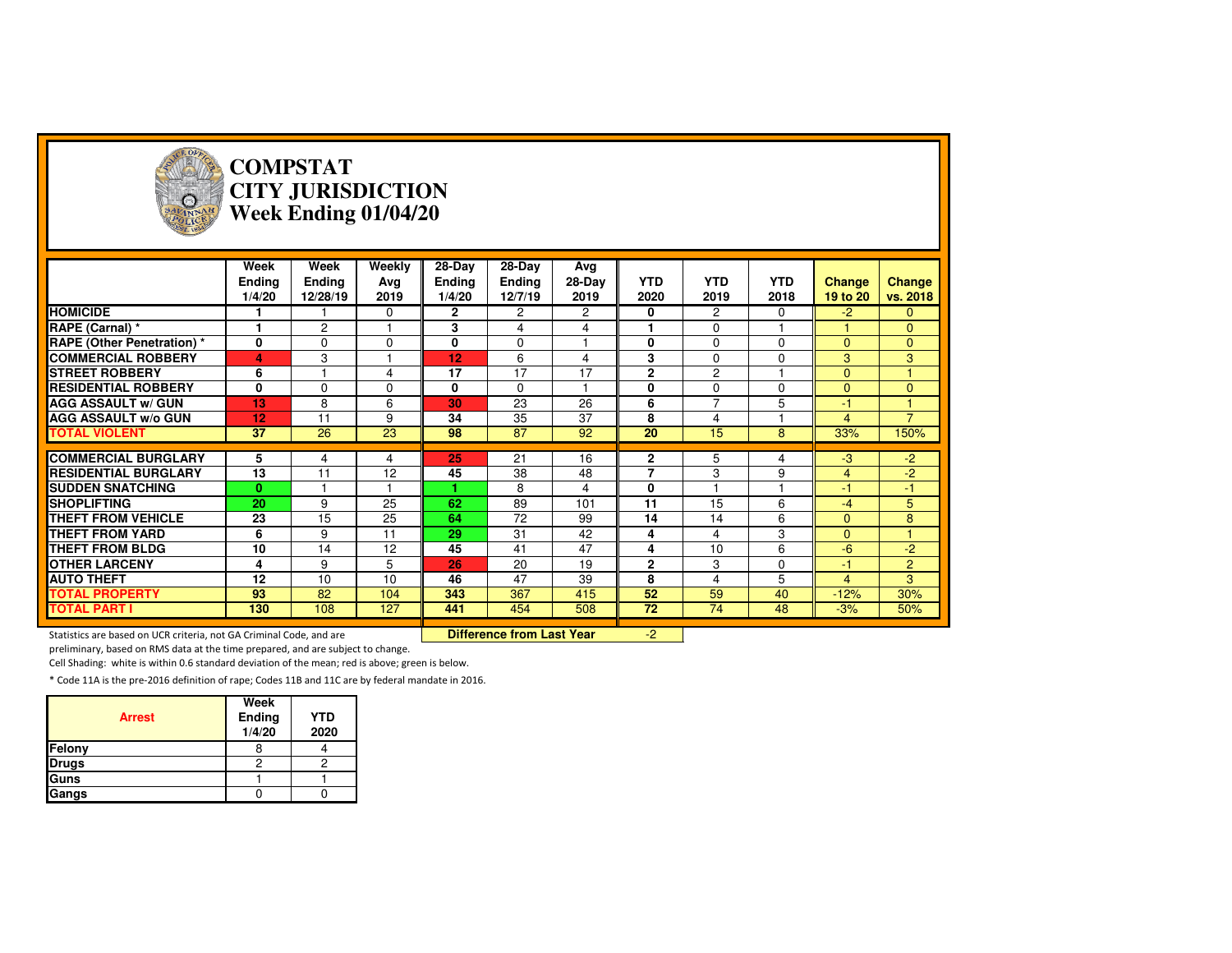

#### **COMPSTAT PRECINCT COMMANDER: NORTH PRECINCTWeek Ending 01/04/20**





|                                   | Week<br><b>Ending</b><br>1/4/20 | Week<br>Ending<br>12/28/19 | Weekly<br>Ava<br>2019 | $28-Day$<br><b>Ending</b><br>1/4/19 | $28-Dav$<br>Ending<br>12/7/19 | Avg<br>$28-Day$<br>2019 | <b>YTD</b><br>2020 | <b>YTD</b><br>2019 | <b>YTD</b><br>2018 | <b>Change</b><br>19 to 20 | <b>Change</b><br>vs. 2018 |
|-----------------------------------|---------------------------------|----------------------------|-----------------------|-------------------------------------|-------------------------------|-------------------------|--------------------|--------------------|--------------------|---------------------------|---------------------------|
| <b>HOMICIDE</b>                   | 0                               | 0                          | 0                     | 0                                   | 0                             | 0                       | 0                  | 0                  | $\Omega$           | $\mathbf{0}$              | 0                         |
| RAPE (Carnal) *                   | 1                               | 2                          | 0                     | 3                                   | 0                             |                         | 1                  | $\Omega$           | $\Omega$           |                           |                           |
| <b>RAPE (Other Penetration) *</b> | $\bf{0}$                        | 0                          | $\Omega$              | $\bf{0}$                            | 0                             | $\Omega$                | $\bf{0}$           | 0                  | $\Omega$           | $\mathbf{0}$              | $\Omega$                  |
| <b>COMMERCIAL ROBBERY</b>         | $\mathbf{0}$                    | $\Omega$                   | $\Omega$              | 0                                   | $\overline{2}$                |                         | 0                  | $\Omega$           | $\Omega$           | $\mathbf{0}$              | $\Omega$                  |
| <b>STREET ROBBERY</b>             | $\mathbf{2}$                    |                            |                       | 3                                   | 6                             | 5                       | н                  |                    |                    | $\mathbf{0}$              | $\overline{0}$            |
| <b>RESIDENTIAL ROBBERY</b>        | $\mathbf{0}$                    | $\Omega$                   | $\mathbf 0$           | 0                                   | $\Omega$                      | $\Omega$                | $\bf{0}$           | 0                  | $\Omega$           | $\Omega$                  | $\Omega$                  |
| <b>AGG ASSAULT w/ GUN</b>         | 3                               | $\overline{2}$             |                       | 6                                   | 4                             | 5                       | 0                  |                    |                    | -1                        | -1                        |
| <b>AGG ASSAULT w/o GUN</b>        | 5                               | 3                          | 3                     | 12                                  | $\overline{7}$                | 11                      | 3                  |                    | $\Omega$           | 2                         | 3                         |
| <b>TOTAL VIOLENT</b>              | 11                              | 8                          | 6                     | 24                                  | 19                            | 24                      | 5                  | 3                  | $\overline{2}$     | 67%                       | 150%                      |
|                                   |                                 |                            |                       |                                     |                               |                         |                    |                    |                    |                           |                           |
| <b>COMMERCIAL BURGLARY</b>        | 1                               | 0                          |                       | 7                                   |                               | 4                       |                    | 2                  |                    | -1                        | $\mathbf{0}$              |
| <b>RESIDENTIAL BURGLARY</b>       | $\mathbf 0$                     | 4                          | $\overline{c}$        | 9                                   | 6                             | ⇁                       | 0                  |                    |                    | -1                        | $-1$                      |
| <b>ISUDDEN SNATCHING</b>          | $\mathbf 0$                     |                            | 0                     |                                     | $\Omega$                      |                         | 0                  | 0                  | 0                  | $\mathbf{0}$              | $\Omega$                  |
| <b>SHOPLIFTING</b>                |                                 | 0                          | 3                     | 5.                                  | 10                            | 12                      | 0                  | 0                  |                    | $\mathbf{0}$              | $-1$                      |
| <b>THEFT FROM VEHICLE</b>         | 4                               | 5                          | 6                     | 18                                  | 19                            | 24                      | 3                  | 3                  | $\overline{c}$     | $\overline{0}$            |                           |
| <b>THEFT FROM YARD</b>            | $\bf{0}$                        |                            | 3                     | 5.                                  | 10                            | 11                      | 0                  |                    |                    | -1                        | $-1$                      |
| <b>THEFT FROM BLDG</b>            | 4                               | 4                          | 3                     | 14                                  | 11                            | 11                      | ٠                  | 2                  | 3                  | -1                        | $-2$                      |
| <b>OTHER LARCENY</b>              | 3                               | 5                          | ٠                     | 11                                  | 5                             | 4                       | $\mathbf{2}$       |                    | $\Omega$           |                           | $\overline{2}$            |
| <b>AUTO THEFT</b>                 | 3                               |                            | $\overline{2}$        | 8                                   | 14                            | 8                       |                    | 0                  |                    |                           | $\Omega$                  |
| <b>TOTAL PROPERTY</b>             | 16                              | 21                         | 21                    | 78                                  | 76                            | 82                      | 8                  | 10                 | 10                 | $-20%$                    | $-20%$                    |
| <b>TOTAL PART I</b>               | 27                              | 29                         | 27                    | 102                                 | 95                            | 106                     | 13                 | 13                 | 12                 | 0%                        | 8%                        |

Statistics are based on UCR criteria, not GA Criminal Code, and are **Difference from Last Year** 

r 0

preliminary, based on RMS data at the time prepared, and are subject to change.

Cell Shading: white is within 0.6 standard deviation of the mean; red is above; green is below.

| <b>Arrests</b> | Week<br>Ending<br>1/4/20 | <b>YTD</b><br>2020 |
|----------------|--------------------------|--------------------|
| <b>Felony</b>  |                          |                    |
| <b>Drugs</b>   |                          |                    |
| <b>Guns</b>    |                          |                    |
| Gangs          |                          |                    |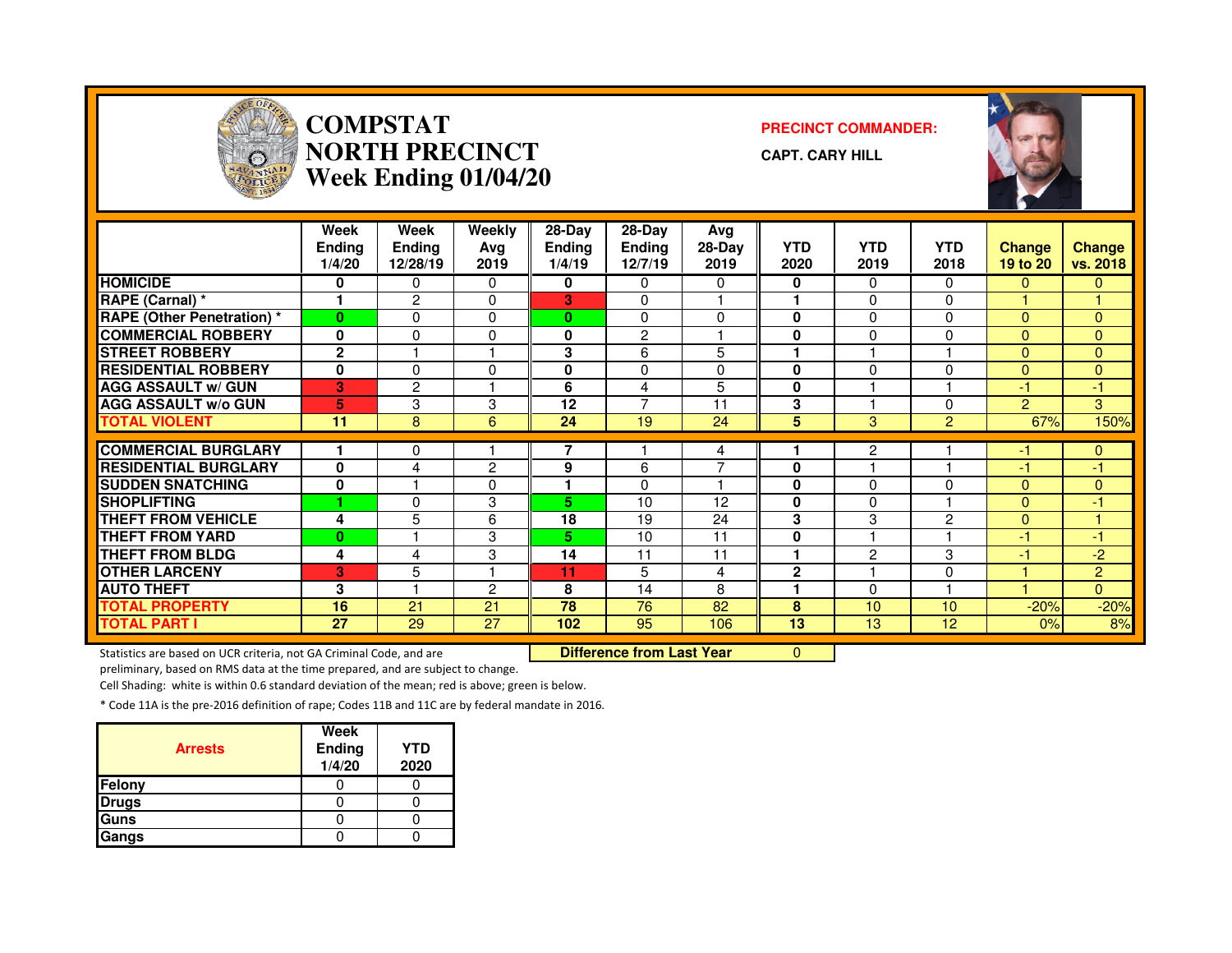

#### **COMPSTAT PRECINCT COMMANDER: CENTRAL PRECINCTWeek Ending 01/04/20**

**CAPT. TONYA REID**



|                                   | Week<br><b>Ending</b><br>1/4/20 | Week<br>Ending<br>12/28/19 | Weekly<br>Avg<br>2019 | $28-Dav$<br><b>Ending</b><br>1/4/20 | $28-Dav$<br>Ending<br>12/7/19 | Avg<br>$28-Day$<br>2019 | <b>YTD</b><br>2020 | <b>YTD</b><br>2019 | <b>YTD</b><br>2018 | <b>Change</b><br>19 to 20 | <b>Change</b><br>vs. 2018 |
|-----------------------------------|---------------------------------|----------------------------|-----------------------|-------------------------------------|-------------------------------|-------------------------|--------------------|--------------------|--------------------|---------------------------|---------------------------|
| <b>HOMICIDE</b>                   | 0                               |                            | 0                     |                                     | 0                             | 0                       | 0                  |                    | $\Omega$           | -1                        | $\mathbf{0}$              |
| RAPE (Carnal) *                   | 0                               | 0                          | 0                     | $\bf{0}$                            | $\Omega$                      |                         | 0                  | $\Omega$           | $\Omega$           | $\mathbf{0}$              | $\Omega$                  |
| <b>RAPE (Other Penetration) *</b> | 0                               | $\Omega$                   | $\Omega$              | $\bf{0}$                            | 0                             | $\Omega$                | $\bf{0}$           | $\Omega$           | $\Omega$           | $\Omega$                  | $\overline{0}$            |
| <b>COMMERCIAL ROBBERY</b>         | $\overline{2}$                  | 3                          | $\mathbf 0$           | 6                                   |                               | $\overline{c}$          | ٠                  | $\Omega$           | $\Omega$           |                           |                           |
| <b>STREET ROBBERY</b>             | 1                               | 0                          | H                     | 5                                   | $\overline{2}$                | 5                       | 0                  |                    | $\Omega$           | -1                        | $\Omega$                  |
| <b>RESIDENTIAL ROBBERY</b>        | $\mathbf{0}$                    | $\Omega$                   | $\Omega$              | 0                                   | $\Omega$                      | $\Omega$                | 0                  | $\Omega$           | $\Omega$           | $\Omega$                  | $\Omega$                  |
| <b>AGG ASSAULT w/ GUN</b>         | 3                               | $\overline{2}$             | $\overline{2}$        | 9                                   | 9                             | 8                       | $\mathbf{2}$       | 2                  | $\Omega$           | $\Omega$                  | 2                         |
| <b>AGG ASSAULT w/o GUN</b>        | 3                               | $\overline{2}$             | $\overline{2}$        | 6                                   | 8                             | 9                       | $\mathbf{2}$       | 0                  | $\Omega$           | $\mathbf{P}$              | $\overline{2}$            |
| <b>TOTAL VIOLENT</b>              | 9                               | 8                          | 6                     | 27                                  | 20                            | 26                      | 5                  | 4                  | $\Omega$           | 25%                       | #DIV/0!                   |
|                                   |                                 |                            |                       |                                     |                               |                         |                    |                    |                    |                           |                           |
| <b>COMMERCIAL BURGLARY</b>        | $\mathbf{2}$                    |                            |                       | 9                                   | 12                            | 6                       | 0                  | 0                  |                    | $\mathbf{0}$              | -1                        |
| <b>RESIDENTIAL BURGLARY</b>       | 6                               | 3                          | 4                     | 15                                  | 9                             | 16                      | 3                  | $\Omega$           |                    | 3                         | $\overline{2}$            |
| <b>ISUDDEN SNATCHING</b>          | 0                               | 0                          | 0                     | $\bf{0}$                            | 3                             |                         | 0                  |                    | $\Omega$           | -1                        | $\Omega$                  |
| <b>SHOPLIFTING</b>                | 4                               | 0                          | 5                     | 9                                   | 22                            | 19                      | 3                  | 4                  | $\Omega$           | -1                        | 3                         |
| <b>THEFT FROM VEHICLE</b>         | 10                              | 3                          | 6                     | 19                                  | 17                            | 25                      | 5                  | 0                  |                    | 5                         | 4                         |
| <b>THEFT FROM YARD</b>            | $\mathbf{2}$                    | 2                          | 4                     | 11                                  | 12                            | 15                      | $\overline{2}$     | 3                  |                    | -1                        |                           |
| <b>THEFT FROM BLDG</b>            |                                 | $\overline{c}$             | 3                     | 6                                   | 10                            | 10                      | 0                  | 4                  |                    | -4                        | -1                        |
| <b>OTHER LARCENY</b>              | $\bf{0}$                        | $\overline{c}$             | $\overline{2}$        | 10                                  | 5                             | ⇁                       | $\mathbf{0}$       |                    | $\Omega$           | $-1$                      | $\overline{0}$            |
| <b>AUTO THEFT</b>                 | 4                               | $\overline{c}$             | $\overline{2}$        | 11                                  | 11                            | 10                      | 3                  | $\mathfrak{p}$     | $\Omega$           |                           | 3                         |
| <b>TOTAL PROPERTY</b>             | 29                              | 15                         | 27                    | 90                                  | 101                           | 107                     | 16                 | 15                 | 5                  | 7%                        | 220%                      |
| <b>TOTAL PART I</b>               | 38                              | 23                         | 33                    | 117                                 | 121                           | 133                     | 21                 | 19                 | 5                  | 11%                       | 320%                      |

Statistics are based on UCR criteria, not GA Criminal Code, and are **Difference from Last Year** 

<sup>2</sup>

preliminary, based on RMS data at the time prepared, and are subject to change.

Cell Shading: white is within 0.6 standard deviation of the mean; red is above; green is below.

| <b>Arrests</b> | Week<br>Ending<br>1/4/20 | <b>YTD</b><br>2020 |
|----------------|--------------------------|--------------------|
| Felony         |                          |                    |
| <b>Drugs</b>   |                          |                    |
| Guns           |                          |                    |
| Gangs          |                          |                    |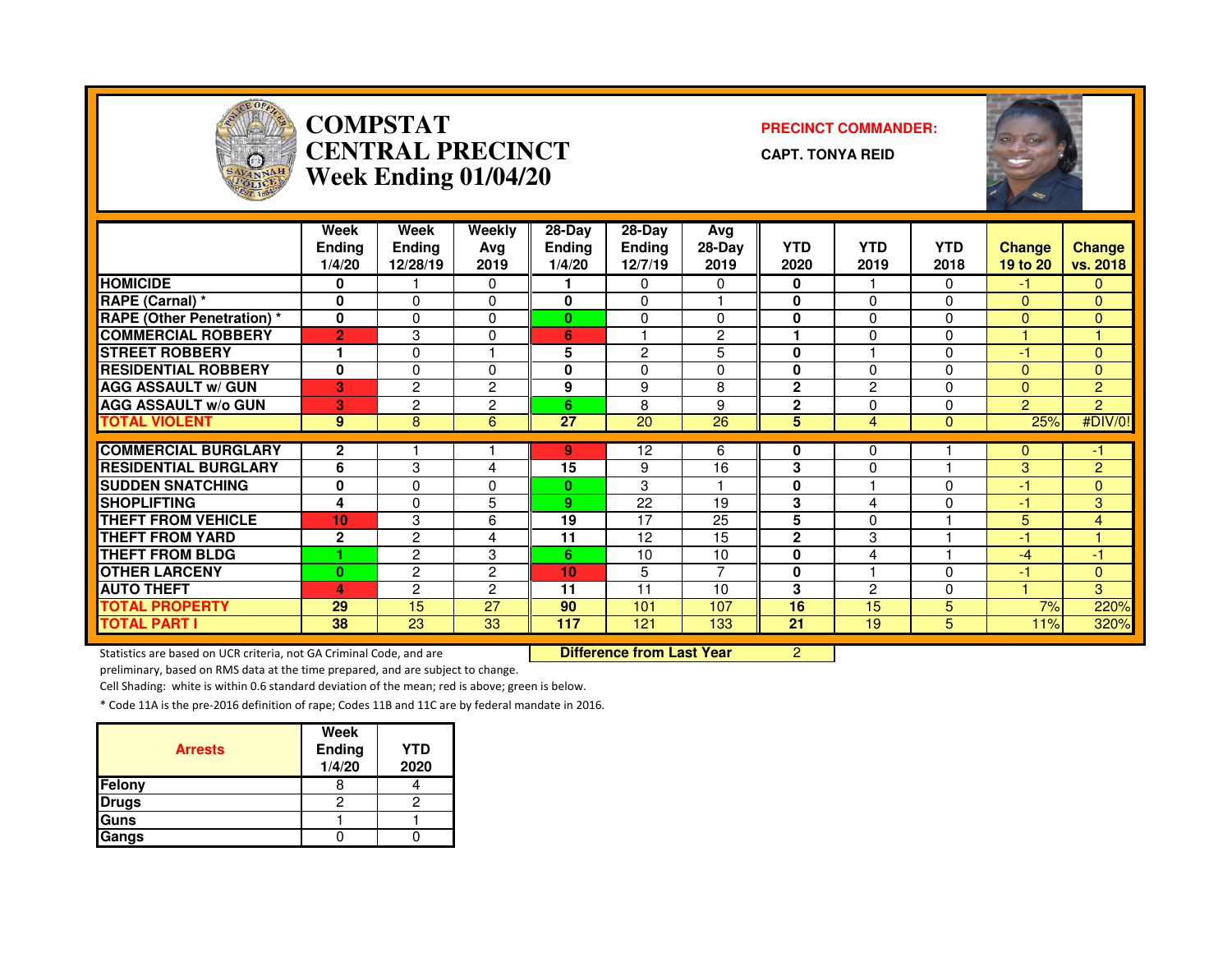

# **COMPSTAT PRECINCT COMMANDER: SOUTH PRECINCTWeek Ending 01/04/20**

**CAPT. MICHELLE HALFORD**



|                                   | Week<br><b>Ending</b><br>1/4/20 | Week<br>Ending<br>12/28/19 | Weekly<br>Ava<br>2019 | 28-Day<br><b>Endina</b><br>1/4/20 | 28-Day<br><b>Ending</b><br>12/7/19 | Avg<br>$28-Dav$<br>2019 | <b>YTD</b><br>2020 | <b>YTD</b><br>2019 | <b>YTD</b><br>2018 | <b>Change</b><br>19 to 20 | Change<br>vs. 2018 |
|-----------------------------------|---------------------------------|----------------------------|-----------------------|-----------------------------------|------------------------------------|-------------------------|--------------------|--------------------|--------------------|---------------------------|--------------------|
| <b>HOMICIDE</b>                   | 0                               | 0                          | $\Omega$              | 0                                 | $\overline{2}$                     |                         | 0                  |                    | 0                  | -1                        | $\mathbf{0}$       |
| RAPE (Carnal) *                   | $\mathbf{0}$                    | $\Omega$                   | $\Omega$              | 0                                 | 3                                  |                         | $\bf{0}$           | $\Omega$           | 0                  | $\Omega$                  | $\Omega$           |
| <b>RAPE (Other Penetration) *</b> | $\bf{0}$                        | $\Omega$                   | $\Omega$              | $\bf{0}$                          | 0                                  | 0                       | $\bf{0}$           | 0                  | 0                  | $\Omega$                  | $\Omega$           |
| <b>COMMERCIAL ROBBERY</b>         | $\mathbf{0}$                    | $\mathbf 0$                | $\Omega$              | 3                                 | $\mathbf 0$                        |                         | 0                  | $\Omega$           | $\Omega$           | $\Omega$                  | $\Omega$           |
| <b>STREET ROBBERY</b>             |                                 | $\Omega$                   |                       | 5                                 | 5                                  | 3                       |                    | 0                  | $\Omega$           |                           |                    |
| <b>RESIDENTIAL ROBBERY</b>        | 0                               | $\Omega$                   | 0                     | 0                                 | 0                                  | 0                       | 0                  | $\Omega$           | $\Omega$           | $\Omega$                  | $\Omega$           |
| <b>AGG ASSAULT w/ GUN</b>         | $\overline{2}$                  |                            |                       | 4                                 | 3                                  | 4                       |                    | $\Omega$           | $\Omega$           |                           |                    |
| <b>AGG ASSAULT w/o GUN</b>        |                                 | 2                          | 2                     | 6                                 | 9                                  | ⇁                       |                    | 2                  | $\Omega$           | -1                        |                    |
| <b>TOTAL VIOLENT</b>              | 4                               | 3                          | 4                     | 18                                | 22                                 | 17                      | 3                  | 3                  | $\Omega$           | 0%                        | #DIV/0!            |
|                                   |                                 |                            |                       |                                   |                                    |                         |                    |                    |                    |                           |                    |
| <b>COMMERCIAL BURGLARY</b>        | 0                               | 2                          |                       | 4                                 |                                    | 5                       | 0                  | 2                  | $\mathbf{2}$       | -2                        | $-2$               |
| <b>RESIDENTIAL BURGLARY</b>       | 3                               | 3                          | 2                     | 13                                | 8                                  | 9                       | $\mathbf{2}$       |                    | $\overline{2}$     |                           | $\Omega$           |
| <b>SUDDEN SNATCHING</b>           | $\mathbf{0}$                    | $\Omega$                   | 0                     | $\mathbf{0}$                      | 5                                  |                         | 0                  | 0                  | 0                  | $\Omega$                  | $\Omega$           |
| <b>SHOPLIFTING</b>                | 11                              | 7                          | 12                    | 35                                | 39                                 | 48                      | 6                  | $\overline{7}$     | 3                  | -1                        | 3                  |
| <b>THEFT FROM VEHICLE</b>         | 5                               | 4                          | ⇁                     | 13                                | 19                                 | 26                      | $\mathbf{2}$       | 4                  | 3                  | $-2$                      | 47                 |
| <b>THEFT FROM YARD</b>            | 3                               | 3                          |                       | 8                                 | 3                                  | 6                       | $\mathbf{2}$       | $\Omega$           | $\Omega$           | $\overline{2}$            | $\overline{2}$     |
| <b>THEFT FROM BLDG</b>            | 3                               | 5                          | 3                     | 15                                | 10                                 | 13                      | $\mathbf{2}$       | 3                  |                    | -1                        | -1                 |
| <b>OTHER LARCENY</b>              | $\bf{0}$                        | 0                          |                       | $\overline{2}$                    | 6                                  | 4                       | 0                  |                    | $\Omega$           | -1                        | $\Omega$           |
| <b>AUTO THEFT</b>                 |                                 | 4                          | 3                     | 15                                | 12                                 | 11                      |                    | $\Omega$           | $\overline{c}$     |                           | $-1$               |
| <b>TOTAL PROPERTY</b>             | 26                              | 28                         | 31                    | 105                               | 109                                | 123                     | 15                 | 18                 | 13                 | $-17%$                    | 15%                |
| <b>TOTAL PART I</b>               | 30                              | 31                         | 35                    | 123                               | 131                                | 141                     | 18                 | 21                 | 13                 | $-14%$                    | 38%                |

Statistics are based on UCR criteria, not GA Criminal Code, and are **Difference from Last Year** 

-3

preliminary, based on RMS data at the time prepared, and are subject to change.

Cell Shading: white is within 0.6 standard deviation of the mean; red is above; green is below.

| <b>Arrests</b> | Week<br>Ending<br>1/4/20 | YTD<br>2020 |
|----------------|--------------------------|-------------|
| Felony         |                          |             |
| <b>Drugs</b>   |                          |             |
| Guns           |                          |             |
| Gangs          |                          |             |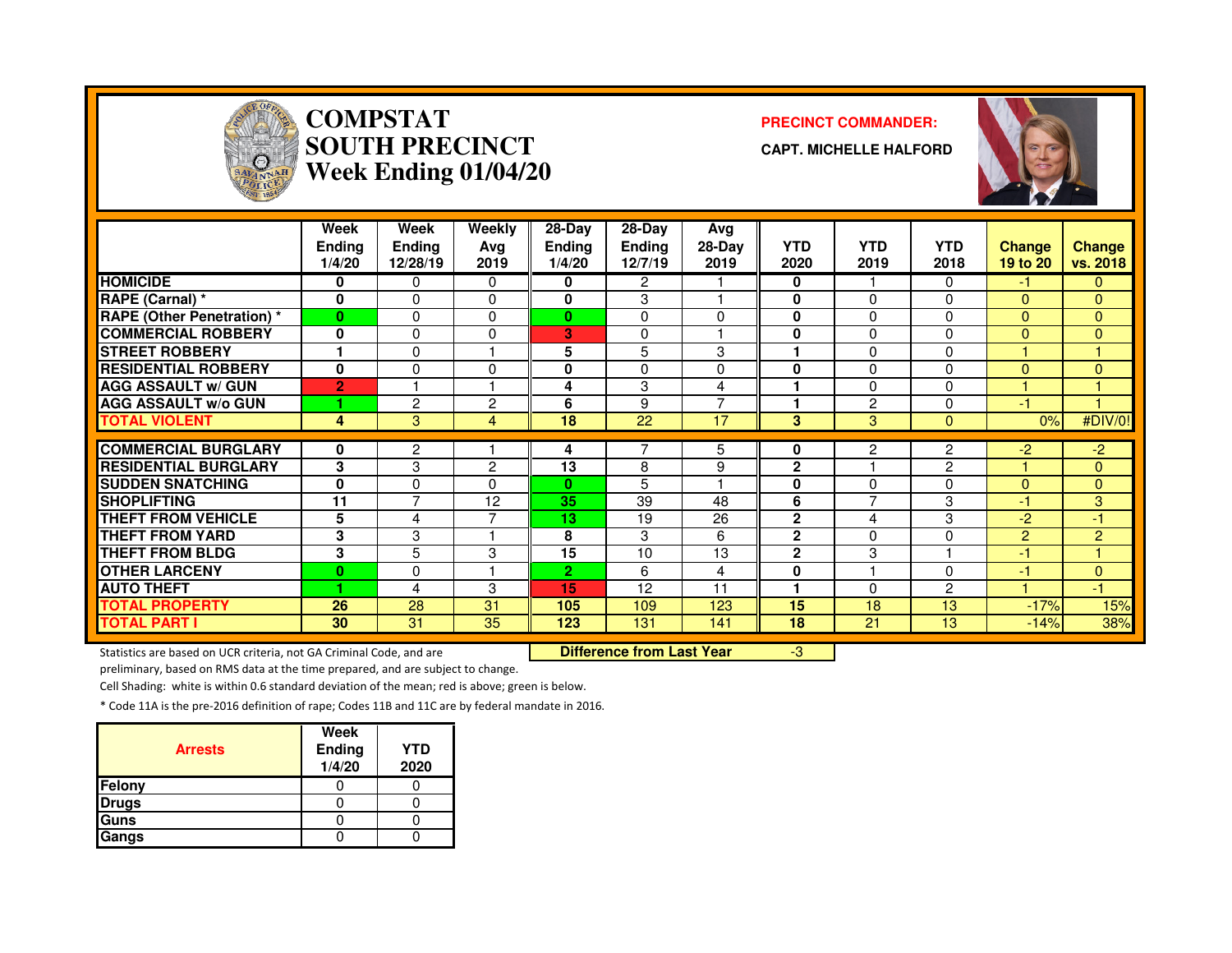

# **COMPSTAT PRECINCT COMMANDER: EAST PRECINCTWeek Ending 01/04/20**

**CAPT. GEORGE GUNDICH**



|                                   | <b>Week</b><br><b>Ending</b><br>1/4/20 | <b>Week</b><br><b>Ending</b><br>12/28/19 | <b>Weekly</b><br>Ava<br>2019 | 28-Day<br><b>Ending</b><br>1/4/20 | 28-Day<br><b>Ending</b><br>12/7/19 | Avg<br>28-Day<br>2019 | <b>YTD</b><br>2020 | <b>YTD</b><br>2019 | <b>YTD</b><br>2018 | <b>Change</b><br>19 to 20 | <b>Change</b><br>vs. 2018 |
|-----------------------------------|----------------------------------------|------------------------------------------|------------------------------|-----------------------------------|------------------------------------|-----------------------|--------------------|--------------------|--------------------|---------------------------|---------------------------|
| <b>HOMICIDE</b>                   |                                        | 0                                        | 0                            |                                   | $\Omega$                           | 0                     | 0                  | $\Omega$           | $\Omega$           | $\mathbf{0}$              | 0                         |
| RAPE (Carnal) *                   | $\bf{0}$                               | $\Omega$                                 | 0                            | $\bf{0}$                          |                                    |                       | 0                  | $\Omega$           |                    | $\Omega$                  | $-1$                      |
| <b>RAPE (Other Penetration) *</b> | $\bf{0}$                               | 0                                        | 0                            | $\bf{0}$                          | $\Omega$                           | 0                     | 0                  | $\Omega$           | $\mathbf{0}$       | $\Omega$                  | 0                         |
| <b>COMMERCIAL ROBBERY</b>         | $\overline{2}$                         | 0                                        | 0                            | 3                                 | 3                                  |                       | $\mathbf{2}$       | $\Omega$           | $\Omega$           | 2                         | $\overline{2}$            |
| <b>STREET ROBBERY</b>             | $\overline{2}$                         | $\Omega$                                 |                              | 4                                 | 4                                  | 4                     | 0                  | $\Omega$           | 0                  | $\overline{0}$            | 0                         |
| <b>RESIDENTIAL ROBBERY</b>        | $\bf{0}$                               | 0                                        | 0                            | 0                                 | $\Omega$                           |                       | 0                  | $\Omega$           | $\Omega$           | $\Omega$                  | 0                         |
| <b>AGG ASSAULT w/ GUN</b>         | 5                                      | 3                                        | 2                            | 11                                | $\overline{ }$                     | 8                     | 3                  | 4                  | 4                  | -1                        | -1                        |
| <b>AGG ASSAULT w/o GUN</b>        | 3                                      | 4                                        | 3                            | 10                                | 11                                 | 11                    | $\mathbf{2}$       |                    |                    |                           |                           |
| <b>TOTAL VIOLENT</b>              | 13                                     | $\overline{7}$                           | 6                            | 29                                | 26                                 | 25                    | 7                  | 5                  | 6                  | 40%                       | 17%                       |
|                                   |                                        |                                          |                              |                                   |                                    |                       |                    |                    |                    |                           |                           |
| <b>COMMERCIAL BURGLARY</b>        | 2                                      |                                          | 0                            | 5                                 |                                    | $\overline{c}$        |                    |                    | 0                  | $\Omega$                  |                           |
| <b>RESIDENTIAL BURGLARY</b>       | 4                                      |                                          | 4                            | 8                                 | 15                                 | 17                    | $\mathbf{2}$       |                    | 5                  |                           | $-3$                      |
| <b>ISUDDEN SNATCHING</b>          | 0                                      | $\Omega$                                 | 0                            | $\bf{0}$                          | $\Omega$                           |                       | 0                  | $\Omega$           |                    | $\Omega$                  | -1                        |
| <b>SHOPLIFTING</b>                | 4                                      | 2                                        | 6                            | 13                                | 18                                 | 23                    | $\mathbf{2}$       | 4                  | $\overline{c}$     | $-2$                      | 0                         |
| <b>THEFT FROM VEHICLE</b>         | 4                                      | 3                                        | 6                            | 14                                | 17                                 | 24                    | 4                  | ⇁                  | $\Omega$           | -3                        | 4                         |
| <b>THEFT FROM YARD</b>            |                                        | 3                                        | $\overline{2}$               | 5                                 | 6                                  | 10                    | 0                  | $\Omega$           |                    | $\Omega$                  | $-1$                      |
| <b>THEFT FROM BLDG</b>            | $\mathbf{2}$                           | 3                                        | 3                            | 10                                | 10                                 | 12                    |                    |                    |                    | $\Omega$                  | $\overline{0}$            |
| <b>OTHER LARCENY</b>              |                                        | $\overline{2}$                           | ٠                            | 3.                                | 4                                  | 5                     | 0                  | $\Omega$           | 0                  | $\Omega$                  | 0                         |
| <b>AUTO THEFT</b>                 | 4                                      | 3                                        | 2                            | 12                                | 10                                 | 10                    | 3                  | 2                  | $\overline{2}$     |                           |                           |
| <b>TOTAL PROPERTY</b>             | 22                                     | 18                                       | 26                           | 70                                | 81                                 | 103                   | 13                 | 16                 | 12                 | $-19%$                    | 8%                        |
| <b>TOTAL PART I</b>               | 35                                     | 25                                       | 32                           | 99                                | 107                                | 128                   | 20                 | 21                 | 18                 | $-5%$                     | 11%                       |

Statistics are based on UCR criteria, not GA Criminal Code, and are **Difference from Last Year** 

-1

preliminary, based on RMS data at the time prepared, and are subject to change.

Cell Shading: white is within 0.6 standard deviation of the mean; red is above; green is below.

| <b>Arrests</b> | Week<br><b>Ending</b><br>1/4/20 | <b>YTD</b><br>2020 |
|----------------|---------------------------------|--------------------|
| <b>Felony</b>  |                                 |                    |
| <b>Drugs</b>   |                                 |                    |
| <b>Guns</b>    |                                 |                    |
| Gangs          |                                 |                    |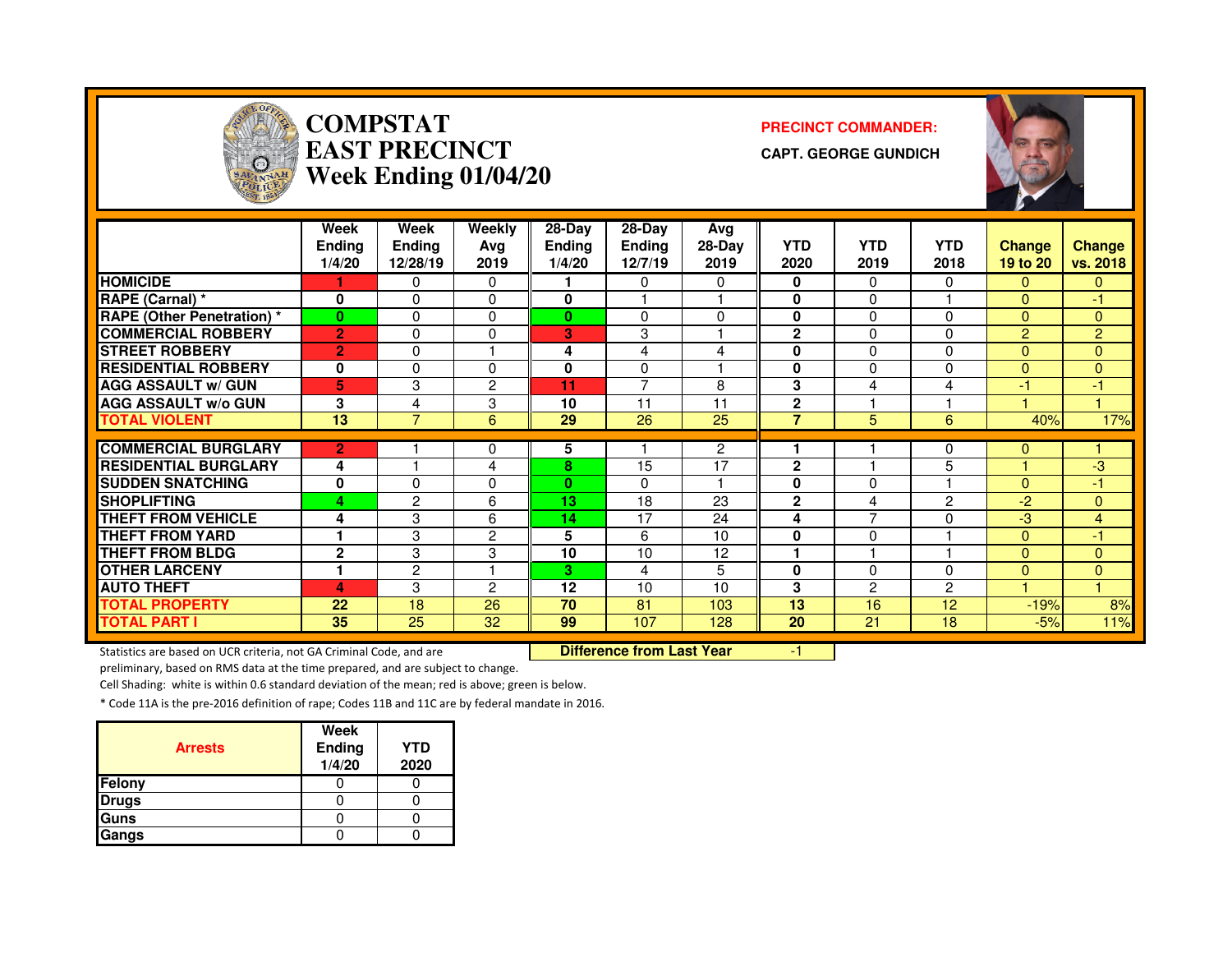# **BEAT 21 North PrecinctWeek Ending 01/04/20**

|                                   |               |                                  | <b>Last 4 Weeks</b> |                   | 28 Days        | 28 Day  |              |              |                |                |                |
|-----------------------------------|---------------|----------------------------------|---------------------|-------------------|----------------|---------|--------------|--------------|----------------|----------------|----------------|
|                                   | <b>Ending</b> | <b>Ending</b>                    | Ending              | <b>Ending</b>     | Ending         | Average | <b>YTD</b>   | <b>YTD</b>   | <b>YTD</b>     | <b>Change</b>  | <b>Change</b>  |
|                                   | 12/14/19      | 12/21/19                         |                     | 12/28/19 01/04/20 | 01/04/20       | 2019    | 2020         | 2019         | 2018           | 19 to 20       | vs. 2018       |
| <b>HOMICIDE</b>                   | $\Omega$      | 0                                | 0                   | $\Omega$          | 0              | 0.0     | $\Omega$     | $\mathbf{0}$ | $\Omega$       | $\mathbf{0}$   | $\Omega$       |
| RAPE (Carnal) *                   | 0             | 0                                | 0                   | $\Omega$          | $\Omega$       | 0.2     | $\Omega$     | $\mathbf{0}$ | $\Omega$       | $\overline{0}$ | $\Omega$       |
| <b>RAPE (Other Penetration) *</b> | 0             | 0                                | 0                   | 0                 | 0              | 0.0     | $\Omega$     | $\mathbf 0$  | $\Omega$       | $\overline{0}$ | $\Omega$       |
| <b>COMMERCIAL ROBBERY</b>         | $\Omega$      | 0                                | $\Omega$            | $\Omega$          | $\Omega$       | 0.0     | $\Omega$     | $\mathbf{0}$ | $\Omega$       | $\overline{0}$ | $\Omega$       |
| <b>STREET ROBBERY</b>             | $\Omega$      | 0                                | 0                   | $\Omega$          | 0              | 0.0     | $\Omega$     | $\Omega$     | $\Omega$       | $\overline{0}$ | $\Omega$       |
| <b>RESIDENTIAL ROBBERY</b>        | $\Omega$      | $\Omega$                         | $\mathbf{0}$        | $\Omega$          | $\Omega$       | 0.0     | $\Omega$     | $\mathbf{0}$ | $\Omega$       | $\Omega$       | $\Omega$       |
| <b>AGG ASSAULT w/ GUN</b>         | $\Omega$      | $\Omega$                         | $\mathbf{1}$        | $\Omega$          | $\mathbf{1}$   | 0.3     | $\mathbf 0$  | $\mathbf{0}$ | $\Omega$       | $\overline{0}$ | $\mathbf{0}$   |
| <b>AGG ASSAULT w/o GUN</b>        | 0             | 0                                | 0                   | $\mathbf{1}$      | 1              | 0.5     | $\mathbf 1$  | $\mathbf{0}$ | 0              | 1              | $\overline{1}$ |
| <b>TOTAL VIOLENT</b>              | $\mathbf{0}$  | $\mathbf{0}$                     | $\mathbf{1}$        | $\mathbf{1}$      | $\overline{2}$ | 1.0     | $\mathbf{1}$ | $\mathbf{0}$ | $\overline{0}$ | #DIV/0!        | #DIV/0!        |
| <b>COMMERCIAL BURGLARY</b>        | $\Omega$      | $\Omega$                         | $\Omega$            | $\Omega$          | $\Omega$       | 0.1     | 0            | $\Omega$     | $\Omega$       | $\mathbf{0}$   | $\mathbf{0}$   |
| <b>RESIDENTIAL BURGLARY</b>       | $\Omega$      | 0                                | $\mathbf{1}$        | $\Omega$          | $\mathbf{1}$   | 1.3     | 0            | $\mathbf{0}$ | $\Omega$       | $\overline{0}$ | $\mathbf{0}$   |
| <b>SUDDEN SNATCHING</b>           | 0             | 0                                | 0                   | $\Omega$          | 0              | 0.0     | $\Omega$     | $\Omega$     | $\Omega$       | $\overline{0}$ | $\Omega$       |
| <b>SHOPLIFTING</b>                | 0             | 0                                | 0                   | 0                 | $\Omega$       | 0.5     | $\Omega$     | $\mathbf{0}$ | $\Omega$       | $\overline{0}$ | $\mathbf{0}$   |
| <b>THEFT FROM VEHICLE</b>         | $\mathbf{1}$  | 0                                | $\mathbf{1}$        | 0                 | $\overline{2}$ | 3.8     | 0            | 0            | 0              | $\overline{0}$ | $\mathbf{0}$   |
| <b>THEFT FROM YARD</b>            | $\mathbf{1}$  | $\mathbf{1}$                     | $\Omega$            | $\Omega$          | $\overline{2}$ | 0.6     | 0            | $\mathbf{1}$ | $\Omega$       | $-1$           | $\Omega$       |
| <b>THEFT FROM BLDG</b>            | 0             | 0                                | 0                   | 0                 | 0              | 0.5     | 0            | $\mathbf{0}$ | 0              | $\overline{0}$ | $\Omega$       |
| <b>OTHER LARCENY</b>              | $\mathbf{1}$  | $\mathbf{1}$                     | $\overline{2}$      | $\Omega$          | 4              | 0.6     | $\Omega$     | $\Omega$     | $\Omega$       | $\overline{0}$ | $\Omega$       |
| <b>AUTO THEFT</b>                 | $\Omega$      | $\mathbf{1}$                     | 0                   | $\Omega$          | $\mathbf{1}$   | 1.5     | $\Omega$     | $\Omega$     | $\Omega$       | $\Omega$       | $\Omega$       |
| <b>TOTAL PROPERTY</b>             | 3             | $\overline{3}$                   | $\overline{4}$      | $\mathbf{0}$      | 10             | 8.7     | $\mathbf{0}$ | $\mathbf{1}$ | $\Omega$       | $-100%$        | #DIV/0!        |
| <b>TOTAL PART I</b>               | 3             | 3                                | 5                   | $\mathbf{1}$      | 12             | 9.7     | $\mathbf{1}$ | $\mathbf{1}$ | $\mathbf{0}$   | 0%             | #DIV/0!        |
|                                   |               | <b>Difference from Last Year</b> |                     | $\Omega$          |                |         |              |              |                |                |                |

Statistics are based on UCR criteria, not GA Criminal Code.

\* Rape Code 11A is the historical definition of rape (aka Legacy Rape); Rape Codes 11B and 11C are those moved from Part II to Part I in 2017.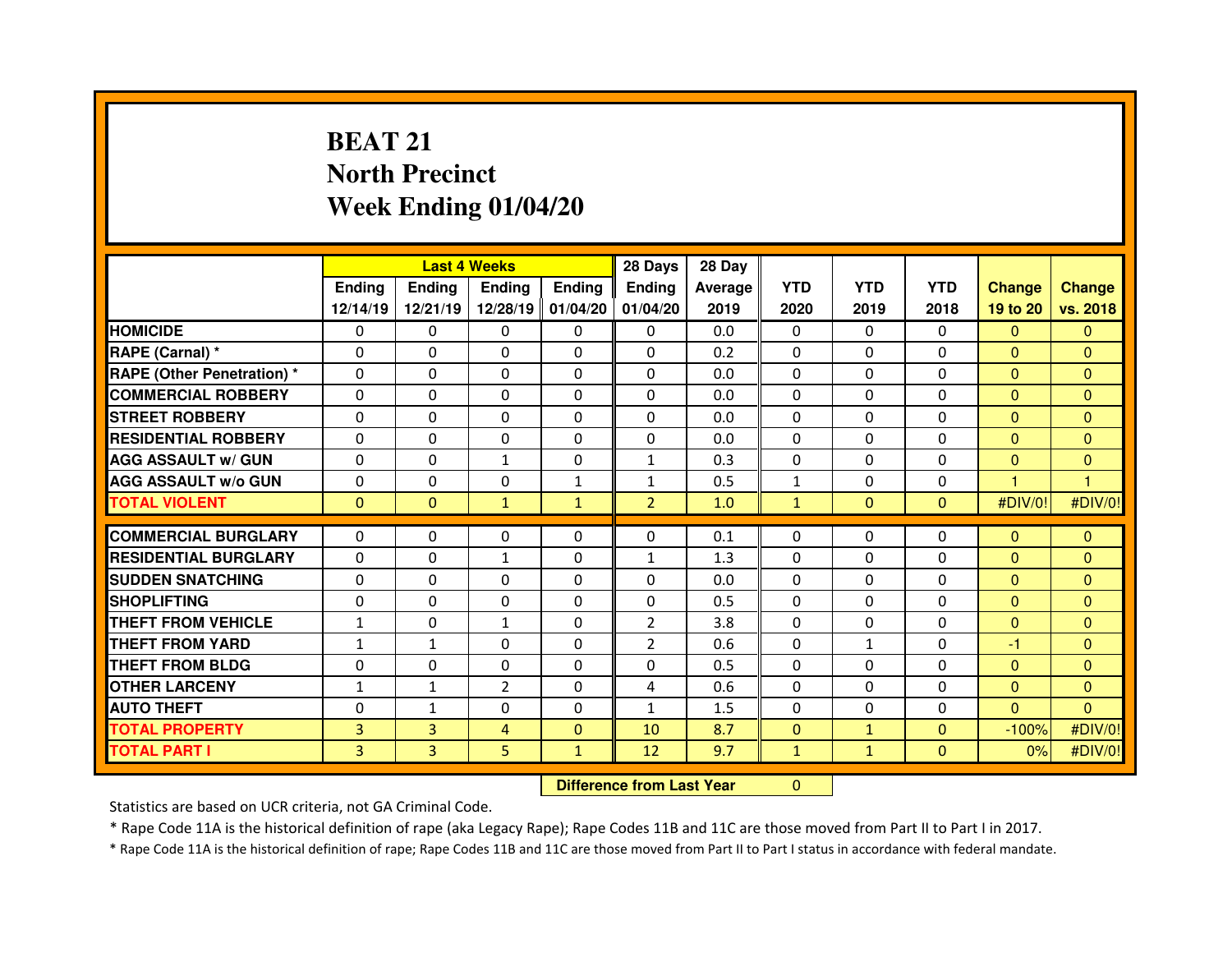### **BEAT 22 North PrecinctWeek Ending 01/04/20**

|                                  |                |                                  | <b>Last 4 Weeks</b> |                   | 28 Days        | 28 Day  |                |                |                |                |                |
|----------------------------------|----------------|----------------------------------|---------------------|-------------------|----------------|---------|----------------|----------------|----------------|----------------|----------------|
|                                  | <b>Ending</b>  | <b>Ending</b>                    | Ending              | <b>Ending</b>     | Ending         | Average | <b>YTD</b>     | <b>YTD</b>     | <b>YTD</b>     | <b>Change</b>  | <b>Change</b>  |
|                                  | 12/14/19       | 12/21/19                         |                     | 12/28/19 01/04/20 | 01/04/20       | 2019    | 2020           | 2019           | 2018           | 19 to 20       | vs. 2018       |
| <b>HOMICIDE</b>                  | 0              | 0                                | 0                   | $\mathbf 0$       | 0              | 0.1     | 0              | $\Omega$       | $\Omega$       | $\mathbf{0}$   | $\mathbf{0}$   |
| RAPE (Carnal) *                  | 0              | 0                                | 0                   | 0                 | 0              | 0.2     | 0              | $\mathbf 0$    | 0              | $\overline{0}$ | $\mathbf{0}$   |
| <b>RAPE (Other Penetration)*</b> | 0              | 0                                | 0                   | $\Omega$          | $\Omega$       | 0.0     | $\Omega$       | $\Omega$       | $\Omega$       | $\overline{0}$ | $\Omega$       |
| <b>COMMERCIAL ROBBERY</b>        | 0              | 0                                | 0                   | 0                 | $\Omega$       | 0.2     | 0              | $\Omega$       | $\Omega$       | $\overline{0}$ | $\mathbf{0}$   |
| <b>STREET ROBBERY</b>            | $\Omega$       | 0                                | $\Omega$            | $\Omega$          | 0              | 0.7     | $\Omega$       | $\Omega$       | $\Omega$       | $\Omega$       | $\Omega$       |
| <b>RESIDENTIAL ROBBERY</b>       | 0              | 0                                | 0                   | 0                 | 0              | 0.1     | 0              | $\Omega$       | $\Omega$       | $\overline{0}$ | $\mathbf{0}$   |
| <b>AGG ASSAULT w/ GUN</b>        | 0              | 0                                | $\mathbf{1}$        | $\mathbf{1}$      | $\overline{2}$ | 1.8     | 0              | $\mathbf{0}$   | $\Omega$       | $\mathbf{0}$   | $\Omega$       |
| <b>AGG ASSAULT w/o GUN</b>       | 0              | 0                                | $\mathbf{1}$        | 0                 | $\mathbf{1}$   | 2.8     | 0              | $\mathbf{1}$   | $\Omega$       | $-1$           | $\overline{0}$ |
| <b>TOTAL VIOLENT</b>             | $\Omega$       | $\Omega$                         | $\overline{2}$      | $\mathbf{1}$      | 3              | 5.8     | $\mathbf{0}$   | $\mathbf{1}$   | $\Omega$       | $-100%$        | #DIV/0!        |
| <b>COMMERCIAL BURGLARY</b>       | $\Omega$       | 0                                | 0                   | 1                 | $\mathbf{1}$   | 0.5     | $\mathbf{1}$   | $\Omega$       | $\Omega$       | 1              | 1              |
| <b>RESIDENTIAL BURGLARY</b>      | $\Omega$       | 3                                | $\mathbf{1}$        | $\Omega$          | 4              | 1.3     | $\Omega$       | $\mathbf{1}$   | $\Omega$       | $-1$           | $\Omega$       |
| <b>SUDDEN SNATCHING</b>          | $\Omega$       | 0                                | $\Omega$            | $\Omega$          | $\Omega$       | 0.2     | $\Omega$       | $\Omega$       | $\Omega$       | $\overline{0}$ | $\Omega$       |
| <b>SHOPLIFTING</b>               | 0              | 0                                | 0                   | $\mathbf{0}$      | 0              | 0.9     | $\Omega$       | 0              | $\Omega$       | $\mathbf{0}$   | $\Omega$       |
| <b>THEFT FROM VEHICLE</b>        | $\mathbf{1}$   | 0                                | $\mathbf{1}$        | $\Omega$          | $\overline{2}$ | 2.8     | $\Omega$       | $\mathbf{1}$   | $\Omega$       | -1             | $\Omega$       |
| <b>THEFT FROM YARD</b>           | 0              | $\mathbf{1}$                     | $\Omega$            | $\Omega$          | $\mathbf{1}$   | 1.4     | 0              | $\Omega$       | $\Omega$       | $\mathbf{0}$   | $\mathbf{0}$   |
| <b>THEFT FROM BLDG</b>           | $\overline{2}$ | $\mathbf{1}$                     | $\mathbf{1}$        | $\overline{2}$    | 6              | 1.8     | $\mathbf{1}$   | $\overline{2}$ | $\Omega$       | -1             | 1              |
| <b>OTHER LARCENY</b>             | 0              | 0                                | $\mathbf{1}$        | 0                 | $\mathbf{1}$   | 0.2     | $\Omega$       | $\mathbf{0}$   | $\Omega$       | $\overline{0}$ | $\mathbf{0}$   |
| <b>AUTO THEFT</b>                | 0              | $\mathbf{1}$                     | $\mathbf{1}$        | $\Omega$          | $\overline{2}$ | 1.8     | $\Omega$       | $\mathbf{0}$   | $\Omega$       | $\overline{0}$ | $\Omega$       |
| <b>TOTAL PROPERTY</b>            | 3              | 6                                | 5                   | $\overline{3}$    | 17             | 10.9    | $\overline{2}$ | 4              | $\Omega$       | $-50%$         | #DIV/0!        |
| <b>TOTAL PART I</b>              | 3              | $6\phantom{1}$                   | $\overline{7}$      | $\overline{4}$    | 20             | 16.7    | $\overline{2}$ | 5              | $\overline{0}$ | $-60%$         | #DIV/0!        |
|                                  |                | <b>Difference from Last Year</b> |                     | $-3$              |                |         |                |                |                |                |                |

 **Difference from Last Year**

Statistics are based on UCR criteria, not GA Criminal Code.

\* Rape Code 11A is the historical definition of rape (aka Legacy Rape); Rape Codes 11B and 11C are those moved from Part II to Part I in 2017.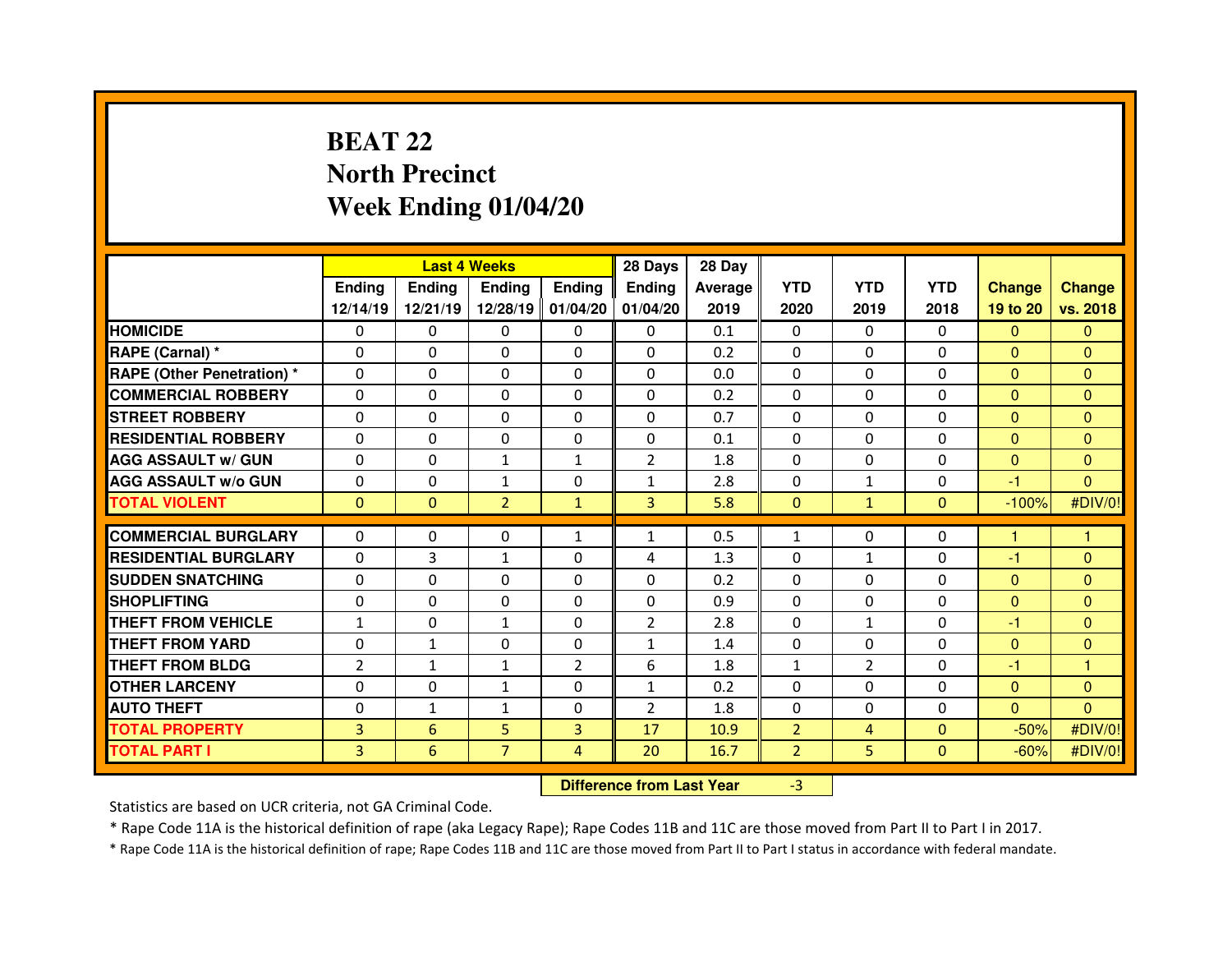# **BEAT 23 North PrecinctWeek Ending 01/04/20**

|                                   |                |                                  | <b>Last 4 Weeks</b> |                   | 28 Days        | 28 Day  |              |                |              |                |               |
|-----------------------------------|----------------|----------------------------------|---------------------|-------------------|----------------|---------|--------------|----------------|--------------|----------------|---------------|
|                                   | <b>Ending</b>  | <b>Ending</b>                    | Ending              | <b>Ending</b>     | <b>Ending</b>  | Average | <b>YTD</b>   | <b>YTD</b>     | <b>YTD</b>   | <b>Change</b>  | <b>Change</b> |
|                                   | 12/14/19       | 12/21/19                         |                     | 12/28/19 01/04/20 | 01/04/20       | 2019    | 2020         | 2019           | 2018         | 19 to 20       | vs. 2018      |
| <b>HOMICIDE</b>                   | $\Omega$       | 0                                | 0                   | $\Omega$          | 0              | 0.2     | $\Omega$     | $\mathbf{0}$   | $\Omega$     | $\mathbf{0}$   | $\Omega$      |
| RAPE (Carnal) *                   | 0              | 0                                | 0                   | $\Omega$          | $\Omega$       | 0.1     | $\Omega$     | $\mathbf{0}$   | $\Omega$     | $\overline{0}$ | $\Omega$      |
| <b>RAPE (Other Penetration) *</b> | 0              | 0                                | 0                   | 0                 | 0              | 0.0     | $\Omega$     | $\mathbf 0$    | $\Omega$     | $\overline{0}$ | $\Omega$      |
| <b>COMMERCIAL ROBBERY</b>         | $\Omega$       | 0                                | $\Omega$            | $\Omega$          | $\Omega$       | 0.0     | $\Omega$     | $\Omega$       | $\Omega$     | $\overline{0}$ | $\Omega$      |
| <b>STREET ROBBERY</b>             | $\Omega$       | 0                                | 0                   | $\Omega$          | 0              | 0.2     | $\Omega$     | $\mathbf{1}$   | $\Omega$     | $-1$           | $\Omega$      |
| <b>RESIDENTIAL ROBBERY</b>        | $\Omega$       | $\Omega$                         | $\mathbf{0}$        | $\Omega$          | $\Omega$       | 0.0     | $\Omega$     | $\mathbf{0}$   | $\Omega$     | $\mathbf{0}$   | $\Omega$      |
| <b>AGG ASSAULT w/ GUN</b>         | $\Omega$       | $\Omega$                         | $\mathbf{0}$        | $\mathbf{1}$      | $\mathbf{1}$   | 1.2     | $\Omega$     | $\mathbf{1}$   | $\mathbf{1}$ | $-1$           | $-1$          |
| <b>AGG ASSAULT w/o GUN</b>        | $\mathbf{1}$   | 0                                | 0                   | $\mathbf{1}$      | $\overline{2}$ | 1.9     | 0            | $\mathbf{0}$   | $\Omega$     | $\overline{0}$ | $\mathbf{0}$  |
| <b>TOTAL VIOLENT</b>              | $\mathbf{1}$   | $\mathbf{0}$                     | $\mathbf{0}$        | $\overline{2}$    | $\overline{3}$ | 3.6     | $\mathbf{0}$ | $\overline{2}$ | $\mathbf{1}$ | $-100%$        | $-100%$       |
| <b>COMMERCIAL BURGLARY</b>        | $\mathbf{1}$   | 0                                | $\mathbf{0}$        | $\Omega$          | $\mathbf{1}$   | 1.3     | 0            | $\Omega$       | $\Omega$     | $\mathbf{0}$   | $\mathbf{0}$  |
| <b>RESIDENTIAL BURGLARY</b>       | $\Omega$       | 0                                | 0                   | $\Omega$          | $\Omega$       | 0.8     | 0            | $\Omega$       | $\Omega$     | $\overline{0}$ | $\mathbf{0}$  |
| <b>SUDDEN SNATCHING</b>           | 0              | 0                                | 0                   | $\Omega$          | 0              | 0.2     | $\Omega$     | $\Omega$       | $\Omega$     | $\overline{0}$ | $\Omega$      |
| <b>SHOPLIFTING</b>                | 0              | 0                                | 0                   | 0                 | 0              | 1.5     | $\Omega$     | $\Omega$       | $\Omega$     | $\overline{0}$ | $\mathbf{0}$  |
| <b>THEFT FROM VEHICLE</b>         | 0              | $\mathbf{1}$                     | $\overline{2}$      | $\mathbf{1}$      | 4              | 2.5     | $\mathbf{1}$ | $\Omega$       | 0            | н              |               |
| <b>THEFT FROM YARD</b>            | 0              | 0                                | $\Omega$            | $\Omega$          | $\Omega$       | 1.0     | 0            | $\Omega$       | $\Omega$     | $\mathbf{0}$   | $\Omega$      |
| <b>THEFT FROM BLDG</b>            | 0              | 0                                | 0                   | 0                 | 0              | 1.0     | 0            | $\Omega$       | $\Omega$     | $\overline{0}$ | $\Omega$      |
| <b>OTHER LARCENY</b>              | 0              | 0                                | 0                   | 0                 | $\Omega$       | 0.2     | $\Omega$     | $\Omega$       | $\Omega$     | $\overline{0}$ | $\Omega$      |
| <b>AUTO THEFT</b>                 | $\Omega$       | 0                                | $\Omega$            | $\mathbf{1}$      | $\mathbf{1}$   | 1.1     | $\Omega$     | $\Omega$       | $\Omega$     | $\Omega$       | $\Omega$      |
| <b>TOTAL PROPERTY</b>             | $\mathbf{1}$   | $\mathbf{1}$                     | $\overline{2}$      | $\overline{2}$    | 6              | 9.6     | $\mathbf{1}$ | $\mathbf{0}$   | $\mathbf{0}$ | #DIV/0!        | #DIV/0!       |
| <b>TOTAL PART I</b>               | $\overline{2}$ | $\mathbf{1}$                     | $\overline{2}$      | $\overline{4}$    | 9              | 13.2    | $\mathbf{1}$ | 2 <sup>1</sup> | $\mathbf{1}$ | $-50%$         | 0%            |
|                                   |                | <b>Difference from Last Year</b> |                     | $-1$              |                |         |              |                |              |                |               |

Statistics are based on UCR criteria, not GA Criminal Code.

\* Rape Code 11A is the historical definition of rape (aka Legacy Rape); Rape Codes 11B and 11C are those moved from Part II to Part I in 2017.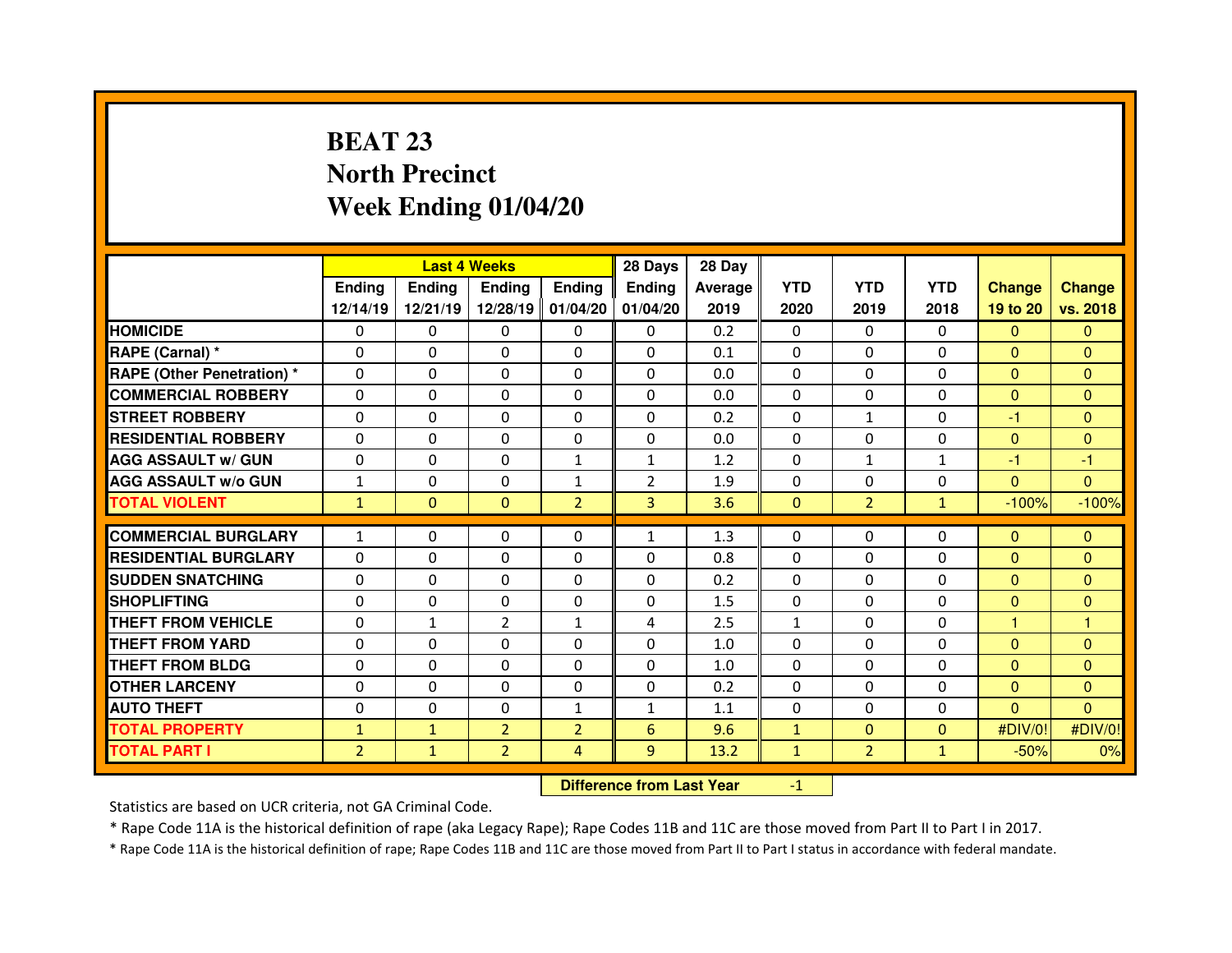# **BEAT 24 North PrecinctWeek Ending 01/04/20**

|                                  |               |                                  | <b>Last 4 Weeks</b> |                   | 28 Days        | 28 Day  |                |              |                |                |                |
|----------------------------------|---------------|----------------------------------|---------------------|-------------------|----------------|---------|----------------|--------------|----------------|----------------|----------------|
|                                  | <b>Ending</b> | <b>Ending</b>                    | <b>Ending</b>       | <b>Ending</b>     | <b>Ending</b>  | Average | <b>YTD</b>     | <b>YTD</b>   | <b>YTD</b>     | <b>Change</b>  | <b>Change</b>  |
|                                  | 12/14/19      | 12/21/19                         |                     | 12/28/19 01/04/20 | 01/04/20       | 2019    | 2020           | 2019         | 2018           | 19 to 20       | vs. 2018       |
| <b>HOMICIDE</b>                  | 0             | 0                                | 0                   | $\mathbf 0$       | 0              | 0.0     | $\Omega$       | $\Omega$     | $\Omega$       | $\mathbf{0}$   | $\mathbf{0}$   |
| RAPE (Carnal) *                  | 0             | 0                                | 0                   | 0                 | 0              | 0.2     | 0              | $\mathbf 0$  | 0              | $\overline{0}$ | $\overline{0}$ |
| <b>RAPE (Other Penetration)*</b> | 0             | 0                                | 0                   | $\Omega$          | $\Omega$       | 0.2     | $\Omega$       | $\Omega$     | $\Omega$       | $\overline{0}$ | $\Omega$       |
| <b>COMMERCIAL ROBBERY</b>        | 0             | 0                                | 0                   | 0                 | 0              | 0.2     | 0              | $\Omega$     | $\Omega$       | $\overline{0}$ | $\mathbf{0}$   |
| <b>STREET ROBBERY</b>            | $\Omega$      | 0                                | $\Omega$            | $\Omega$          | 0              | 0.8     | $\Omega$       | $\Omega$     | $\Omega$       | $\Omega$       | $\Omega$       |
| <b>RESIDENTIAL ROBBERY</b>       | 0             | 0                                | 0                   | $\mathbf 0$       | $\Omega$       | 0.1     | $\Omega$       | $\Omega$     | $\mathbf 0$    | $\overline{0}$ | $\mathbf{0}$   |
| <b>AGG ASSAULT w/ GUN</b>        | 0             | 0                                | $\mathbf{0}$        | $\Omega$          | 0              | 0.3     | $\Omega$       | $\mathbf{0}$ | $\Omega$       | $\mathbf{0}$   | $\Omega$       |
| <b>AGG ASSAULT w/o GUN</b>       | $\mathbf{1}$  | 0                                | $\mathbf 0$         | $\mathbf{1}$      | $\overline{2}$ | 0.9     | $\mathbf{1}$   | $\mathbf{0}$ | 0              | 1              | $\overline{1}$ |
| <b>TOTAL VIOLENT</b>             | $\mathbf{1}$  | $\mathbf{0}$                     | $\mathbf{0}$        | $\mathbf{1}$      | $\overline{2}$ | 2.7     | $\mathbf{1}$   | $\Omega$     | $\Omega$       | #DIV/0!        | #DIV/0!        |
| <b>COMMERCIAL BURGLARY</b>       | $\Omega$      | 0                                | $\mathbf{0}$        | $\Omega$          | $\Omega$       | 0.4     | 0              | $\Omega$     | $\Omega$       | $\mathbf{0}$   | $\Omega$       |
| <b>RESIDENTIAL BURGLARY</b>      | $\Omega$      | 0                                | $\mathbf{0}$        | $\Omega$          | $\Omega$       | 1.2     | $\Omega$       | $\Omega$     | $\Omega$       | $\mathbf{0}$   | $\Omega$       |
| <b>SUDDEN SNATCHING</b>          | $\Omega$      | 0                                | $\Omega$            | $\Omega$          | $\Omega$       | 0.2     | $\Omega$       | $\Omega$     | $\Omega$       | $\overline{0}$ | $\mathbf{0}$   |
| <b>SHOPLIFTING</b>               | $\mathbf{1}$  | $\overline{2}$                   | 0                   | $\mathbf{0}$      | 3              | 2.1     | 0              | 0            | $\mathbf{1}$   | $\mathbf{0}$   | -1             |
| <b>THEFT FROM VEHICLE</b>        | 0             | $\mathbf{1}$                     | $\Omega$            | $\mathbf{1}$      | $\overline{2}$ | 3.6     | $\mathbf{1}$   | $\Omega$     | $\overline{2}$ | 1              | $-1$           |
| <b>THEFT FROM YARD</b>           | $\mathbf{1}$  | $\Omega$                         | 0                   | $\Omega$          | $\mathbf{1}$   | 4.1     | 0              | 0            | $\mathbf{1}$   | $\mathbf{0}$   | $-1$           |
| <b>THEFT FROM BLDG</b>           | 0             | 0                                | 0                   | 1                 | $\mathbf{1}$   | 1.1     | 0              | $\Omega$     | $\mathbf{1}$   | $\overline{0}$ | $-1$           |
| <b>OTHER LARCENY</b>             | $\mathbf{1}$  | 0                                | 0                   | 3                 | 4              | 1.4     | $\overline{2}$ | $\mathbf{0}$ | $\Omega$       | $\overline{2}$ | $\overline{c}$ |
| <b>AUTO THEFT</b>                | 0             | 0                                | $\Omega$            | $\Omega$          | 0              | 0.7     | $\Omega$       | $\Omega$     | $\Omega$       | $\overline{0}$ | $\Omega$       |
| <b>TOTAL PROPERTY</b>            | 3             | $\overline{3}$                   | $\Omega$            | 5                 | 11             | 14.8    | $\overline{3}$ | $\mathbf{0}$ | 5.             | #DIV/0!        | $-40%$         |
| <b>TOTAL PART I</b>              | 4             | 3                                | $\mathbf{0}$        | $6\phantom{.}6$   | 13             | 17.5    | 4              | $\mathbf{0}$ | 5              | #DIV/0!        | $-20%$         |
|                                  |               | <b>Difference from Last Year</b> |                     | $\overline{4}$    |                |         |                |              |                |                |                |

 **Difference from Last Year**

Statistics are based on UCR criteria, not GA Criminal Code.

\* Rape Code 11A is the historical definition of rape (aka Legacy Rape); Rape Codes 11B and 11C are those moved from Part II to Part I in 2017.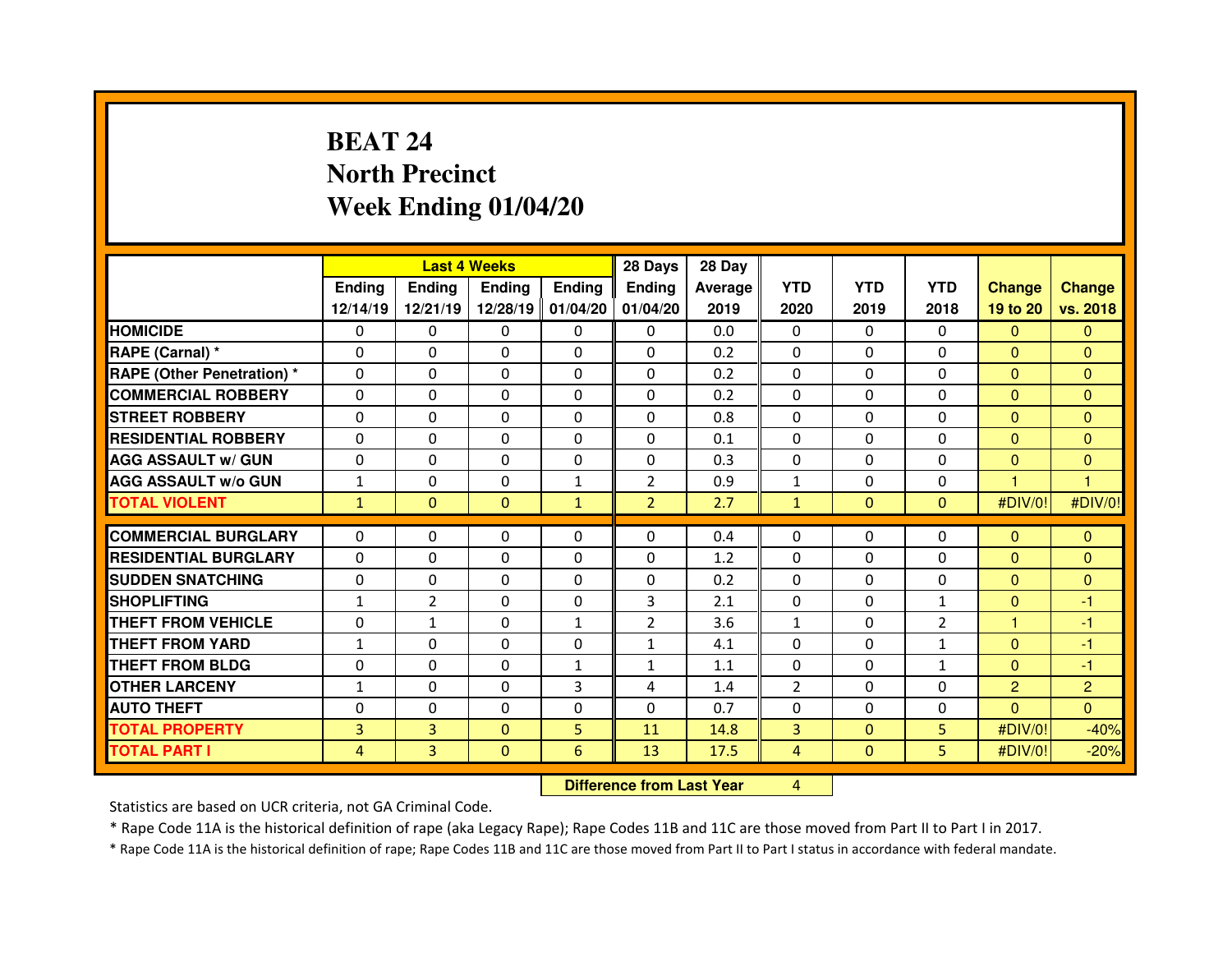# **BEAT 25 North PrecinctWeek Ending 01/04/20**

|                                   |                |                                  | <b>Last 4 Weeks</b> |                   | 28 Days        | 28 Day  |              |              |                |                |               |
|-----------------------------------|----------------|----------------------------------|---------------------|-------------------|----------------|---------|--------------|--------------|----------------|----------------|---------------|
|                                   | <b>Ending</b>  | <b>Ending</b>                    | <b>Ending</b>       | <b>Ending</b>     | <b>Ending</b>  | Average | <b>YTD</b>   | <b>YTD</b>   | <b>YTD</b>     | <b>Change</b>  | <b>Change</b> |
|                                   | 12/14/19       | 12/21/19                         |                     | 12/28/19 01/04/20 | 01/04/20       | 2019    | 2020         | 2019         | 2018           | 19 to 20       | vs. 2018      |
| <b>HOMICIDE</b>                   | $\Omega$       | 0                                | 0                   | $\Omega$          | 0              | 0.0     | $\Omega$     | $\mathbf{0}$ | $\Omega$       | $\mathbf{0}$   | $\Omega$      |
| RAPE (Carnal) *                   | 0              | 0                                | 0                   | $\Omega$          | $\Omega$       | 0.1     | $\Omega$     | $\mathbf{0}$ | $\Omega$       | $\mathbf{0}$   | $\Omega$      |
| <b>RAPE (Other Penetration) *</b> | 0              | 0                                | 0                   | 0                 | 0              | 0.0     | $\Omega$     | $\mathbf 0$  | $\Omega$       | $\overline{0}$ | $\Omega$      |
| <b>COMMERCIAL ROBBERY</b>         | $\Omega$       | 0                                | $\Omega$            | $\Omega$          | $\Omega$       | 0.1     | $\Omega$     | $\mathbf{0}$ | $\Omega$       | $\overline{0}$ | $\Omega$      |
| <b>STREET ROBBERY</b>             | 0              | 0                                | $\mathbf{1}$        | $\mathbf{1}$      | 2              | 0.5     | $\Omega$     | $\Omega$     | $\mathbf{1}$   | $\overline{0}$ | $-1$          |
| <b>RESIDENTIAL ROBBERY</b>        | $\Omega$       | $\Omega$                         | $\mathbf{0}$        | $\Omega$          | $\Omega$       | 0.0     | $\Omega$     | $\mathbf{0}$ | $\Omega$       | $\Omega$       | $\Omega$      |
| <b>AGG ASSAULT w/ GUN</b>         | $\Omega$       | $\Omega$                         | $\mathbf{0}$        | $\Omega$          | 0              | 0.2     | $\mathbf 0$  | $\mathbf{0}$ | $\Omega$       | $\overline{0}$ | $\Omega$      |
| <b>AGG ASSAULT w/o GUN</b>        | 0              | 0                                | 0                   | 0                 | 0              | 0.4     | 0            | $\Omega$     | 0              | $\overline{0}$ | $\mathbf{0}$  |
| <b>TOTAL VIOLENT</b>              | $\mathbf{0}$   | $\mathbf{0}$                     | $\mathbf{1}$        | $\mathbf{1}$      | $\overline{2}$ | 1.2     | $\mathbf{0}$ | $\mathbf{0}$ | $\mathbf{1}$   | #DIV/0!        | $-100%$       |
| <b>COMMERCIAL BURGLARY</b>        | $\Omega$       | $\mathbf{1}$                     | $\Omega$            | $\Omega$          | $\mathbf{1}$   | 0.8     | 0            | $\Omega$     | $\Omega$       | $\mathbf{0}$   | $\mathbf{0}$  |
| <b>RESIDENTIAL BURGLARY</b>       | $\Omega$       | 0                                | $\overline{2}$      | $\Omega$          | $\overline{2}$ | 1.4     | 0            | $\Omega$     | $\Omega$       | $\mathbf{0}$   | $\mathbf{0}$  |
| <b>SUDDEN SNATCHING</b>           | 0              | 0                                | 0                   | $\Omega$          | 0              | 0.1     | $\Omega$     | $\Omega$     | $\Omega$       | $\mathbf{0}$   | $\Omega$      |
| <b>SHOPLIFTING</b>                | 0              | 0                                | 0                   | 0                 | 0              | 1.5     | $\Omega$     | $\mathbf{0}$ | $\Omega$       | $\overline{0}$ | $\mathbf{0}$  |
| <b>THEFT FROM VEHICLE</b>         | $\overline{2}$ | $\mathbf{1}$                     | $\mathbf{1}$        | 0                 | 4              | 5.0     | 0            | $\mathbf{0}$ | 0              | $\overline{0}$ | $\mathbf{0}$  |
| <b>THEFT FROM YARD</b>            | 0              | 0                                | 0                   | $\Omega$          | $\Omega$       | 1.8     | 0            | $\mathbf{0}$ | $\Omega$       | $\mathbf{0}$   | $\Omega$      |
| <b>THEFT FROM BLDG</b>            | $\mathbf{1}$   | 0                                | $\mathbf{1}$        | 0                 | $\overline{2}$ | 2.0     | 0            | $\mathbf{0}$ | $\mathbf{1}$   | $\overline{0}$ | $-1$          |
| <b>OTHER LARCENY</b>              | 0              | 0                                | 0                   | 0                 | $\Omega$       | 0.5     | $\Omega$     | $\mathbf{1}$ | $\Omega$       | $-1$           | $\Omega$      |
| <b>AUTO THEFT</b>                 | $\Omega$       | $\mathbf{1}$                     | 0                   | $\mathbf{1}$      | $\overline{2}$ | 1.3     | $\Omega$     | $\Omega$     | $\Omega$       | $\mathbf{0}$   | $\Omega$      |
| <b>TOTAL PROPERTY</b>             | 3              | $\overline{3}$                   | 4                   | $\mathbf{1}$      | 11             | 14.3    | $\mathbf{0}$ | $\mathbf{1}$ | $\mathbf{1}$   | $-100%$        | $-100%$       |
| <b>TOTAL PART I</b>               | 3              | 3                                | 5                   | $\overline{2}$    | 13             | 15.4    | $\mathbf{0}$ | $\mathbf{1}$ | $\overline{2}$ | $-100%$        | $-100%$       |
|                                   |                | <b>Difference from Last Year</b> |                     | $-1$              |                |         |              |              |                |                |               |

Statistics are based on UCR criteria, not GA Criminal Code.

\* Rape Code 11A is the historical definition of rape (aka Legacy Rape); Rape Codes 11B and 11C are those moved from Part II to Part I in 2017.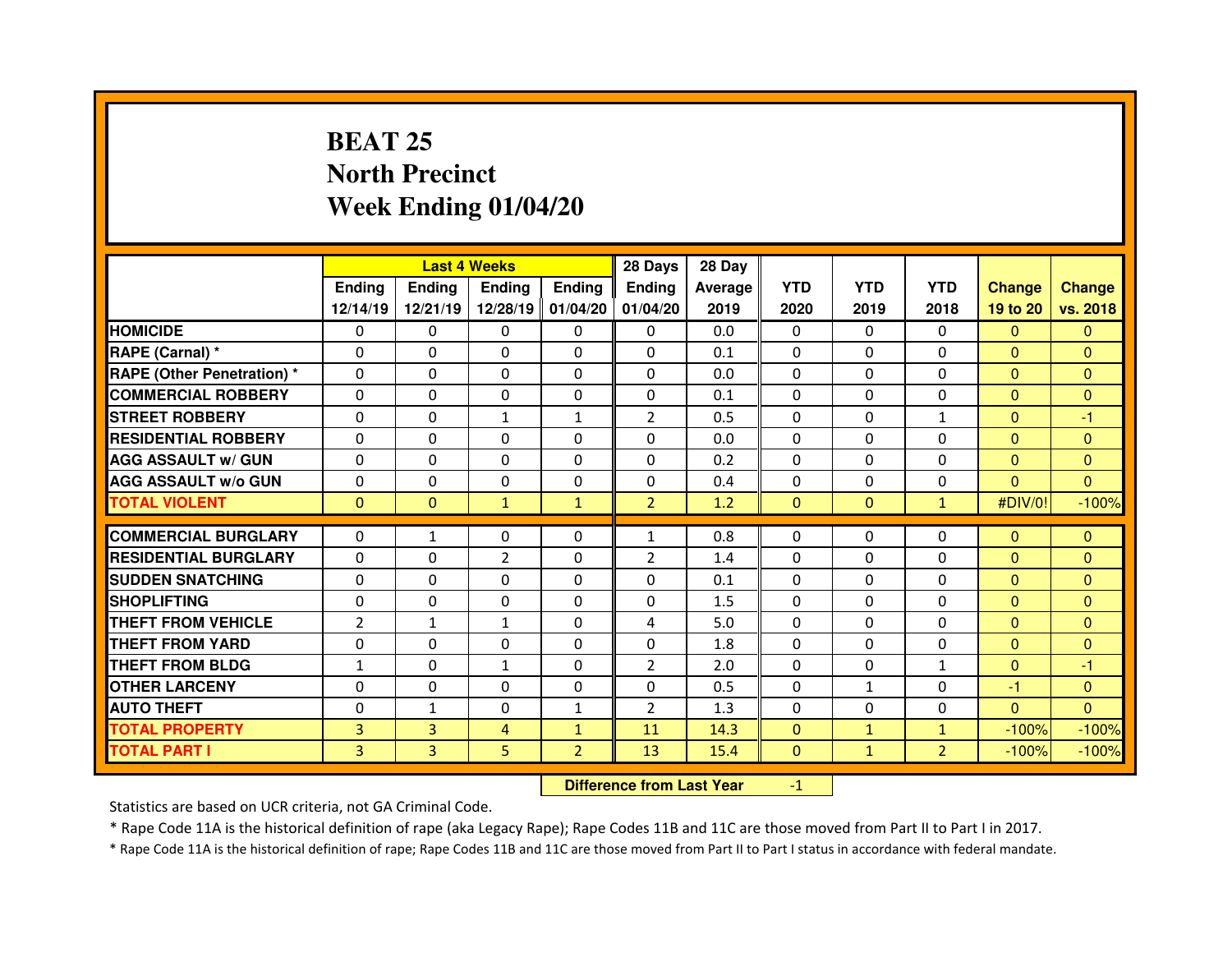# **BEAT 26 North PrecinctWeek Ending 01/04/20**

|                                   |               | <b>Last 4 Weeks</b>              |                |                | 28 Days        | 28 Day  |                |                |                |                |               |
|-----------------------------------|---------------|----------------------------------|----------------|----------------|----------------|---------|----------------|----------------|----------------|----------------|---------------|
|                                   | <b>Ending</b> | <b>Ending</b>                    | Ending         | <b>Ending</b>  | <b>Ending</b>  | Average | <b>YTD</b>     | <b>YTD</b>     | <b>YTD</b>     | <b>Change</b>  | <b>Change</b> |
|                                   | 12/14/19      | 12/21/19                         | 12/28/19       | 01/04/20       | 01/04/20       | 2019    | 2020           | 2019           | 2018           | 19 to 20       | vs. 2018      |
| <b>HOMICIDE</b>                   | 0             | 0                                | 0              | 0              | 0              | 0.1     | 0              | 0              | 0              | $\mathbf{0}$   | $\mathbf{0}$  |
| RAPE (Carnal) *                   | 0             | 0                                | $\mathbf{1}$   | $\Omega$       | $\mathbf{1}$   | 0.2     | 0              | $\Omega$       | $\Omega$       | $\mathbf{0}$   | $\Omega$      |
| <b>RAPE (Other Penetration) *</b> | 0             | 0                                | 0              | 0              | 0              | 0.0     | 0              | $\Omega$       | $\Omega$       | $\overline{0}$ | $\Omega$      |
| <b>COMMERCIAL ROBBERY</b>         | $\Omega$      | 0                                | $\Omega$       | $\Omega$       | $\Omega$       | 0.1     | 0              | $\Omega$       | $\Omega$       | $\mathbf{0}$   | $\Omega$      |
| <b>STREET ROBBERY</b>             | $\Omega$      | 0                                | 0              | $\mathbf{1}$   | 1              | 1.2     | $\mathbf{1}$   | $\Omega$       | $\Omega$       | 1              | $\mathbf{1}$  |
| <b>RESIDENTIAL ROBBERY</b>        | $\Omega$      | 0                                | $\Omega$       | $\Omega$       | $\Omega$       | 0.0     | $\Omega$       | $\Omega$       | $\Omega$       | $\mathbf{0}$   | $\Omega$      |
| <b>AGG ASSAULT w/ GUN</b>         | 0             | 0                                | $\Omega$       | $\Omega$       | $\Omega$       | 0.4     | $\Omega$       | $\Omega$       | $\Omega$       | $\mathbf{0}$   | $\Omega$      |
| <b>AGG ASSAULT w/o GUN</b>        | 0             | 0                                | $\mathbf{1}$   | 0              | 1              | 1.5     | 0              | $\Omega$       | $\Omega$       | $\mathbf{0}$   | $\mathbf{0}$  |
| <b>TOTAL VIOLENT</b>              | $\mathbf{0}$  | $\mathbf{0}$                     | $\overline{2}$ | $\mathbf{1}$   | $\overline{3}$ | 3.5     | $\mathbf{1}$   | $\mathbf{0}$   | $\Omega$       | #DIV/0!        | #DIV/0!       |
| <b>COMMERCIAL BURGLARY</b>        | $\Omega$      | 0                                | $\Omega$       | $\Omega$       | $\Omega$       | 0.5     | 0              | $\mathbf{1}$   | $\mathbf{1}$   | $-1$           | -1            |
| <b>RESIDENTIAL BURGLARY</b>       | $\mathbf{1}$  | 0                                | 0              | $\mathbf{0}$   | $\mathbf{1}$   | 0.2     | 0              | $\Omega$       | $\Omega$       | $\mathbf{0}$   | $\mathbf{0}$  |
| <b>SUDDEN SNATCHING</b>           | 0             | 0                                | $\mathbf{1}$   | $\mathbf{0}$   | $\mathbf{1}$   | 0.5     | 0              | $\Omega$       | $\Omega$       | $\mathbf{0}$   | $\Omega$      |
| <b>SHOPLIFTING</b>                | 0             | 0                                | 0              | $\mathbf{1}$   | $\mathbf{1}$   | 2.6     | 0              | $\Omega$       | $\Omega$       | $\mathbf{0}$   | $\mathbf{0}$  |
| <b>THEFT FROM VEHICLE</b>         | 0             | 0                                | 0              | $\overline{2}$ | $\overline{2}$ | 2.9     | $\mathbf{1}$   | $\overline{2}$ | $\Omega$       | -1             | 1             |
| <b>THEFT FROM YARD</b>            | 0             | 0                                | $\mathbf{1}$   | 0              | $\mathbf{1}$   | 1.7     | $\Omega$       | $\Omega$       | $\Omega$       | $\mathbf{0}$   | $\Omega$      |
| <b>THEFT FROM BLDG</b>            | 0             | $\overline{2}$                   | $\mathbf{1}$   | $\mathbf{1}$   | 4              | 2.5     | 0              | $\Omega$       | $\mathbf{1}$   | $\mathbf{0}$   | $-1$          |
| <b>OTHER LARCENY</b>              | 0             | 0                                | $\mathbf{1}$   | 0              | $\mathbf{1}$   | 0.4     | 0              | $\Omega$       | $\Omega$       | $\mathbf{0}$   | $\Omega$      |
| <b>AUTO THEFT</b>                 | $\Omega$      | $\mathbf{1}$                     | 0              | $\mathbf{1}$   | 2              | 0.7     | $\mathbf{1}$   | $\Omega$       | $\mathbf{1}$   | н              | $\Omega$      |
| <b>TOTAL PROPERTY</b>             | $\mathbf{1}$  | 3                                | $\overline{4}$ | 5              | 13             | 11.9    | $\overline{2}$ | $\overline{3}$ | $\overline{3}$ | $-33%$         | $-33%$        |
| <b>TOTAL PART I</b>               | $\mathbf{1}$  | 3                                | 6              | 6              | 16             | 15.3    | 3              | $\overline{3}$ | $\overline{3}$ | 0%             | 0%            |
|                                   |               | <b>Difference from Last Year</b> |                | $\Omega$       |                |         |                |                |                |                |               |

Statistics are based on UCR criteria, not GA Criminal Code.

\* Rape Code 11A is the historical definition of rape (aka Legacy Rape); Rape Codes 11B and 11C are those moved from Part II to Part I in 2017.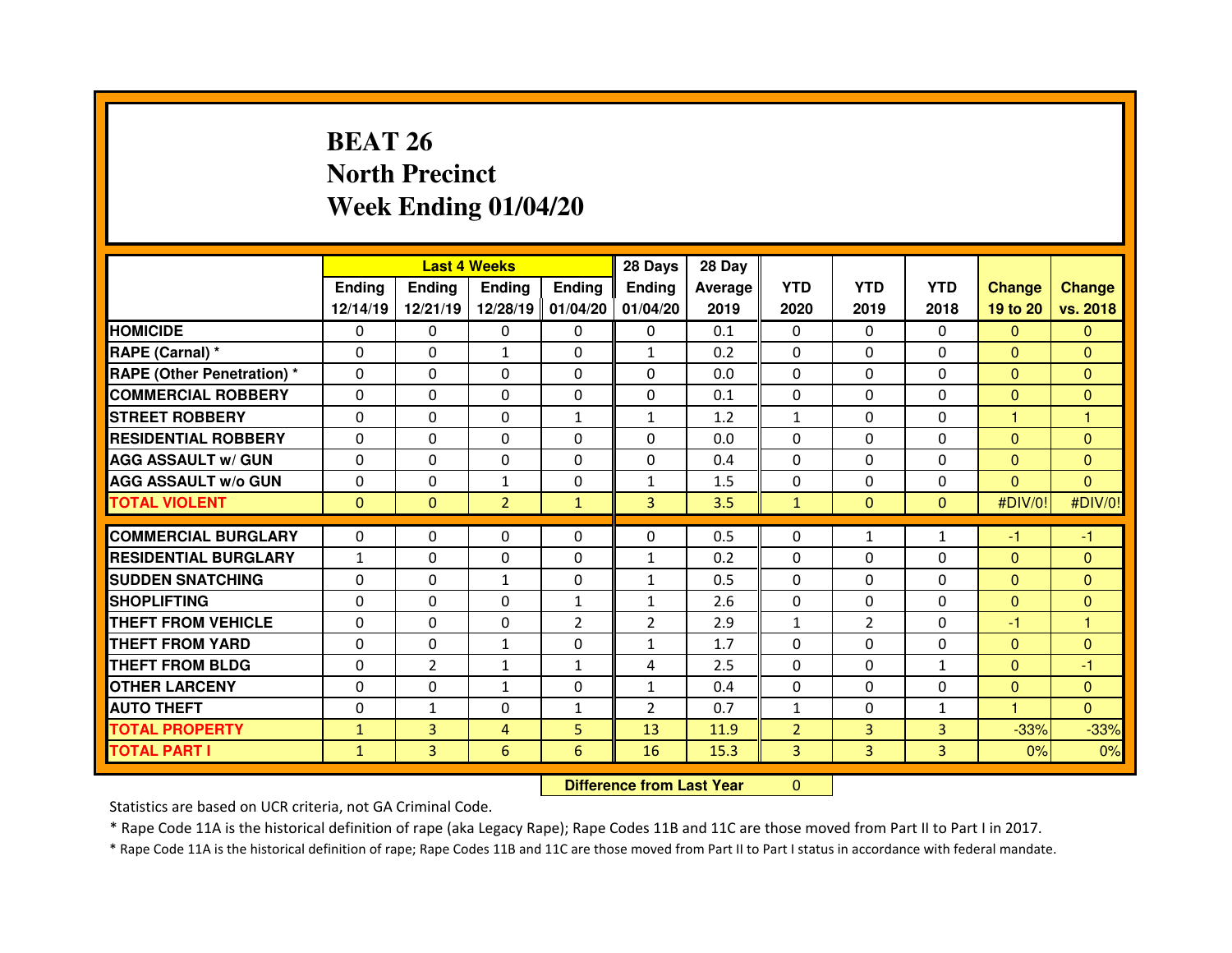# **BEAT 27 North PrecinctWeek Ending 01/04/20**

|                                   |                |                                  | <b>Last 4 Weeks</b> |                   | 28 Days        | 28 Day  |                |              |                |                |                |
|-----------------------------------|----------------|----------------------------------|---------------------|-------------------|----------------|---------|----------------|--------------|----------------|----------------|----------------|
|                                   | <b>Ending</b>  | <b>Ending</b>                    | <b>Ending</b>       | <b>Ending</b>     | <b>Ending</b>  | Average | <b>YTD</b>     | <b>YTD</b>   | <b>YTD</b>     | <b>Change</b>  | <b>Change</b>  |
|                                   | 12/14/19       | 12/21/19                         |                     | 12/28/19 01/04/20 | 01/04/20       | 2019    | 2020           | 2019         | 2018           | 19 to 20       | vs. 2018       |
| <b>HOMICIDE</b>                   | $\Omega$       | 0                                | 0                   | $\mathbf{0}$      | 0              | 0.1     | $\Omega$       | $\mathbf{0}$ | $\Omega$       | $\mathbf{0}$   | $\Omega$       |
| RAPE (Carnal) *                   | 0              | 0                                | $\mathbf{1}$        | $\mathbf{1}$      | $\overline{2}$ | 0.3     | $\mathbf{1}$   | $\mathbf{0}$ | $\Omega$       | 1              | 1              |
| <b>RAPE (Other Penetration) *</b> | 0              | 0                                | 0                   | 0                 | 0              | 0.2     | $\Omega$       | $\mathbf{0}$ | $\Omega$       | $\overline{0}$ | $\Omega$       |
| <b>COMMERCIAL ROBBERY</b>         | $\Omega$       | 0                                | $\Omega$            | $\Omega$          | $\Omega$       | 0.1     | $\Omega$       | $\mathbf{0}$ | $\Omega$       | $\overline{0}$ | $\Omega$       |
| <b>STREET ROBBERY</b>             | $\Omega$       | 0                                | 0                   | $\Omega$          | 0              | 1.4     | $\Omega$       | $\Omega$     | $\Omega$       | $\mathbf{0}$   | $\Omega$       |
| <b>RESIDENTIAL ROBBERY</b>        | $\Omega$       | $\Omega$                         | $\mathbf{0}$        | $\Omega$          | $\Omega$       | 0.1     | $\Omega$       | $\mathbf{0}$ | $\Omega$       | $\Omega$       | $\Omega$       |
| <b>AGG ASSAULT w/ GUN</b>         | $\mathbf{1}$   | $\Omega$                         | $\Omega$            | $\mathbf{1}$      | $\overline{2}$ | 1.2     | $\mathbf 0$    | $\mathbf{0}$ | $\Omega$       | $\overline{0}$ | $\mathbf{0}$   |
| <b>AGG ASSAULT w/o GUN</b>        | 0              | $\overline{2}$                   | $\mathbf{1}$        | $\overline{2}$    | 5              | 2.8     | $\mathbf 1$    | $\mathbf{0}$ | 0              | 1              | $\overline{1}$ |
| <b>TOTAL VIOLENT</b>              | $\mathbf{1}$   | $\overline{2}$                   | $\overline{2}$      | $\overline{4}$    | 9              | 6.2     | $\overline{2}$ | $\mathbf{0}$ | $\overline{0}$ | #DIV/0!        | #DIV/0!        |
| <b>COMMERCIAL BURGLARY</b>        | $\Omega$       | 4                                | $\mathbf{0}$        | $\Omega$          | 4              | 0.7     | $\Omega$       | $\mathbf{1}$ | $\Omega$       | -1             | $\mathbf{0}$   |
| <b>RESIDENTIAL BURGLARY</b>       | $\Omega$       | $\mathbf{1}$                     | 0                   | $\Omega$          | $\mathbf{1}$   | 0.5     | 0              | $\Omega$     | $\mathbf{1}$   | $\overline{0}$ | -1             |
| <b>SUDDEN SNATCHING</b>           | 0              | 0                                | 0                   | $\Omega$          | 0              | 0.3     | $\Omega$       | $\Omega$     | $\Omega$       | $\overline{0}$ | $\Omega$       |
| <b>SHOPLIFTING</b>                | 0              | $\mathbf{1}$                     | 0                   | 0                 | 1              | 3.1     | $\Omega$       | $\Omega$     | $\Omega$       | $\overline{0}$ | $\mathbf{0}$   |
| <b>THEFT FROM VEHICLE</b>         | $\mathbf{1}$   | $\mathbf{1}$                     | 0                   | 0                 | $\overline{2}$ | 3.1     | 0              | $\Omega$     | 0              | $\overline{0}$ | $\mathbf{0}$   |
| <b>THEFT FROM YARD</b>            | 0              | 0                                | 0                   | $\Omega$          | $\Omega$       | 0.8     | 0              | $\Omega$     | $\Omega$       | $\mathbf{0}$   | $\Omega$       |
| <b>THEFT FROM BLDG</b>            | 0              | 0                                | $\mathbf{1}$        | 0                 | $\mathbf{1}$   | 2.4     | 0              | $\Omega$     | 0              | $\overline{0}$ | $\Omega$       |
| <b>OTHER LARCENY</b>              | 0              | 0                                | $\mathbf{1}$        | $\Omega$          | $\mathbf{1}$   | 0.2     | $\Omega$       | $\Omega$     | $\Omega$       | $\overline{0}$ | $\Omega$       |
| <b>AUTO THEFT</b>                 | $\Omega$       | 0                                | $\Omega$            | 0                 | $\Omega$       | 0.9     | $\Omega$       | $\Omega$     | $\Omega$       | $\Omega$       | $\Omega$       |
| <b>TOTAL PROPERTY</b>             | $\mathbf{1}$   | $\overline{7}$                   | $\overline{2}$      | $\mathbf{0}$      | 10             | 12.0    | $\mathbf{0}$   | $\mathbf{1}$ | $\mathbf{1}$   | $-100%$        | $-100%$        |
| <b>TOTAL PART I</b>               | $\overline{2}$ | 9                                | 4                   | $\overline{4}$    | 19             | 18.3    | $\overline{2}$ | $\mathbf{1}$ | $\mathbf{1}$   | 100%           | 100%           |
|                                   |                | <b>Difference from Last Year</b> |                     | $\mathbf{1}$      |                |         |                |              |                |                |                |

Statistics are based on UCR criteria, not GA Criminal Code.

\* Rape Code 11A is the historical definition of rape (aka Legacy Rape); Rape Codes 11B and 11C are those moved from Part II to Part I in 2017.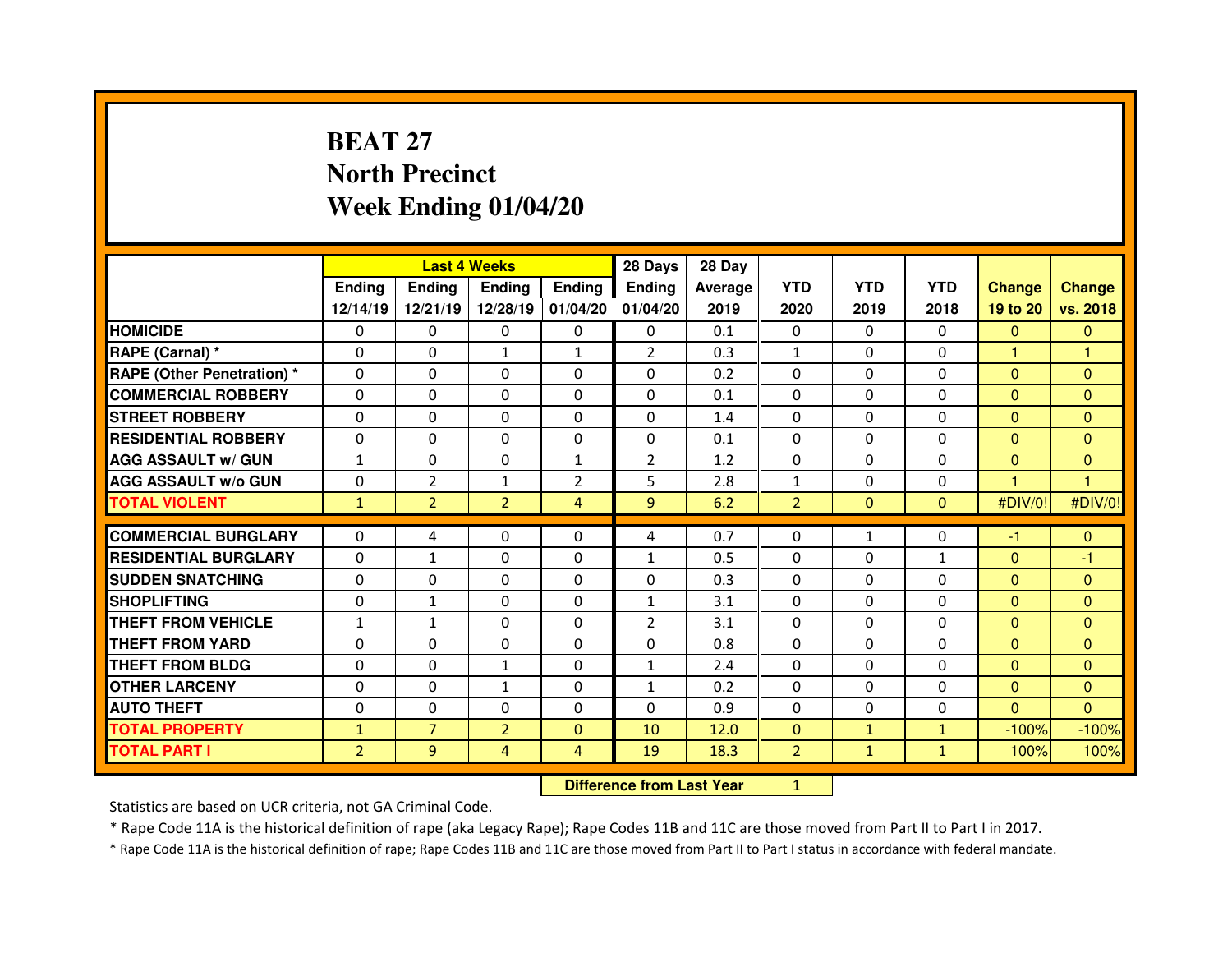# **BEAT 31 Central PrecinctWeek Ending 01/04/20**

|                                   |                | <b>Last 4 Weeks</b>              |                |                | 28 Days        | 28 Day  |              |                |              |                |               |
|-----------------------------------|----------------|----------------------------------|----------------|----------------|----------------|---------|--------------|----------------|--------------|----------------|---------------|
|                                   | Ending         | <b>Ending</b>                    | <b>Ending</b>  | <b>Ending</b>  | <b>Ending</b>  | Average | <b>YTD</b>   | <b>YTD</b>     | <b>YTD</b>   | <b>Change</b>  | <b>Change</b> |
|                                   | 12/14/19       | 12/21/19                         | 12/28/19       | 01/04/20       | 01/04/20       | 2019    | 2020         | 2019           | 2018         | 19 to 20       | vs. 2018      |
| <b>HOMICIDE</b>                   | 0              | $\Omega$                         | 0              | $\mathbf{0}$   | $\Omega$       | 0.1     | $\mathbf{0}$ | $\Omega$       | $\Omega$     | $\mathbf{0}$   | $\Omega$      |
| RAPE (Carnal) *                   | 0              | 0                                | 0              | $\Omega$       | $\Omega$       | 0.3     | $\Omega$     | $\Omega$       | $\Omega$     | $\mathbf{0}$   | $\Omega$      |
| <b>RAPE (Other Penetration) *</b> | 0              | 0                                | 0              | 0              | 0              | 0.2     | $\Omega$     | $\Omega$       | 0            | $\overline{0}$ | $\Omega$      |
| <b>COMMERCIAL ROBBERY</b>         | $\Omega$       | 0                                | $\Omega$       | $\Omega$       | $\Omega$       | 0.0     | $\Omega$     | $\Omega$       | 0            | $\mathbf{0}$   | $\Omega$      |
| <b>STREET ROBBERY</b>             | $\Omega$       | $\mathbf{1}$                     | $\Omega$       | $\Omega$       | 1              | 0.7     | $\Omega$     | $\Omega$       | $\Omega$     | $\Omega$       | $\Omega$      |
| <b>RESIDENTIAL ROBBERY</b>        | $\Omega$       | 0                                | $\Omega$       | $\Omega$       | $\Omega$       | 0.0     | $\Omega$     | $\Omega$       | $\Omega$     | $\Omega$       | $\Omega$      |
| <b>AGG ASSAULT w/ GUN</b>         | $\mathbf{1}$   | 0                                | $\mathbf{1}$   | $\mathbf{0}$   | $\overline{2}$ | 1.3     | $\mathbf{0}$ | 0              | 0            | $\mathbf{0}$   | $\Omega$      |
| <b>AGG ASSAULT w/o GUN</b>        | $\Omega$       | 0                                | 0              | $\Omega$       | 0              | 1.6     | 0            | $\Omega$       | 0            | $\overline{0}$ | $\Omega$      |
| <b>TOTAL VIOLENT</b>              | $\mathbf{1}$   | $\mathbf{1}$                     | $\mathbf{1}$   | $\mathbf{0}$   | 3              | 4.1     | $\mathbf{0}$ | $\Omega$       | $\Omega$     | #DIV/0!        | #DIV/0!       |
| <b>COMMERCIAL BURGLARY</b>        | $\Omega$       | $\overline{2}$                   | $\Omega$       | $\Omega$       | $\overline{2}$ | 1.2     | $\mathbf{0}$ | $\Omega$       | $\mathbf{1}$ | $\mathbf{0}$   | $-1$          |
| <b>RESIDENTIAL BURGLARY</b>       | $\overline{2}$ | $\overline{2}$                   | $\overline{2}$ | 4              | 10             | 3.5     | 3            | $\Omega$       | $\Omega$     | 3              | 3             |
| <b>SUDDEN SNATCHING</b>           | $\Omega$       | 0                                | $\Omega$       | $\Omega$       | $\Omega$       | 0.3     | $\Omega$     | $\Omega$       | $\Omega$     | $\mathbf{0}$   | $\Omega$      |
| <b>SHOPLIFTING</b>                | $\Omega$       | 0                                | 0              | $\Omega$       | 0              | 0.4     | $\Omega$     | $\Omega$       | $\mathbf{0}$ | $\overline{0}$ | $\mathbf{0}$  |
| <b>THEFT FROM VEHICLE</b>         | 0              | $\mathbf{1}$                     | $\mathbf{1}$   | 0              | $\overline{2}$ | 4.3     | 0            | $\Omega$       | 0            | $\overline{0}$ | $\mathbf{0}$  |
| <b>THEFT FROM YARD</b>            | 3              | 3                                | $\mathbf{1}$   | $\mathbf{1}$   | 8              | 4.4     | $\mathbf{1}$ | $\mathbf{0}$   | 0            | 1              | 1             |
| <b>THEFT FROM BLDG</b>            | 0              | 0                                | 0              | 0              | 0              | 1.5     | 0            | $\mathbf{1}$   | 0            | $-1$           | $\Omega$      |
| <b>OTHER LARCENY</b>              | 0              | $\overline{2}$                   | $\mathbf{1}$   | $\mathbf{0}$   | 3              | 1.9     | $\Omega$     | $\Omega$       | 0            | $\mathbf{0}$   | $\mathbf{0}$  |
| <b>AUTO THEFT</b>                 | 0              | 0                                | $\Omega$       | $\mathbf{1}$   | $\mathbf{1}$   | 1.1     | $\mathbf{1}$ | $\mathbf{1}$   | $\Omega$     | $\Omega$       | 1             |
| <b>TOTAL PROPERTY</b>             | 5              | 10                               | 5              | $6\phantom{1}$ | 26             | 18.6    | 5            | $\overline{2}$ | $\mathbf{1}$ | 150%           | 400%          |
| <b>TOTAL PART I</b>               | 6              | 11                               | 6              | 6              | 29             | 22.7    | 5            | $\overline{2}$ | $\mathbf{1}$ | 150%           | 400%          |
|                                   |                | <b>Difference from Last Year</b> |                | 3              |                |         |              |                |              |                |               |

Statistics are based on UCR criteria, not GA Criminal Code.

\* Rape Code 11A is the historical definition of rape (aka Legacy Rape); Rape Codes 11B and 11C are those moved from Part II to Part I in 2017.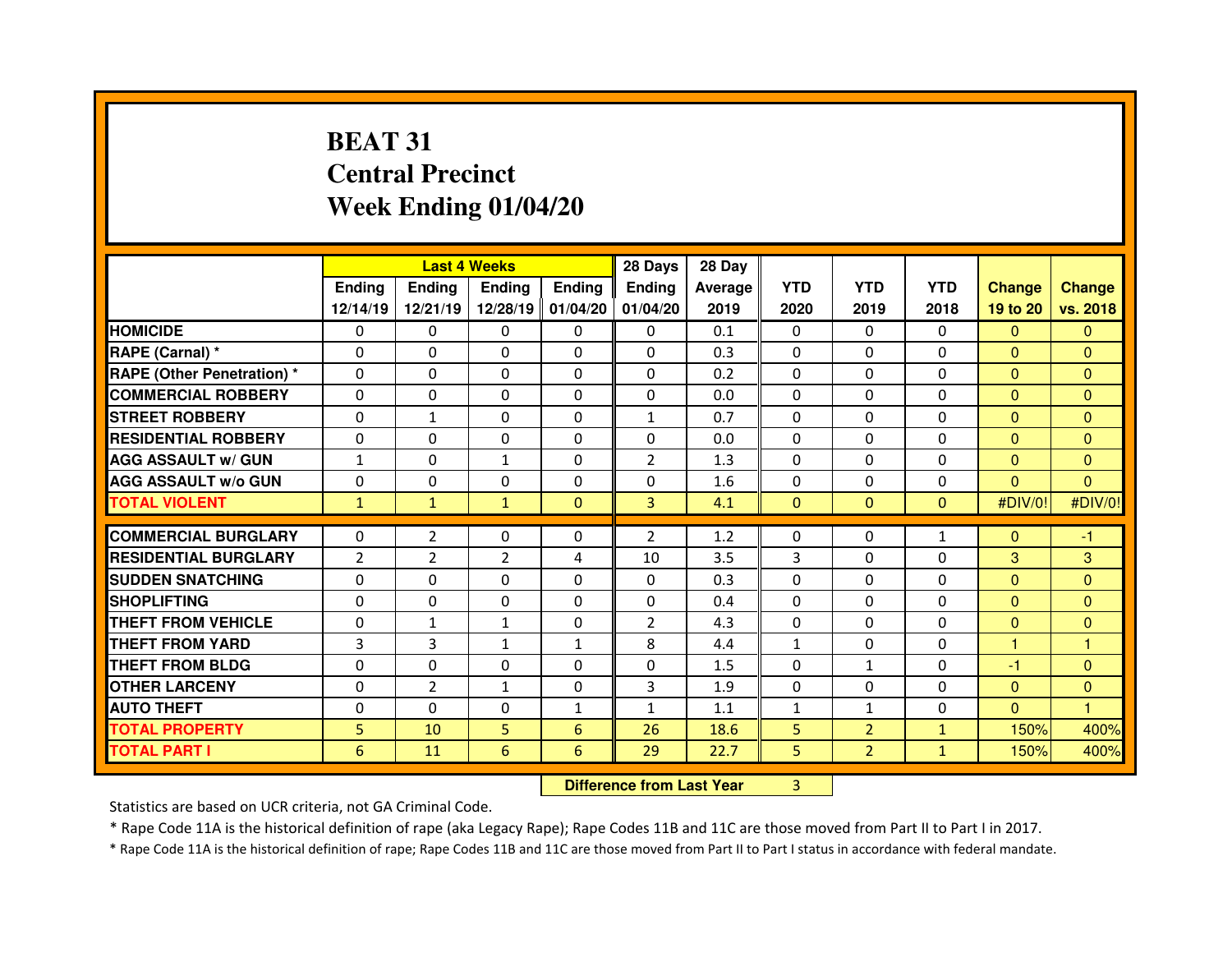# **BEAT 32 Central PrecinctWeek Ending 01/04/20**

|                                   |                | <b>Last 4 Weeks</b>              |                |                | 28 Days        | 28 Day  |                |              |              |                |                |
|-----------------------------------|----------------|----------------------------------|----------------|----------------|----------------|---------|----------------|--------------|--------------|----------------|----------------|
|                                   | <b>Ending</b>  | <b>Ending</b>                    | <b>Ending</b>  | <b>Ending</b>  | <b>Ending</b>  | Average | <b>YTD</b>     | <b>YTD</b>   | <b>YTD</b>   | <b>Change</b>  | <b>Change</b>  |
|                                   | 12/14/19       | 12/21/19                         | 12/28/19       | 01/04/20       | 01/04/20       | 2019    | 2020           | 2019         | 2018         | 19 to 20       | vs. 2018       |
| <b>HOMICIDE</b>                   | 0              | 0                                | 0              | 0              | $\Omega$       | 0.1     | 0              | $\Omega$     | $\Omega$     | $\Omega$       | $\Omega$       |
| RAPE (Carnal) *                   | $\Omega$       | 0                                | 0              | 0              | 0              | 0.2     | $\Omega$       | $\Omega$     | $\mathbf{0}$ | $\mathbf{0}$   | $\Omega$       |
| <b>RAPE (Other Penetration) *</b> | $\Omega$       | 0                                | $\Omega$       | 0              | 0              | 0.1     | 0              | $\Omega$     | $\Omega$     | $\overline{0}$ | $\mathbf{0}$   |
| <b>COMMERCIAL ROBBERY</b>         | $\Omega$       | $\mathbf{1}$                     | $\mathbf{1}$   | $\overline{2}$ | 4              | 0.9     | $\mathbf{1}$   | $\Omega$     | $\Omega$     | 1              | 1              |
| <b>STREET ROBBERY</b>             | $\Omega$       | $\Omega$                         | $\Omega$       | 0              | 0              | 0.2     | $\Omega$       | $\Omega$     | $\Omega$     | $\Omega$       | $\Omega$       |
| <b>RESIDENTIAL ROBBERY</b>        | $\Omega$       | 0                                | 0              | $\Omega$       | $\mathbf{0}$   | 0.0     | $\Omega$       | $\Omega$     | $\mathbf{0}$ | $\overline{0}$ | $\Omega$       |
| <b>AGG ASSAULT w/ GUN</b>         | $\Omega$       | $\Omega$                         | $\Omega$       | $\mathbf{1}$   | $\mathbf{1}$   | 0.2     | $\mathbf{1}$   | $\Omega$     | $\Omega$     | $\mathbf{1}$   | $\overline{1}$ |
| <b>AGG ASSAULT w/o GUN</b>        | 0              | 0                                | $\mathbf{1}$   | 0              | $\mathbf{1}$   | 0.8     | 0              | $\Omega$     | $\mathbf{0}$ | $\overline{0}$ | $\mathbf{0}$   |
| <b>TOTAL VIOLENT</b>              | $\mathbf{0}$   | $\mathbf{1}$                     | $\overline{2}$ | 3              | 6              | 2.5     | $\overline{2}$ | $\mathbf{0}$ | $\mathbf{0}$ | #DIV/0!        | #DIV/0!        |
| <b>COMMERCIAL BURGLARY</b>        | 0              | 0                                | 0              | 0              | 0              | 0.3     | 0              | $\Omega$     | 0            | $\mathbf{0}$   | $\mathbf{0}$   |
| <b>RESIDENTIAL BURGLARY</b>       | $\Omega$       | 0                                | 0              | 0              | 0              | 1.8     | 0              | $\Omega$     | $\Omega$     | $\mathbf{0}$   | $\Omega$       |
| <b>SUDDEN SNATCHING</b>           | 0              | 0                                | $\Omega$       | 0              | 0              | 0.2     | 0              | $\Omega$     | $\Omega$     | $\overline{0}$ | $\Omega$       |
| <b>SHOPLIFTING</b>                | 0              | $\overline{2}$                   | $\Omega$       | $\Omega$       | $\overline{2}$ | 3.1     | $\Omega$       | $\Omega$     | $\mathbf{0}$ | $\Omega$       | $\Omega$       |
| THEFT FROM VEHICLE                | $\mathbf{1}$   | 0                                | 0              | 4              | 5              | 4.9     | 0              | $\Omega$     | $\mathbf{0}$ | $\overline{0}$ | $\Omega$       |
| <b>THEFT FROM YARD</b>            | 0              | $\mathbf{1}$                     | 0              | 0              | $\mathbf{1}$   | 2.6     | 0              | $\Omega$     | $\mathbf{1}$ | $\mathbf{0}$   | -1             |
| THEFT FROM BLDG                   | $\mathbf{1}$   | 0                                | 0              | 0              | $\mathbf{1}$   | 2.5     | $\Omega$       | $\Omega$     | $\Omega$     | $\overline{0}$ | $\Omega$       |
| <b>OTHER LARCENY</b>              | $\overline{2}$ | 0                                | 0              | 0              | $\overline{2}$ | 0.8     | 0              | $\Omega$     | $\Omega$     | $\overline{0}$ | $\mathbf{0}$   |
| <b>AUTO THEFT</b>                 | $\Omega$       | $\Omega$                         | $\Omega$       | $\mathbf{1}$   | $\mathbf{1}$   | 1.2     | $\Omega$       | $\mathbf{1}$ | $\Omega$     | $-1$           | $\Omega$       |
| <b>TOTAL PROPERTY</b>             | 4              | 3                                | $\mathbf{0}$   | 5              | 12             | 17.3    | $\mathbf{0}$   | $\mathbf{1}$ | $\mathbf{1}$ | $-100%$        | $-100%$        |
| <b>TOTAL PART I</b>               | $\overline{4}$ | $\overline{4}$                   | $\overline{2}$ | 8              | 18             | 19.9    | $\overline{2}$ | $\mathbf{1}$ | $\mathbf{1}$ | 100%           | 100%           |
|                                   |                | <b>Difference from Last Year</b> |                | $\mathbf{1}$   |                |         |                |              |              |                |                |

Statistics are based on UCR criteria, not GA Criminal Code.

\* Rape Code 11A is the historical definition of rape (aka Legacy Rape); Rape Codes 11B and 11C are those moved from Part II to Part I in 2017.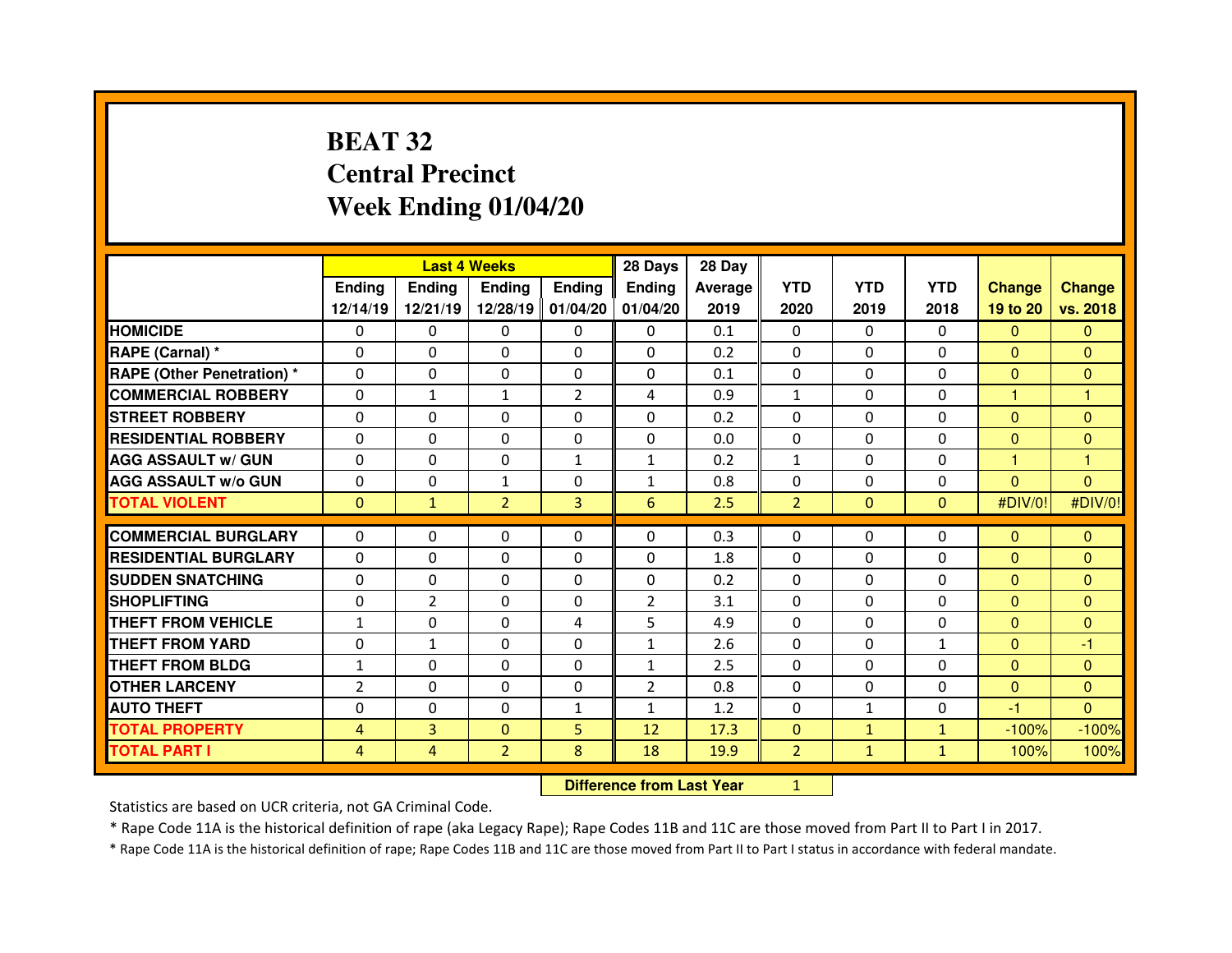# **BEAT 33 Central PrecinctWeek Ending 01/04/20**

|                                  |                |                | <b>Last 4 Weeks</b> |                | 28 Days                          | 28 Day         |              |                |                |                |                |
|----------------------------------|----------------|----------------|---------------------|----------------|----------------------------------|----------------|--------------|----------------|----------------|----------------|----------------|
|                                  | <b>Ending</b>  | <b>Ending</b>  | <b>Ending</b>       | Ending         | <b>Ending</b>                    | <b>Average</b> | <b>YTD</b>   | <b>YTD</b>     | <b>YTD</b>     | <b>Change</b>  | <b>Change</b>  |
|                                  | 12/14/19       | 12/21/19       | 12/28/19            | 01/04/20       | 01/04/20                         | 2019           | 2020         | 2019           | 2018           | 19 to 20       | vs. 2018       |
| <b>HOMICIDE</b>                  | 0              | $\Omega$       | 1                   | $\mathbf{0}$   | $\mathbf{1}$                     | 0.2            | $\mathbf{0}$ | $\mathbf{1}$   | $\Omega$       | $-1$           | $\Omega$       |
| RAPE (Carnal) *                  | $\Omega$       | 0              | 0                   | $\Omega$       | $\Omega$                         | 0.0            | $\Omega$     | $\Omega$       | $\mathbf{0}$   | $\overline{0}$ | $\Omega$       |
| <b>RAPE (Other Penetration)*</b> | 0              | 0              | $\Omega$            | $\Omega$       | $\Omega$                         | 0.1            | $\mathbf{0}$ | $\Omega$       | $\Omega$       | $\mathbf{0}$   | $\Omega$       |
| <b>COMMERCIAL ROBBERY</b>        | $\Omega$       | 0              | $\mathbf{1}$        | $\Omega$       | $\mathbf{1}$                     | 0.3            | $\Omega$     | $\Omega$       | 0              | $\overline{0}$ | $\Omega$       |
| <b>STREET ROBBERY</b>            | $\Omega$       | $\mathbf{1}$   | $\Omega$            | $\Omega$       | $\mathbf{1}$                     | 1.3            | $\Omega$     | $\Omega$       | $\Omega$       | $\Omega$       | $\Omega$       |
| <b>RESIDENTIAL ROBBERY</b>       | $\Omega$       | 0              | $\Omega$            | $\mathbf{0}$   | $\Omega$                         | 0.0            | $\Omega$     | $\Omega$       | 0              | $\Omega$       | $\Omega$       |
| <b>AGG ASSAULT w/ GUN</b>        | $\mathbf{1}$   | 0              | $\mathbf{1}$        | $\Omega$       | $\overline{2}$                   | 1.2            | $\Omega$     | $\mathbf{1}$   | $\Omega$       | $-1$           | $\Omega$       |
| <b>AGG ASSAULT W/o GUN</b>       | $\Omega$       | 0              | $\Omega$            | $\Omega$       | $\Omega$                         | 1.5            | $\Omega$     | $\Omega$       | 0              | $\overline{0}$ | $\overline{0}$ |
| <b>TOTAL VIOLENT</b>             | $\mathbf{1}$   | $\mathbf{1}$   | 3                   | $\mathbf{0}$   | 5                                | 4.6            | $\mathbf{0}$ | $\overline{2}$ | $\overline{0}$ | $-100%$        | #DIV/0!        |
| <b>COMMERCIAL BURGLARY</b>       | $\overline{2}$ | $\mathbf{1}$   | 0                   | $\mathbf{1}$   | 4                                | 1.3            | $\mathbf{0}$ | $\Omega$       | 0              | $\mathbf{0}$   | $\Omega$       |
| <b>RESIDENTIAL BURGLARY</b>      | $\Omega$       | 0              | 0                   | $\mathbf{1}$   | $\mathbf{1}$                     | 1.8            | $\Omega$     | $\Omega$       | $\mathbf{1}$   | $\Omega$       | -1             |
| <b>SUDDEN SNATCHING</b>          | $\Omega$       | 0              | 0                   | $\mathbf{0}$   | $\Omega$                         | 0.1            | $\mathbf{0}$ | $\Omega$       | $\Omega$       | $\mathbf{0}$   | $\Omega$       |
| <b>SHOPLIFTING</b>               | 0              | $\overline{2}$ | $\Omega$            | $\Omega$       | $\overline{2}$                   | 7.9            | $\Omega$     | $\overline{2}$ | $\Omega$       | $-2$           | $\mathbf{0}$   |
| <b>THEFT FROM VEHICLE</b>        | 0              | 0              | $\Omega$            | 0              | $\Omega$                         | 3.4            | $\mathbf{0}$ | $\Omega$       | $\mathbf{1}$   | $\mathbf{0}$   | -1             |
| <b>THEFT FROM YARD</b>           | 0              | 0              | 0                   | 0              | 0                                | 3.6            | 0            | $\mathbf{1}$   | 0              | -1             | $\mathbf{0}$   |
| <b>THEFT FROM BLDG</b>           | 1              | $\mathbf{1}$   | $\mathbf{1}$        | 0              | 3                                | 1.7            | $\Omega$     | $\Omega$       | $\mathbf{1}$   | $\overline{0}$ | $-1$           |
| <b>OTHER LARCENY</b>             | $\mathbf{1}$   | 0              | 0                   | 0              | $\mathbf{1}$                     | 2.0            | $\Omega$     | $\mathbf{1}$   | 0              | -1             | $\Omega$       |
| <b>AUTO THEFT</b>                | 0              | $\mathbf{1}$   | 0                   | $\mathbf{0}$   | $\mathbf{1}$                     | 1.4            | $\mathbf{0}$ | $\Omega$       | 0              | $\mathbf{0}$   | $\Omega$       |
| <b>TOTAL PROPERTY</b>            | 4              | 5              | $\mathbf{1}$        | $\overline{2}$ | 12                               | 23.2           | $\mathbf{0}$ | 4              | 3              | $-100%$        | $-100%$        |
| <b>TOTAL PART I</b>              | 5              | 6              | 4                   | $\overline{2}$ | 17                               | 27.8           | $\mathbf{0}$ | 6              | $\overline{3}$ | $-100%$        | $-100%$        |
|                                  |                |                |                     |                | <b>Difference from Last Year</b> |                | $-6$         |                |                |                |                |

 **Difference from Last Year**

Statistics are based on UCR criteria, not GA Criminal Code.

\* Rape Code 11A is the historical definition of rape (aka Legacy Rape); Rape Codes 11B and 11C are those moved from Part II to Part I in 2017.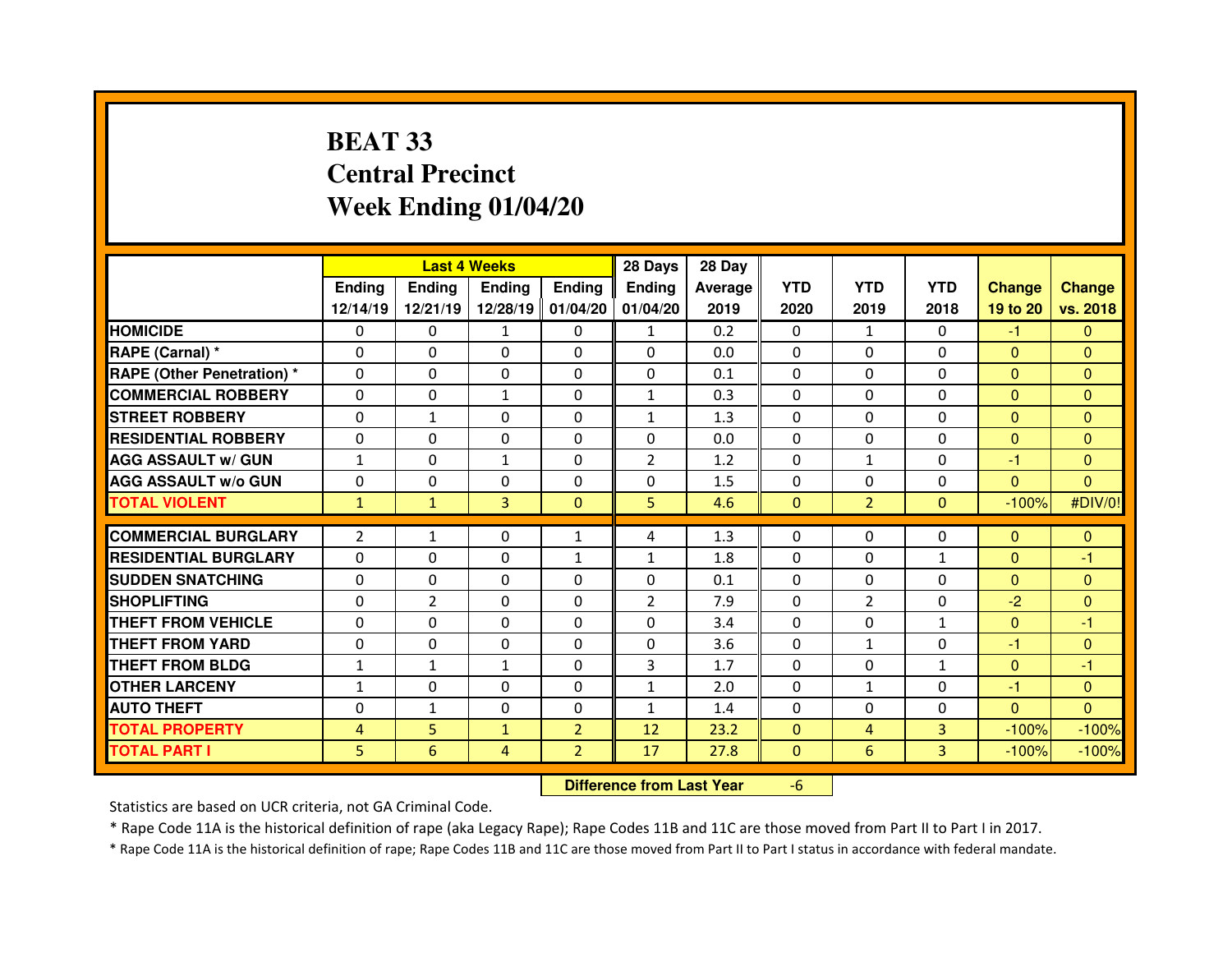# **BEAT 34 Central PrecinctWeek Ending 01/04/20**

|                                   |                |                                  | <b>Last 4 Weeks</b> |                | 28 Days        | 28 Day  |                |              |              |                |                |
|-----------------------------------|----------------|----------------------------------|---------------------|----------------|----------------|---------|----------------|--------------|--------------|----------------|----------------|
|                                   | Ending         | <b>Ending</b>                    | <b>Ending</b>       | <b>Ending</b>  | <b>Ending</b>  | Average | <b>YTD</b>     | <b>YTD</b>   | <b>YTD</b>   | <b>Change</b>  | <b>Change</b>  |
|                                   | 12/14/19       | 12/21/19                         | 12/28/19            | 01/04/20       | 01/04/20       | 2019    | 2020           | 2019         | 2018         | 19 to 20       | vs. 2018       |
| <b>HOMICIDE</b>                   | 0              | 0                                | 0                   | $\mathbf{0}$   | $\Omega$       | 0.1     | $\mathbf{0}$   | $\Omega$     | $\Omega$     | $\mathbf{0}$   | $\Omega$       |
| RAPE (Carnal) *                   | 0              | 0                                | 0                   | $\mathbf{0}$   | $\Omega$       | 0.2     | $\Omega$       | $\Omega$     | 0            | $\mathbf{0}$   | $\Omega$       |
| <b>RAPE (Other Penetration) *</b> | 0              | 0                                | 0                   | 0              | 0              | 0.1     | $\Omega$       | $\Omega$     | 0            | $\overline{0}$ | $\Omega$       |
| <b>COMMERCIAL ROBBERY</b>         | $\Omega$       | 0                                | $\Omega$            | $\mathbf{0}$   | $\Omega$       | 0.0     | $\Omega$       | $\Omega$     | 0            | $\mathbf{0}$   | $\Omega$       |
| <b>STREET ROBBERY</b>             | $\Omega$       | 0                                | $\Omega$            | $\mathbf{0}$   | $\Omega$       | 0.9     | $\Omega$       | $\Omega$     | $\Omega$     | $\Omega$       | $\Omega$       |
| <b>RESIDENTIAL ROBBERY</b>        | $\Omega$       | 0                                | $\Omega$            | $\mathbf{0}$   | $\Omega$       | 0.2     | $\Omega$       | $\Omega$     | 0            | $\Omega$       | $\Omega$       |
| <b>AGG ASSAULT w/ GUN</b>         | $\mathbf{1}$   | 0                                | 0                   | $\mathbf{1}$   | $\overline{2}$ | 2.2     | $\mathbf{1}$   | 0            | 0            | 1              | 1              |
| <b>AGG ASSAULT w/o GUN</b>        | $\Omega$       | 0                                | 0                   | $\mathbf{1}$   | 1              | 2.5     | $\mathbf{1}$   | $\Omega$     | 0            | 1              | $\overline{1}$ |
| <b>TOTAL VIOLENT</b>              | $\mathbf{1}$   | $\overline{0}$                   | $\mathbf{0}$        | $\overline{2}$ | $\overline{3}$ | 6.2     | $\overline{2}$ | $\Omega$     | $\Omega$     | #DIV/0!        | #DIV/0!        |
| <b>COMMERCIAL BURGLARY</b>        | $\Omega$       | 0                                | $\Omega$            | $\Omega$       | $\Omega$       | 0.5     | $\mathbf{0}$   | $\Omega$     | $\Omega$     | $\mathbf{0}$   | $\Omega$       |
| <b>RESIDENTIAL BURGLARY</b>       | $\mathbf{1}$   | 0                                | 0                   | $\mathbf{1}$   | $\overline{2}$ | 3.2     | $\mathbf{0}$   | 0            | 0            | $\mathbf{0}$   | $\Omega$       |
| <b>SUDDEN SNATCHING</b>           | $\Omega$       | 0                                | 0                   | $\Omega$       | $\Omega$       | 0.2     | $\Omega$       | $\mathbf{1}$ | $\Omega$     | -1             | $\Omega$       |
| <b>SHOPLIFTING</b>                | $\Omega$       | 0                                | 0                   | $\mathbf{1}$   | $\mathbf{1}$   | 1.2     | $\mathbf{1}$   | $\mathbf{1}$ | 0            | $\overline{0}$ | 1              |
| <b>THEFT FROM VEHICLE</b>         | $\mathbf{1}$   | $\mathbf{1}$                     | 0                   | 0              | $\overline{2}$ | 2.3     | 0              | $\Omega$     | 0            | $\overline{0}$ | $\mathbf{0}$   |
| <b>THEFT FROM YARD</b>            | 0              | 0                                | 0                   | $\mathbf{1}$   | $\mathbf{1}$   | 2.3     | $\mathbf{1}$   | $\mathbf{1}$ | 0            | $\mathbf{0}$   | 1              |
| <b>THEFT FROM BLDG</b>            | 0              | 0                                | $\mathbf{1}$        | 0              | $\mathbf{1}$   | 1.4     | $\Omega$       | $\Omega$     | 0            | $\overline{0}$ | $\Omega$       |
| <b>OTHER LARCENY</b>              | 0              | 0                                | 0                   | $\mathbf{0}$   | $\Omega$       | 0.3     | $\Omega$       | $\Omega$     | 0            | $\mathbf{0}$   | $\Omega$       |
| <b>AUTO THEFT</b>                 | 0              | $\mathbf{1}$                     | $\mathbf{1}$        | $\mathbf{1}$   | 3              | 2.0     | $\mathbf{1}$   | $\Omega$     | 0            | н              | ٠              |
| <b>TOTAL PROPERTY</b>             | $\overline{2}$ | $\overline{2}$                   | $\overline{2}$      | $\overline{4}$ | 10             | 13.3    | $\overline{3}$ | 3            | $\mathbf{0}$ | 0%             | #DIV/0!        |
| <b>TOTAL PART I</b>               | 3              | $\overline{2}$                   | $\overline{2}$      | 6              | 13             | 19.6    | 5              | 3            | $\mathbf{0}$ | 67%            | #DIV/0!        |
|                                   |                | <b>Difference from Last Year</b> |                     | $\overline{2}$ |                |         |                |              |              |                |                |

Statistics are based on UCR criteria, not GA Criminal Code.

\* Rape Code 11A is the historical definition of rape (aka Legacy Rape); Rape Codes 11B and 11C are those moved from Part II to Part I in 2017.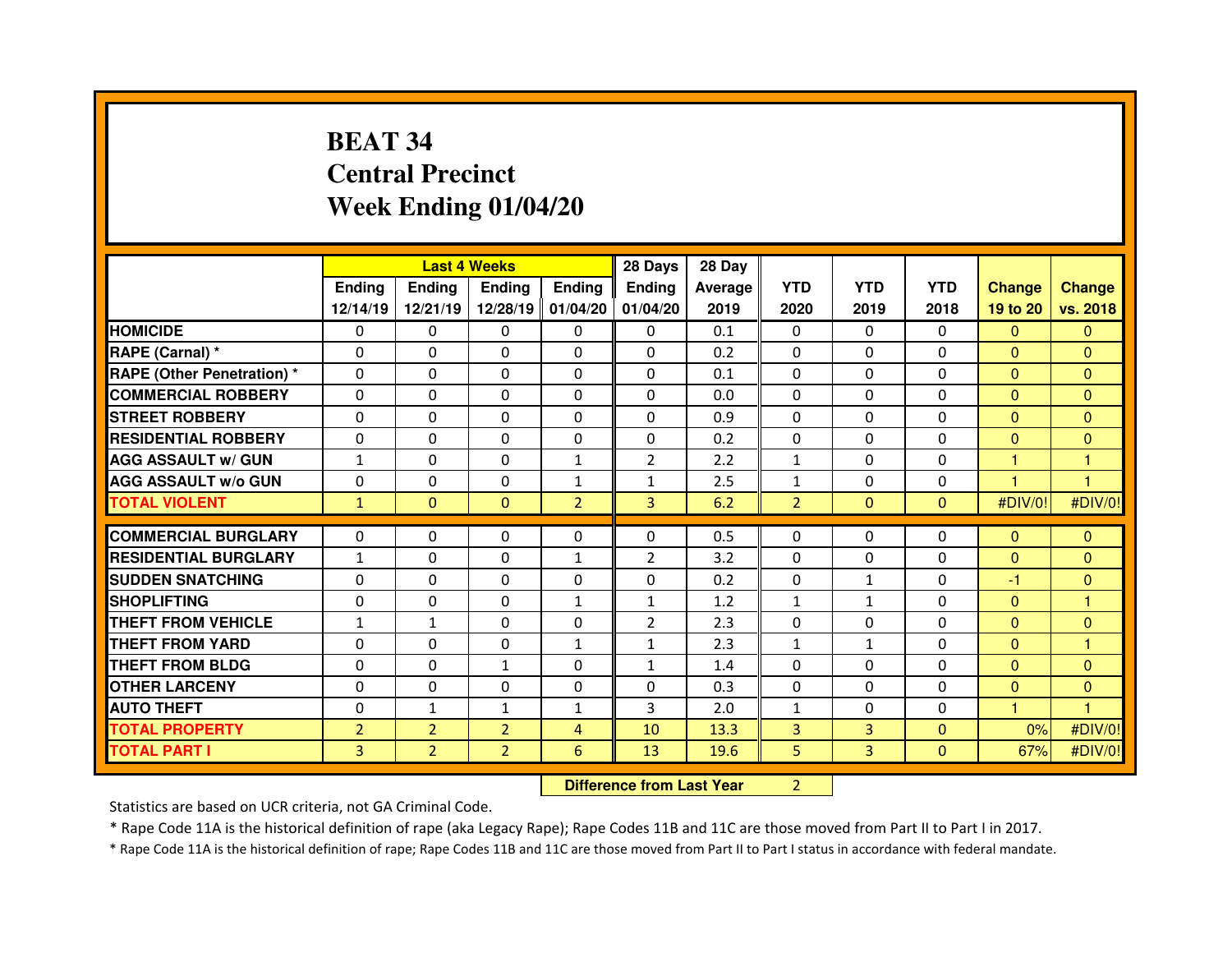# **BEAT 35 Central PrecinctWeek Ending 01/04/20**

|                                              |                     | <b>Last 4 Weeks</b> |               |                              | 28 Days        | 28 Day       |                     |                     |                          |               |                    |
|----------------------------------------------|---------------------|---------------------|---------------|------------------------------|----------------|--------------|---------------------|---------------------|--------------------------|---------------|--------------------|
|                                              | Ending              | <b>Ending</b>       | <b>Endina</b> | <b>Ending</b>                | <b>Ending</b>  | Average      | <b>YTD</b>          | <b>YTD</b>          | <b>YTD</b>               | <b>Change</b> | <b>Change</b>      |
|                                              | 12/14/19            | 12/21/19            | 12/28/19      | 01/04/20                     | 01/04/20       | 2019         | 2020                | 2019                | 2018                     | 19 to 20      | vs. 2018           |
| <b>HOMICIDE</b>                              | $\Omega$            | 0                   | $\Omega$      | $\Omega$                     | $\Omega$       | 0.0          | $\Omega$            | $\Omega$            | $\Omega$                 | $\Omega$      | $\Omega$           |
| RAPE (Carnal) *                              | $\Omega$            | 0                   | 0             | $\mathbf{0}$                 | $\Omega$       | 0.0          | $\Omega$            | $\Omega$            | $\Omega$                 | $\Omega$      | $\Omega$           |
| <b>RAPE (Other Penetration)*</b>             | $\Omega$            | 0                   | $\Omega$      | $\Omega$                     | $\Omega$       | 0.0          | $\Omega$            | $\Omega$            | $\Omega$                 | $\Omega$      | $\Omega$           |
| <b>COMMERCIAL ROBBERY</b>                    | $\Omega$            | 0                   | $\mathbf{1}$  | $\mathbf{0}$                 | $\mathbf{1}$   | 0.2          | $\Omega$            | $\Omega$            | $\Omega$                 | $\mathbf{0}$  | $\Omega$           |
| <b>STREET ROBBERY</b>                        | $\Omega$            | $\mathbf{1}$        | $\Omega$      | $\Omega$                     | $\mathbf{1}$   | 1.1          | $\Omega$            | $\mathbf{1}$        | $\Omega$                 | -1            | $\Omega$           |
| <b>RESIDENTIAL ROBBERY</b>                   | $\Omega$            | 0                   | $\Omega$      | $\mathbf{0}$                 | $\Omega$       | 0.0          | $\Omega$            | $\Omega$            | $\Omega$                 | $\Omega$      | $\Omega$           |
| <b>AGG ASSAULT w/ GUN</b>                    | $\Omega$            | $\mathbf{1}$        | $\Omega$      | $\mathbf{0}$                 | $\mathbf{1}$   | 2.4          | $\Omega$            | $\mathbf{1}$        | $\Omega$                 | $-1$          | $\Omega$           |
| <b>AGG ASSAULT w/o GUN</b>                   | 0                   | 0                   | $\Omega$      | $\mathbf{1}$                 | $\mathbf{1}$   | 1.5          | $\mathbf{1}$        | $\Omega$            | $\Omega$                 | 1             | 1                  |
| <b>TOTAL VIOLENT</b>                         | $\Omega$            | $\overline{2}$      | $\mathbf{1}$  | $\mathbf{1}$                 | $\overline{4}$ | 5.2          | $\mathbf{1}$        | $\overline{2}$      | $\Omega$                 | $-50%$        | #DIV/0!            |
| <b>COMMERCIAL BURGLARY</b>                   | $\Omega$            | 0                   | 0             | $\mathbf{0}$                 | $\Omega$       | 1.2          | $\mathbf{0}$        | $\Omega$            | 0                        | $\mathbf{0}$  | $\Omega$           |
| <b>RESIDENTIAL BURGLARY</b>                  | $\mathbf{1}$        | 0                   | $\mathbf{1}$  | $\Omega$                     | $\overline{2}$ | 2.9          | $\mathbf{0}$        | $\Omega$            | $\Omega$                 | $\mathbf{0}$  | $\Omega$           |
| <b>SUDDEN SNATCHING</b>                      | $\Omega$            | 0                   | 0             | $\Omega$                     | $\Omega$       | 0.2          | $\mathbf{0}$        | $\Omega$            | $\Omega$                 | $\mathbf{0}$  | $\Omega$           |
| <b>SHOPLIFTING</b>                           | $\mathbf{1}$        | 0                   | $\Omega$      | 1                            | $\overline{2}$ | 2.4          | $\mathbf{1}$        | $\mathbf{1}$        | $\Omega$                 | $\mathbf{0}$  | 1                  |
| THEFT FROM VEHICLE                           | $\mathbf{1}$        | $\mathbf{1}$        | $\mathbf{1}$  | $\overline{2}$               | 5              | 6.5          | $\mathbf{1}$        | $\Omega$            | 0                        | 1             | 1                  |
| <b>THEFT FROM YARD</b>                       | $\Omega$            | 0                   |               | 0                            |                | 1.4          | $\Omega$            | $\mathbf{1}$        | $\Omega$                 | -1            | $\Omega$           |
|                                              |                     |                     | $\mathbf{1}$  |                              | $\mathbf{1}$   |              |                     |                     | $\Omega$                 |               |                    |
| <b>THEFT FROM BLDG</b>                       | 0                   | 0                   | $\Omega$      | $\mathbf{1}$<br>$\mathbf{0}$ | $\mathbf{1}$   | 1.8          | $\Omega$            | $\mathbf{1}$        |                          | $-1$          | $\overline{0}$     |
|                                              |                     |                     |               |                              | 3              | 1.2          | $\mathbf{0}$        | $\Omega$            | $\Omega$                 | $\mathbf{0}$  | $\Omega$           |
| <b>OTHER LARCENY</b>                         | $\Omega$            | $\overline{2}$      | $\mathbf{1}$  |                              |                |              |                     |                     |                          |               |                    |
| <b>AUTO THEFT</b>                            | $\mathbf{1}$        | 0                   | $\mathbf{1}$  | $\mathbf{1}$                 | 3              | 2.1          | $\mathbf{1}$        | $\Omega$            | $\Omega$                 | 1             | 1                  |
| <b>TOTAL PROPERTY</b><br><b>TOTAL PART I</b> | $\overline{4}$<br>4 | 3<br>5              | 5<br>6        | 5<br>6                       | 17<br>21       | 19.7<br>24.9 | 3<br>$\overline{4}$ | $\overline{3}$<br>5 | $\Omega$<br>$\mathbf{0}$ | 0%<br>$-20%$  | #DIV/0!<br>#DIV/0! |

 **Difference from Last Year**-1

Statistics are based on UCR criteria, not GA Criminal Code.

\* Rape Code 11A is the historical definition of rape (aka Legacy Rape); Rape Codes 11B and 11C are those moved from Part II to Part I in 2017.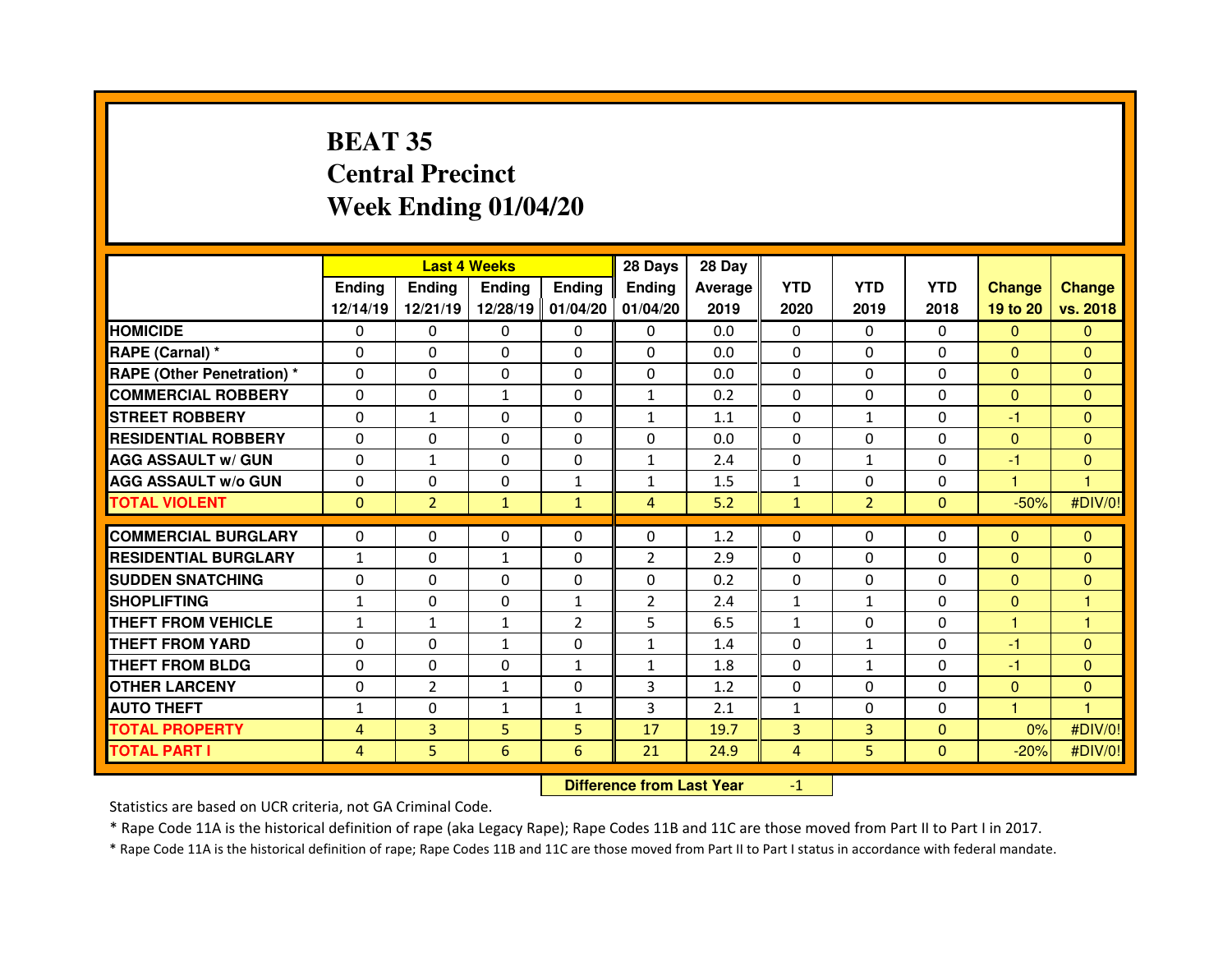# **BEAT 36 Central PrecinctWeek Ending 01/04/20**

|                                  |                                  |                | <b>Last 4 Weeks</b> |                   | 28 Days        | 28 Day  |                |                |                |                |                |
|----------------------------------|----------------------------------|----------------|---------------------|-------------------|----------------|---------|----------------|----------------|----------------|----------------|----------------|
|                                  | <b>Ending</b>                    | <b>Ending</b>  | <b>Ending</b>       | <b>Ending</b>     | <b>Ending</b>  | Average | <b>YTD</b>     | <b>YTD</b>     | <b>YTD</b>     | <b>Change</b>  | <b>Change</b>  |
|                                  | 12/14/19                         | 12/21/19       |                     | 12/28/19 01/04/20 | 01/04/20       | 2019    | 2020           | 2019           | 2018           | 19 to 20       | vs. 2018       |
| <b>HOMICIDE</b>                  | $\Omega$                         | 0              | 0                   | $\mathbf{0}$      | 0              | 0.0     | $\Omega$       | $\Omega$       | $\Omega$       | $\mathbf{0}$   | $\Omega$       |
| RAPE (Carnal) *                  | 0                                | 0              | 0                   | $\Omega$          | $\Omega$       | 0.2     | 0              | $\mathbf{0}$   | $\Omega$       | $\overline{0}$ | $\Omega$       |
| <b>RAPE (Other Penetration)*</b> | 0                                | 0              | $\Omega$            | $\Omega$          | $\Omega$       | 0.0     | $\Omega$       | $\Omega$       | $\Omega$       | $\mathbf{0}$   | $\Omega$       |
| <b>COMMERCIAL ROBBERY</b>        | 0                                | 0              | $\Omega$            | 0                 | $\Omega$       | 0.2     | $\Omega$       | $\Omega$       | $\Omega$       | $\overline{0}$ | $\Omega$       |
| <b>STREET ROBBERY</b>            | 0                                | $\mathbf{1}$   | $\Omega$            | 1                 | $\overline{2}$ | 0.6     | 0              | $\Omega$       | $\Omega$       | $\mathbf{0}$   | $\Omega$       |
| <b>RESIDENTIAL ROBBERY</b>       | 0                                | 0              | $\mathbf{0}$        | $\Omega$          | $\Omega$       | 0.1     | $\Omega$       | $\Omega$       | $\Omega$       | $\overline{0}$ | $\Omega$       |
| <b>AGG ASSAULT w/ GUN</b>        | $\Omega$                         | 0              | $\mathbf{0}$        | $\mathbf{1}$      | $\mathbf{1}$   | 1.1     | $\Omega$       | $\Omega$       | $\Omega$       | $\overline{0}$ | $\mathbf{0}$   |
| <b>AGG ASSAULT w/o GUN</b>       | $\mathbf{1}$                     | 0              | $\mathbf{1}$        | $\mathbf{1}$      | 3              | 0.8     | 0              | $\mathbf{0}$   | $\Omega$       | $\overline{0}$ | $\overline{0}$ |
| <b>TOTAL VIOLENT</b>             | $\mathbf{1}$                     | $\mathbf{1}$   | $\mathbf{1}$        | 3                 | $6\phantom{1}$ | 3.0     | $\mathbf{0}$   | $\mathbf{0}$   | $\overline{0}$ | #DIV/0!        | #DIV/0!        |
| <b>COMMERCIAL BURGLARY</b>       | $\Omega$                         | $\mathbf{1}$   | $\mathbf{1}$        | $\mathbf{1}$      | 3              | 1.1     | 0              | $\Omega$       | $\Omega$       | $\mathbf{0}$   | $\Omega$       |
| <b>RESIDENTIAL BURGLARY</b>      | $\Omega$                         | $\Omega$       | $\mathbf{0}$        | $\Omega$          | $\Omega$       | 2.3     | $\Omega$       | $\Omega$       | $\Omega$       | $\Omega$       | $\Omega$       |
| <b>SUDDEN SNATCHING</b>          | 0                                | 0              | 0                   | $\Omega$          | $\Omega$       | 0.1     | 0              | $\Omega$       | $\Omega$       | $\mathbf{0}$   | $\Omega$       |
| <b>SHOPLIFTING</b>               | 0                                | 0              | 0                   | $\overline{2}$    | $\overline{2}$ | 3.7     | $\mathbf{1}$   | $\Omega$       | $\Omega$       | 1              | 1              |
| THEFT FROM VEHICLE               | 0                                | 0              | $\mathbf{1}$        | 4                 | 5              | 3.3     | 4              | $\mathbf{0}$   | $\Omega$       | $\overline{4}$ | $\overline{4}$ |
| <b>THEFT FROM YARD</b>           | 0                                | 0              | $\Omega$            | $\Omega$          | $\Omega$       | 0.7     | $\Omega$       | $\mathbf{0}$   | $\Omega$       | $\mathbf{0}$   | $\Omega$       |
| <b>THEFT FROM BLDG</b>           | 0                                | 0              | 0                   | 0                 | 0              | 1.5     | $\Omega$       | $\overline{2}$ | $\Omega$       | $-2$           | $\Omega$       |
| <b>OTHER LARCENY</b>             | 0                                | $\mathbf{1}$   | 0                   | 0                 | $\mathbf{1}$   | 0.3     | $\Omega$       | $\mathbf{0}$   | $\Omega$       | $\overline{0}$ | $\Omega$       |
| <b>AUTO THEFT</b>                | $\mathbf{1}$                     | $\mathbf{1}$   | $\Omega$            | 0                 | $\overline{2}$ | 1.8     | $\Omega$       | $\Omega$       | $\Omega$       | $\overline{0}$ | $\Omega$       |
| <b>TOTAL PROPERTY</b>            | $\mathbf{1}$                     | $\overline{3}$ | $\overline{2}$      | $\overline{7}$    | 13             | 14.8    | 5              | 2 <sup>1</sup> | $\overline{0}$ | 150%           | #DIV/0!        |
| <b>TOTAL PART I</b>              | $\overline{2}$                   | $\overline{4}$ | 3                   | 10                | 19             | 17.8    | 5              | 2 <sup>1</sup> | $\overline{0}$ | 150%           | #DIV/0!        |
|                                  | <b>Difference from Last Year</b> |                |                     |                   |                |         | $\overline{3}$ |                |                |                |                |

 **Difference from Last Year**

Statistics are based on UCR criteria, not GA Criminal Code.

\* Rape Code 11A is the historical definition of rape (aka Legacy Rape); Rape Codes 11B and 11C are those moved from Part II to Part I in 2017.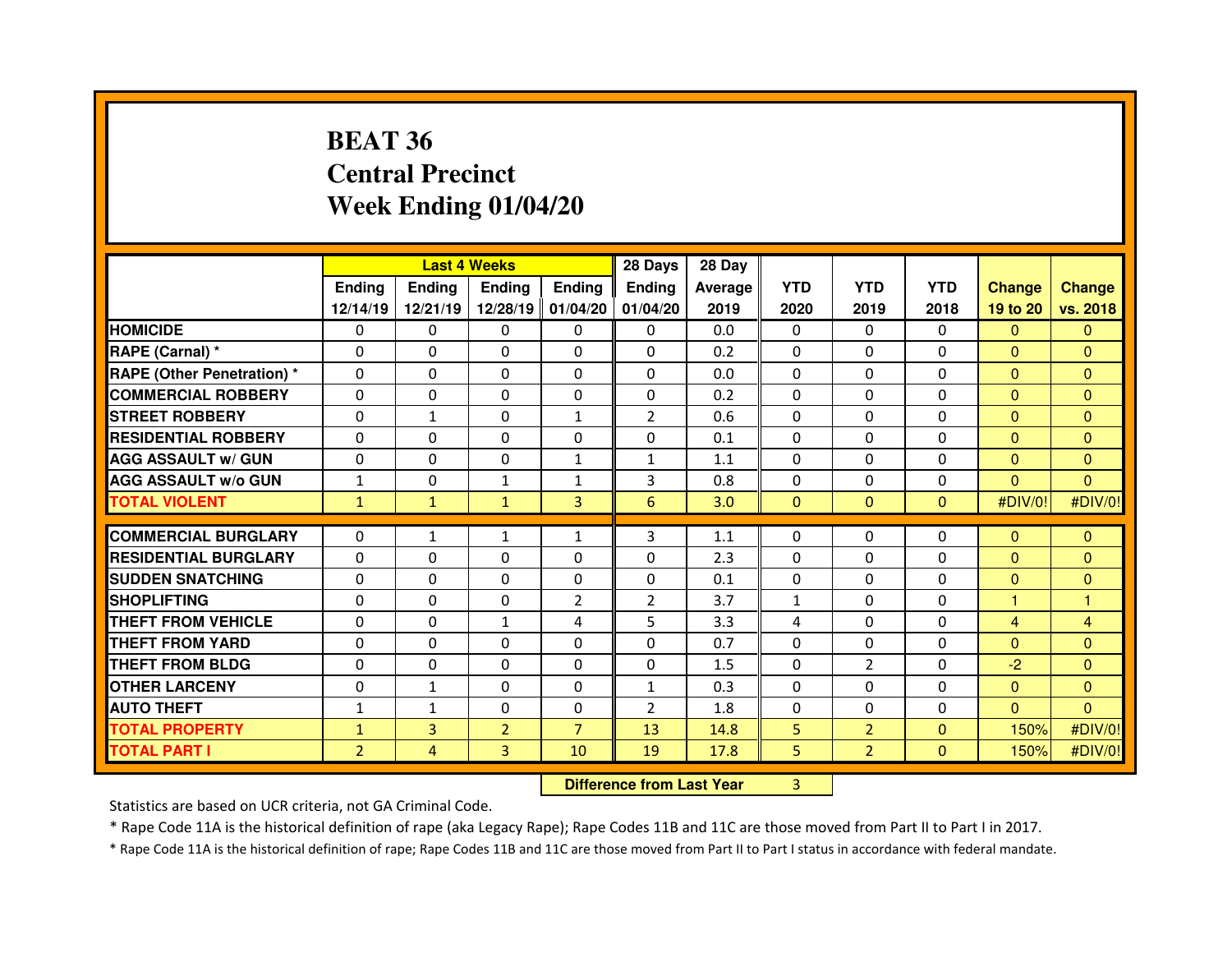# **BEAT 41 South PrecinctWeek Ending 01/04/20**

|                                  |               |                                  | <b>Last 4 Weeks</b> |                   | 28 Days        | 28 Day  |              |              |                |                |                |
|----------------------------------|---------------|----------------------------------|---------------------|-------------------|----------------|---------|--------------|--------------|----------------|----------------|----------------|
|                                  | <b>Ending</b> | <b>Ending</b>                    | <b>Ending</b>       | <b>Ending</b>     | <b>Ending</b>  | Average | <b>YTD</b>   | <b>YTD</b>   | <b>YTD</b>     | <b>Change</b>  | <b>Change</b>  |
|                                  | 12/14/19      | 12/21/19                         |                     | 12/28/19 01/04/20 | 01/04/20       | 2019    | 2020         | 2019         | 2018           | 19 to 20       | vs. 2018       |
| <b>HOMICIDE</b>                  | 0             | 0                                | 0                   | $\mathbf 0$       | 0              | 0.1     | $\Omega$     | $\Omega$     | $\Omega$       | $\mathbf{0}$   | $\mathbf{0}$   |
| RAPE (Carnal) *                  | 0             | 0                                | 0                   | 0                 | 0              | 0.2     | 0            | $\mathbf 0$  | 0              | $\overline{0}$ | $\mathbf{0}$   |
| <b>RAPE (Other Penetration)*</b> | 0             | 0                                | 0                   | $\Omega$          | $\Omega$       | 0.0     | $\Omega$     | $\Omega$     | $\Omega$       | $\overline{0}$ | $\Omega$       |
| <b>COMMERCIAL ROBBERY</b>        | $\mathbf{1}$  | $\mathbf{1}$                     | 0                   | 0                 | $\overline{2}$ | 0.6     | 0            | $\Omega$     | $\Omega$       | $\overline{0}$ | $\mathbf{0}$   |
| <b>STREET ROBBERY</b>            | $\Omega$      | $\overline{2}$                   | $\Omega$            | $\Omega$          | $\overline{2}$ | 0.9     | $\Omega$     | $\Omega$     | $\Omega$       | $\Omega$       | $\Omega$       |
| <b>RESIDENTIAL ROBBERY</b>       | 0             | 0                                | 0                   | $\mathbf 0$       | $\Omega$       | 0.1     | $\Omega$     | $\Omega$     | $\mathbf 0$    | $\overline{0}$ | $\mathbf{0}$   |
| <b>AGG ASSAULT w/ GUN</b>        | 0             | 0                                | $\mathbf{0}$        | $\Omega$          | 0              | 0.2     | $\Omega$     | $\mathbf{0}$ | $\Omega$       | $\mathbf{0}$   | $\Omega$       |
| <b>AGG ASSAULT w/o GUN</b>       | 0             | 0                                | $\mathbf 0$         | $\mathbf 0$       | 0              | 0.8     | $\mathbf 0$  | $\mathbf{0}$ | $\Omega$       | $\overline{0}$ | $\overline{0}$ |
| <b>TOTAL VIOLENT</b>             | $\mathbf{1}$  | 3                                | $\mathbf{0}$        | $\Omega$          | $\overline{4}$ | 3.0     | $\mathbf{0}$ | $\Omega$     | $\Omega$       | #DIV/0!        | #DIV/0!        |
| <b>COMMERCIAL BURGLARY</b>       | $\Omega$      | 0                                | $\mathbf{0}$        | $\Omega$          | $\Omega$       | 1.1     | 0            | $\Omega$     | $\mathbf{1}$   | $\mathbf{0}$   | $-1$           |
| <b>RESIDENTIAL BURGLARY</b>      | $\Omega$      | 0                                | $\mathbf{0}$        | $\Omega$          | $\Omega$       | 0.8     | $\Omega$     | $\Omega$     | $\Omega$       | $\mathbf{0}$   | $\Omega$       |
| <b>SUDDEN SNATCHING</b>          | $\Omega$      | 0                                | $\Omega$            | $\Omega$          | $\Omega$       | 0.2     | $\Omega$     | $\Omega$     | $\Omega$       | $\overline{0}$ | $\mathbf{0}$   |
| <b>SHOPLIFTING</b>               | $\mathbf{1}$  | 0                                | 0                   | $\mathbf{0}$      | $\mathbf{1}$   | 1.8     | 0            | 0            | $\mathbf{1}$   | $\mathbf{0}$   | -1             |
| <b>THEFT FROM VEHICLE</b>        | $\mathbf{1}$  | $\overline{2}$                   | 0                   | 3                 | 6              | 5.4     | $\mathbf{1}$ | $\mathbf{1}$ | $\Omega$       | $\overline{0}$ | 1              |
| <b>THEFT FROM YARD</b>           | 0             | 0                                | $\mathbf{1}$        | $\mathbf{1}$      | $\overline{2}$ | 0.9     | 0            | $\mathbf{0}$ | $\Omega$       | $\mathbf{0}$   | $\Omega$       |
| <b>THEFT FROM BLDG</b>           | 0             | $\overline{2}$                   | $\mathbf{1}$        | 1                 | 4              | 3.3     | $\Omega$     | $\mathbf{0}$ | $\Omega$       | $\overline{0}$ | $\mathbf{0}$   |
| <b>OTHER LARCENY</b>             | 0             | 0                                | 0                   | 0                 | 0              | 0.3     | $\Omega$     | $\Omega$     | 0              | $\mathbf{0}$   | $\mathbf{0}$   |
| <b>AUTO THEFT</b>                | $\mathbf{1}$  | 0                                | $\Omega$            | $\Omega$          | $\mathbf{1}$   | 1.5     | $\Omega$     | $\mathbf{0}$ | $\mathbf{1}$   | $\overline{0}$ | $-1$           |
| <b>TOTAL PROPERTY</b>            | 3             | $\overline{4}$                   | $\overline{2}$      | 5                 | 14             | 15.3    | $\mathbf{1}$ | $\mathbf{1}$ | $\overline{3}$ | 0%             | $-67%$         |
| <b>TOTAL PART I</b>              | 4             | $\overline{7}$                   | $\overline{2}$      | 5                 | 18             | 18.3    | $\mathbf{1}$ | $\mathbf{1}$ | $\overline{3}$ | 0%             | $-67%$         |
|                                  |               | <b>Difference from Last Year</b> |                     | $\Omega$          |                |         |              |              |                |                |                |

 **Difference from Last Year**

Statistics are based on UCR criteria, not GA Criminal Code.

\* Rape Code 11A is the historical definition of rape (aka Legacy Rape); Rape Codes 11B and 11C are those moved from Part II to Part I in 2017.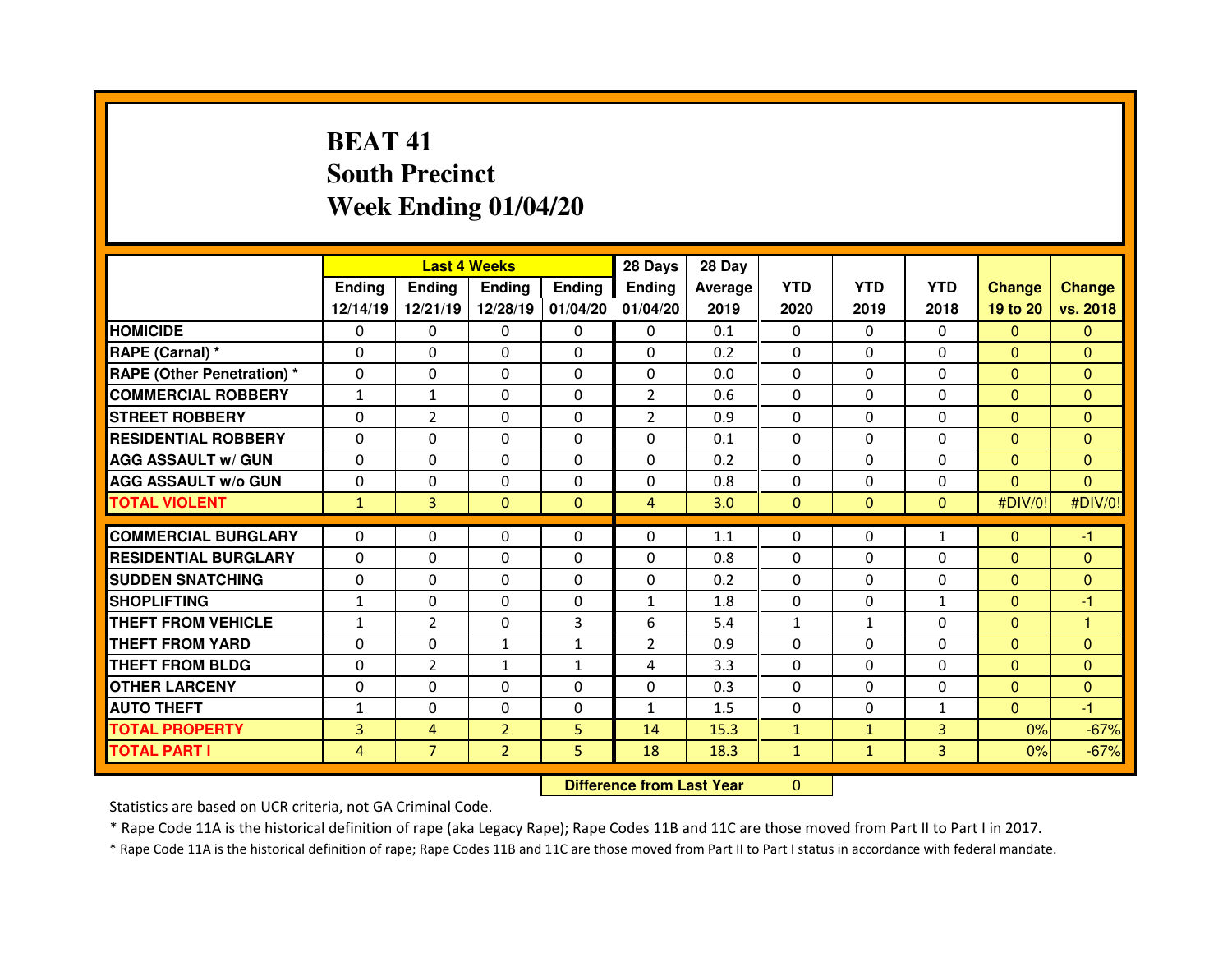# **BEAT 42 South PrecinctWeek Ending 01/04/20**

|                                  |                |                | <b>Last 4 Weeks</b> |                   | 28 Days        | 28 Day                           |                |                |                |                |                |
|----------------------------------|----------------|----------------|---------------------|-------------------|----------------|----------------------------------|----------------|----------------|----------------|----------------|----------------|
|                                  | <b>Ending</b>  | <b>Ending</b>  | <b>Ending</b>       | <b>Ending</b>     | <b>Ending</b>  | <b>Average</b>                   | <b>YTD</b>     | <b>YTD</b>     | <b>YTD</b>     | <b>Change</b>  | <b>Change</b>  |
|                                  | 12/14/19       | 12/21/19       |                     | 12/28/19 01/04/19 | 01/04/19       | 2019                             | 2020           | 2019           | 2018           | 19 to 20       | vs. 2018       |
| <b>HOMICIDE</b>                  | 0              | 0              | 0                   | $\Omega$          | 0              | 0.1                              | 0              | $\mathbf{0}$   | $\Omega$       | $\Omega$       | $\Omega$       |
| <b>RAPE (Carnal) *</b>           | $\Omega$       | 0              | $\Omega$            | $\Omega$          | $\Omega$       | 0.2                              | $\Omega$       | $\Omega$       | $\Omega$       | $\mathbf{0}$   | $\Omega$       |
| <b>RAPE (Other Penetration)*</b> | $\Omega$       | 0              | $\Omega$            | 0                 | 0              | 0.1                              | $\Omega$       | $\Omega$       | $\Omega$       | $\overline{0}$ | $\Omega$       |
| <b>COMMERCIAL ROBBERY</b>        | $\Omega$       | $\Omega$       | $\mathbf{0}$        | $\Omega$          | $\Omega$       | 0.2                              | $\Omega$       | $\mathbf{0}$   | $\Omega$       | $\mathbf{0}$   | $\Omega$       |
| <b>STREET ROBBERY</b>            | $\Omega$       | 0              | $\mathbf{0}$        | $\Omega$          | $\Omega$       | 0.4                              | $\Omega$       | $\Omega$       | $\Omega$       | $\Omega$       | $\Omega$       |
| <b>RESIDENTIAL ROBBERY</b>       | $\mathbf{0}$   | 0              | $\mathbf{0}$        | $\Omega$          | $\Omega$       | 0.1                              | $\Omega$       | $\mathbf{0}$   | $\Omega$       | $\mathbf{0}$   | $\Omega$       |
| <b>AGG ASSAULT w/ GUN</b>        | 0              | $\Omega$       | $\mathbf{0}$        | $\Omega$          | 0              | 0.5                              | $\Omega$       | $\Omega$       | $\Omega$       | $\overline{0}$ | $\Omega$       |
| <b>AGG ASSAULT w/o GUN</b>       | 0              | 0              | 0                   | $\Omega$          | 0              | 0.5                              | 0              | $\mathbf{1}$   | 0              | $-1$           | $\mathbf{0}$   |
| <b>TOTAL VIOLENT</b>             | $\mathbf{0}$   | $\mathbf{0}$   | $\mathbf{0}$        | $\mathbf{0}$      | $\mathbf{0}$   | 2.1                              | $\mathbf{0}$   | $\mathbf{1}$   | $\overline{0}$ | $-100%$        | #DIV/0!        |
| <b>COMMERCIAL BURGLARY</b>       | $\mathbf{1}$   | 0              | 0                   | $\Omega$          | $\mathbf{1}$   | 0.9                              | 0              | $\Omega$       | 0              | $\mathbf{0}$   | $\mathbf{0}$   |
| <b>RESIDENTIAL BURGLARY</b>      | $\mathbf{1}$   | 0              | 0                   | $\Omega$          | $\mathbf{1}$   | 0.8                              | $\Omega$       | $\Omega$       | $\Omega$       | $\mathbf{0}$   | $\Omega$       |
| <b>SUDDEN SNATCHING</b>          | 0              | 0              | 0                   | $\Omega$          | 0              | 0.2                              | 0              | $\Omega$       | $\Omega$       | $\overline{0}$ | $\mathbf{0}$   |
| <b>SHOPLIFTING</b>               | $\overline{2}$ | 10             | $\overline{2}$      | 5                 | 19             | 18.6                             | $\overline{2}$ | $\mathbf{1}$   | $\Omega$       | 1              | $\overline{2}$ |
| <b>THEFT FROM VEHICLE</b>        | 0              | 0              | $\mathbf{1}$        | $\Omega$          | $\mathbf{1}$   | 3.2                              | 0              | $\overline{2}$ | $\Omega$       | $-2$           | $\Omega$       |
| <b>THEFT FROM YARD</b>           | $\mathbf{1}$   | 0              | $\mathbf{1}$        | 0                 | $\overline{2}$ | 0.7                              | 0              | $\Omega$       | 0              | $\overline{0}$ | $\mathbf{0}$   |
| <b>THEFT FROM BLDG</b>           | 0              | $\overline{2}$ | 0                   | $\Omega$          | $\overline{2}$ | 2.3                              | $\Omega$       | $\mathbf{1}$   | 0              | $-1$           | $\Omega$       |
| <b>OTHER LARCENY</b>             | 0              | $\mathbf{1}$   | 0                   | 0                 | $\mathbf{1}$   | 0.8                              | 0              | $\Omega$       | $\Omega$       | $\overline{0}$ | $\mathbf{0}$   |
| <b>AUTO THEFT</b>                | $\Omega$       | $\Omega$       | $\mathbf{1}$        | $\Omega$          | $\mathbf{1}$   | 2.0                              | $\Omega$       | $\mathbf{0}$   | $\Omega$       | $\overline{0}$ | $\Omega$       |
| <b>TOTAL PROPERTY</b>            | 5              | 13             | 5                   | 5                 | 28             | 29.5                             | $\overline{2}$ | 4              | $\Omega$       | $-50%$         | #DIV/0!        |
| <b>TOTAL PART I</b>              | 5              | 13             | 5                   | 5                 | 28             | 31.5                             | $\overline{2}$ | 5              | $\mathbf{0}$   | $-60%$         | #DIV/0!        |
|                                  |                |                |                     |                   |                | <b>Difference from Last Year</b> | $-3$           |                |                |                |                |

Statistics are based on UCR criteria, not GA Criminal Code.

\* Rape Code 11A is the historical definition of rape (aka Legacy Rape); Rape Codes 11B and 11C are those moved from Part II to Part I in 2017.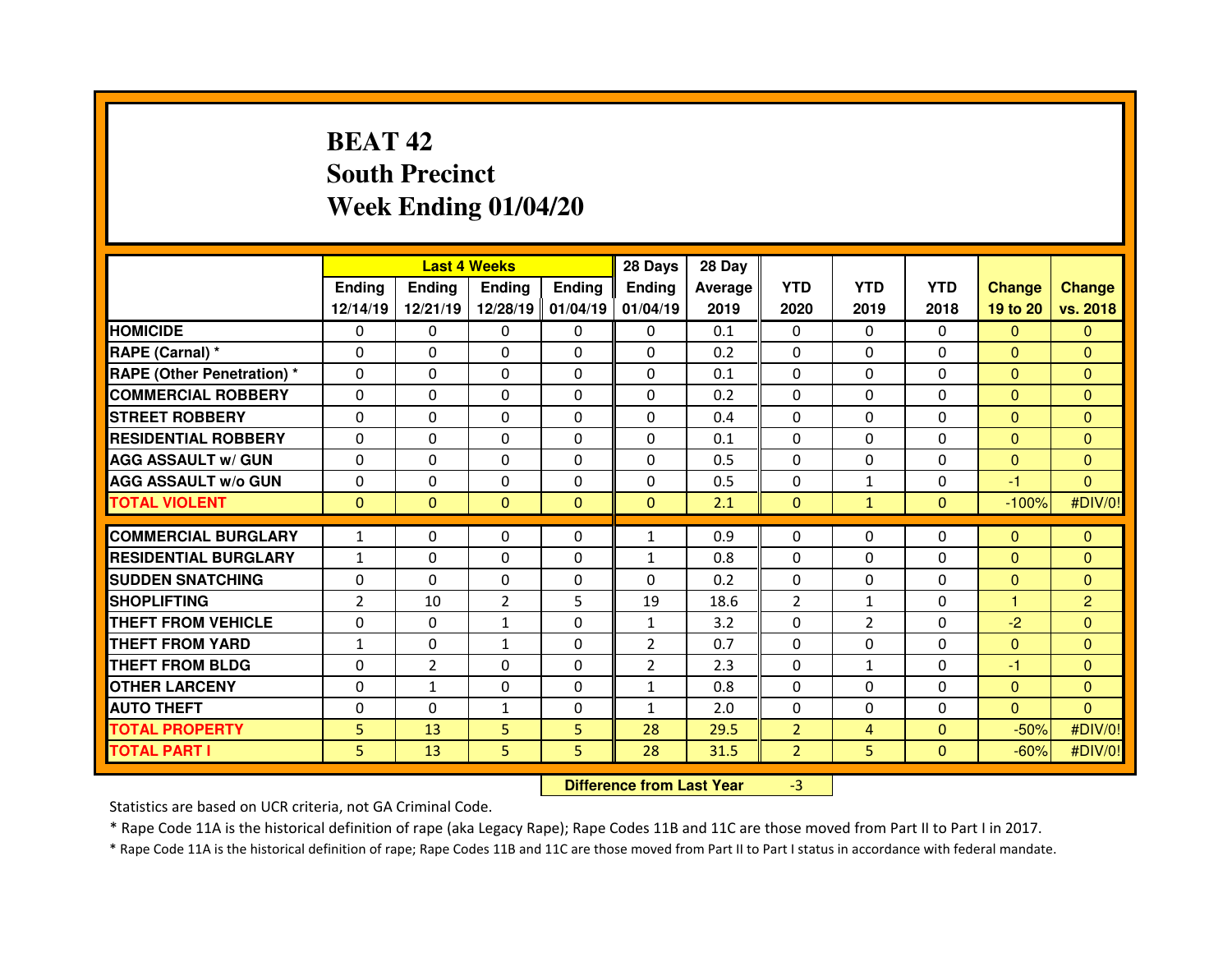# **BEAT 43 South PrecinctWeek Ending 01/04/20**

|                                  |                |                | <b>Last 4 Weeks</b> |                   | 28 Days        | 28 Day                           |                |                |                |                |                |
|----------------------------------|----------------|----------------|---------------------|-------------------|----------------|----------------------------------|----------------|----------------|----------------|----------------|----------------|
|                                  | <b>Ending</b>  | <b>Ending</b>  | Ending              | <b>Ending</b>     | Ending         | Average                          | <b>YTD</b>     | <b>YTD</b>     | <b>YTD</b>     | <b>Change</b>  | <b>Change</b>  |
|                                  | 12/14/19       | 12/21/19       |                     | 12/28/19 01/04/20 | 01/04/20       | 2019                             | 2020           | 2019           | 2018           | 19 to 20       | vs. 2018       |
| <b>HOMICIDE</b>                  | 0              | 0              | 0                   | $\mathbf 0$       | 0              | 0.2                              | $\Omega$       | $\Omega$       | $\Omega$       | $\mathbf{0}$   | $\mathbf{0}$   |
| RAPE (Carnal) *                  | 0              | 0              | 0                   | 0                 | 0              | 0.2                              | 0              | $\mathbf 0$    | 0              | $\overline{0}$ | $\mathbf{0}$   |
| <b>RAPE (Other Penetration)*</b> | 0              | 0              | 0                   | $\Omega$          | $\Omega$       | 0.1                              | $\Omega$       | $\Omega$       | $\Omega$       | $\mathbf{0}$   | $\Omega$       |
| <b>COMMERCIAL ROBBERY</b>        | 0              | $\mathbf{1}$   | 0                   | 0                 | $\mathbf{1}$   | 0.3                              | 0              | $\Omega$       | $\Omega$       | $\overline{0}$ | $\mathbf{0}$   |
| <b>STREET ROBBERY</b>            | $\overline{2}$ | 0              | $\Omega$            | $\Omega$          | $\overline{2}$ | 0.7                              | $\Omega$       | $\Omega$       | $\Omega$       | $\overline{0}$ | $\Omega$       |
| <b>RESIDENTIAL ROBBERY</b>       | 0              | 0              | 0                   | 0                 | $\Omega$       | 0.1                              | 0              | $\Omega$       | $\Omega$       | $\overline{0}$ | $\mathbf{0}$   |
| <b>AGG ASSAULT w/ GUN</b>        | $\mathbf{1}$   | 0              | $\mathbf{0}$        | $\mathbf{1}$      | $\overline{2}$ | 0.8                              | $\mathbf{1}$   | $\mathbf{0}$   | $\Omega$       | 1              | 1              |
| <b>AGG ASSAULT w/o GUN</b>       | 0              | 0              | $\mathbf 0$         | $\mathbf 0$       | 0              | 1.2                              | 0              | $\mathbf{0}$   | $\Omega$       | $\overline{0}$ | $\overline{0}$ |
| <b>TOTAL VIOLENT</b>             | 3              | $\mathbf{1}$   | $\mathbf{0}$        | $\mathbf{1}$      | 5              | 3.5                              | $\mathbf{1}$   | $\Omega$       | $\Omega$       | #DIV/0!        | #DIV/0!        |
| <b>COMMERCIAL BURGLARY</b>       | $\mathbf{1}$   | 0              | $\Omega$            | $\Omega$          | $\mathbf{1}$   | 1.2                              | 0              | $\Omega$       | $\Omega$       | $\mathbf{0}$   | $\mathbf{0}$   |
| <b>RESIDENTIAL BURGLARY</b>      | 3              | 0              | $\mathbf{0}$        | $\overline{2}$    | 5              | 2.1                              | $\mathbf{1}$   | $\Omega$       | $\Omega$       | 1              | 1              |
| <b>SUDDEN SNATCHING</b>          | $\Omega$       | 0              | $\Omega$            | $\Omega$          | $\Omega$       | 0.2                              | $\Omega$       | $\Omega$       | $\Omega$       | $\overline{0}$ | $\Omega$       |
| <b>SHOPLIFTING</b>               | $\mathbf{1}$   | 0              | $\mathbf{1}$        | $\mathbf{1}$      | 3              | 6.8                              | $\mathbf{1}$   | $\mathbf{1}$   | $\mathbf{1}$   | $\mathbf{0}$   | $\Omega$       |
| <b>THEFT FROM VEHICLE</b>        | 0              | 0              | $\mathbf{1}$        | 0                 | $\mathbf{1}$   | 2.7                              | $\Omega$       | $\mathbf{1}$   | $\Omega$       | $-1$           | $\mathbf{0}$   |
| <b>THEFT FROM YARD</b>           | 0              | 0              | $\mathbf{1}$        | $\mathbf{1}$      | $\overline{2}$ | 1.2                              | $\mathbf{1}$   | 0              | $\Omega$       | 1              | 1              |
| <b>THEFT FROM BLDG</b>           | 0              | 0              | $\overline{2}$      | 0                 | $\overline{2}$ | 2.1                              | 0              | $\overline{2}$ | $\mathbf{1}$   | $-2$           | $-1$           |
| <b>OTHER LARCENY</b>             | 0              | $\mathbf{1}$   | 0                   | 0                 | $\mathbf{1}$   | 0.5                              | $\Omega$       | $\mathbf{0}$   | $\Omega$       | $\mathbf{0}$   | $\mathbf{0}$   |
| <b>AUTO THEFT</b>                | 0              | $\overline{2}$ | $\mathbf{1}$        | 0                 | 3              | 1.8                              | $\Omega$       | $\Omega$       | $\Omega$       | $\overline{0}$ | $\Omega$       |
| <b>TOTAL PROPERTY</b>            | 5              | $\overline{3}$ | 6                   | 4                 | 18             | 18.6                             | 3              | 4              | $\overline{2}$ | $-25%$         | 50%            |
| <b>TOTAL PART I</b>              | 8              | 4              | $6\phantom{.}6$     | 5                 | 23             | 22.1                             | $\overline{4}$ | 4              | $\overline{2}$ | 0%             | 100%           |
|                                  |                |                |                     |                   |                | <b>Difference from Last Year</b> | $\Omega$       |                |                |                |                |

 **Difference from Last Year**

Statistics are based on UCR criteria, not GA Criminal Code.

\* Rape Code 11A is the historical definition of rape (aka Legacy Rape); Rape Codes 11B and 11C are those moved from Part II to Part I in 2017.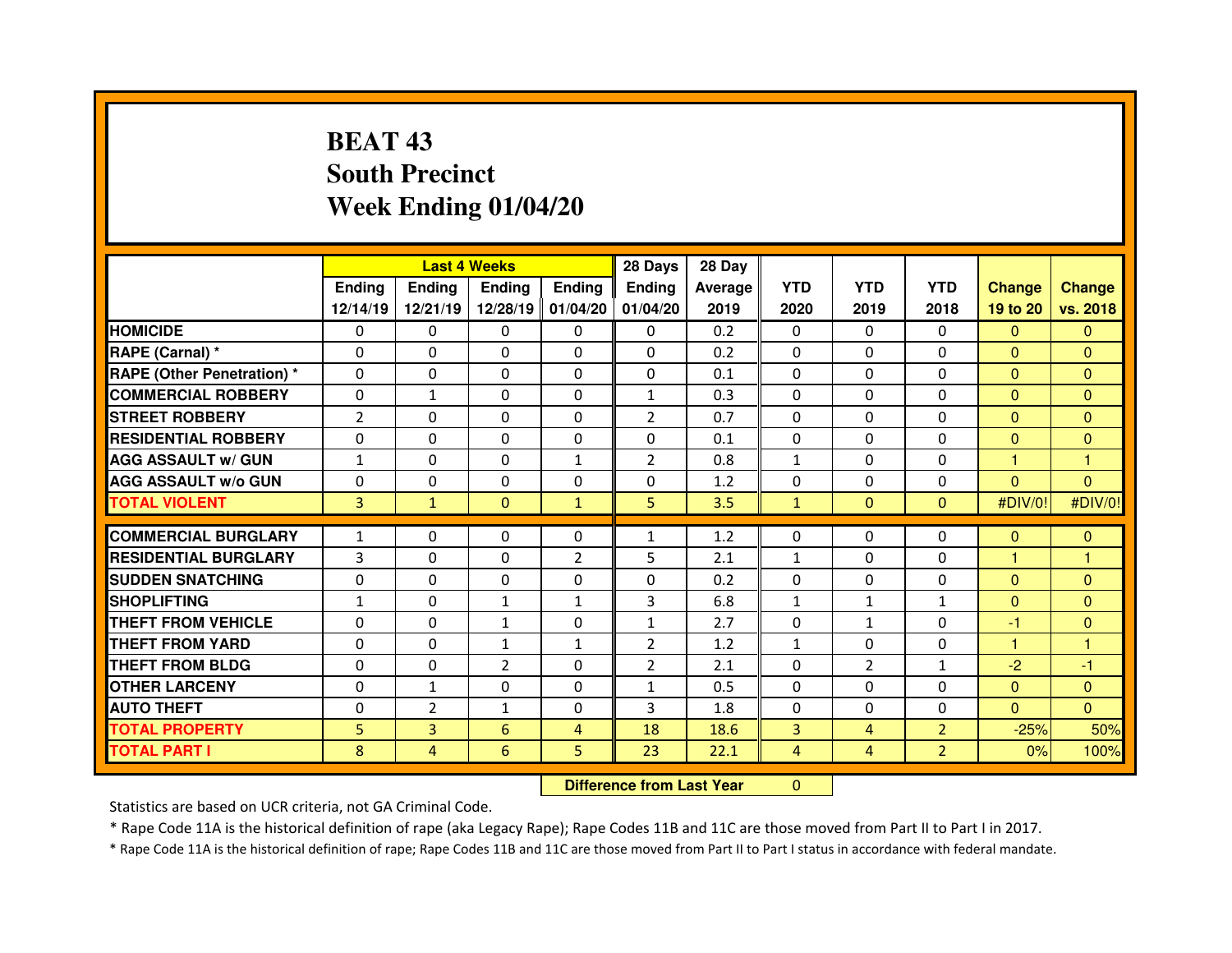# **BEAT 44 South PrecinctWeek Ending 01/04/20**

|                                   |               |               | <b>Last 4 Weeks</b> |                   | 28 Days        | 28 Day                           |                |                |                |                |                |
|-----------------------------------|---------------|---------------|---------------------|-------------------|----------------|----------------------------------|----------------|----------------|----------------|----------------|----------------|
|                                   | <b>Ending</b> | <b>Ending</b> | Ending              | <b>Ending</b>     | Ending         | Average                          | <b>YTD</b>     | <b>YTD</b>     | <b>YTD</b>     | <b>Change</b>  | <b>Change</b>  |
|                                   | 12/14/19      | 12/21/19      |                     | 12/28/19 01/04/20 | 01/04/20       | 2019                             | 2020           | 2019           | 2018           | 19 to 20       | vs. 2018       |
| <b>HOMICIDE</b>                   | $\Omega$      | 0             | 0                   | $\Omega$          | 0              | 0.1                              | $\Omega$       | $\mathbf{0}$   | $\Omega$       | $\mathbf{0}$   | $\Omega$       |
| RAPE (Carnal) *                   | 0             | 0             | 0                   | $\Omega$          | $\Omega$       | 0.2                              | $\Omega$       | $\mathbf{0}$   | $\Omega$       | $\overline{0}$ | $\Omega$       |
| <b>RAPE (Other Penetration) *</b> | 0             | 0             | 0                   | 0                 | 0              | 0.0                              | $\Omega$       | $\mathbf 0$    | $\Omega$       | $\overline{0}$ | $\Omega$       |
| <b>COMMERCIAL ROBBERY</b>         | $\Omega$      | 0             | $\Omega$            | $\Omega$          | $\Omega$       | 0.0                              | $\Omega$       | $\mathbf{0}$   | $\Omega$       | $\Omega$       | $\Omega$       |
| <b>STREET ROBBERY</b>             | 0             | 0             | 0                   | $\mathbf{1}$      | $\mathbf{1}$   | 0.5                              | $\mathbf{1}$   | $\Omega$       | $\Omega$       | 1              | 1              |
| <b>RESIDENTIAL ROBBERY</b>        | $\Omega$      | $\Omega$      | $\mathbf{0}$        | $\Omega$          | $\Omega$       | 0.0                              | $\Omega$       | $\mathbf{0}$   | $\Omega$       | $\Omega$       | $\Omega$       |
| <b>AGG ASSAULT w/ GUN</b>         | $\Omega$      | $\Omega$      | $\Omega$            | $\mathbf{1}$      | $\mathbf{1}$   | 1.0                              | $\Omega$       | $\mathbf{0}$   | $\Omega$       | $\mathbf{0}$   | $\mathbf{0}$   |
| <b>AGG ASSAULT w/o GUN</b>        | 0             | 0             | $\overline{2}$      | $\mathbf{1}$      | 3              | 1.6                              | $\mathbf 1$    | $\mathbf{0}$   | 0              | 1              | $\overline{1}$ |
| <b>TOTAL VIOLENT</b>              | $\mathbf{0}$  | $\mathbf{0}$  | $\overline{2}$      | $\overline{3}$    | 5              | 3.4                              | $\overline{2}$ | $\mathbf{0}$   | $\overline{0}$ | #DIV/0!        | #DIV/0!        |
| <b>COMMERCIAL BURGLARY</b>        | $\Omega$      | $\Omega$      | $\mathbf{0}$        | $\Omega$          | $\Omega$       | 0.8                              | 0              | $\mathbf{1}$   | $\Omega$       | -1             | $\mathbf{0}$   |
| <b>RESIDENTIAL BURGLARY</b>       | $\Omega$      | $\mathbf{1}$  | 0                   | $\Omega$          | $\mathbf{1}$   | 1.5                              | 0              | $\Omega$       | $\Omega$       | $\overline{0}$ | $\mathbf{0}$   |
| <b>SUDDEN SNATCHING</b>           | 0             | 0             | 0                   | $\Omega$          | 0              | 0.2                              | 0              | $\Omega$       | $\Omega$       | $\mathbf{0}$   | $\Omega$       |
| <b>SHOPLIFTING</b>                | 0             | $\mathbf{1}$  | 0                   | $\overline{2}$    | 3              | 2.7                              | $\mathbf{1}$   | $\Omega$       | $\mathbf{1}$   | 1              | $\mathbf{0}$   |
| <b>THEFT FROM VEHICLE</b>         | $\mathbf{1}$  | 0             | 0                   | $\mathbf{1}$      | $\overline{2}$ | 6.5                              | $\mathbf{1}$   | $\Omega$       | $\overline{2}$ | н              | $-1$           |
| <b>THEFT FROM YARD</b>            | 0             | 0             | 0                   | $\Omega$          | $\Omega$       | 0.7                              | $\Omega$       | $\Omega$       | $\Omega$       | $\mathbf{0}$   | $\Omega$       |
| <b>THEFT FROM BLDG</b>            | 0             | 0             | 0                   | 0                 | 0              | 1.4                              | 0              | $\Omega$       | 0              | $\mathbf{0}$   | $\Omega$       |
| <b>OTHER LARCENY</b>              | 0             | 0             | 0                   | $\Omega$          | $\Omega$       | 0.8                              | $\Omega$       | $\mathbf{1}$   | $\Omega$       | $-1$           | $\Omega$       |
| <b>AUTO THEFT</b>                 | $\Omega$      | 3             | $\Omega$            | $\Omega$          | 3              | 2.7                              | $\Omega$       | $\Omega$       | $\Omega$       | $\overline{0}$ | $\Omega$       |
| <b>TOTAL PROPERTY</b>             | $\mathbf{1}$  | 5             | $\mathbf 0$         | 3                 | 9              | 17.3                             | $\overline{2}$ | $\overline{2}$ | $\overline{3}$ | 0%             | $-33%$         |
| <b>TOTAL PART I</b>               | $\mathbf{1}$  | 5             | $\overline{2}$      | 6                 | 14             | 20.7                             | $\overline{4}$ | 2 <sup>1</sup> | 3              | 100%           | 33%            |
|                                   |               |               |                     |                   |                | <b>Difference from Last Year</b> | $\overline{2}$ |                |                |                |                |

Statistics are based on UCR criteria, not GA Criminal Code.

\* Rape Code 11A is the historical definition of rape (aka Legacy Rape); Rape Codes 11B and 11C are those moved from Part II to Part I in 2017.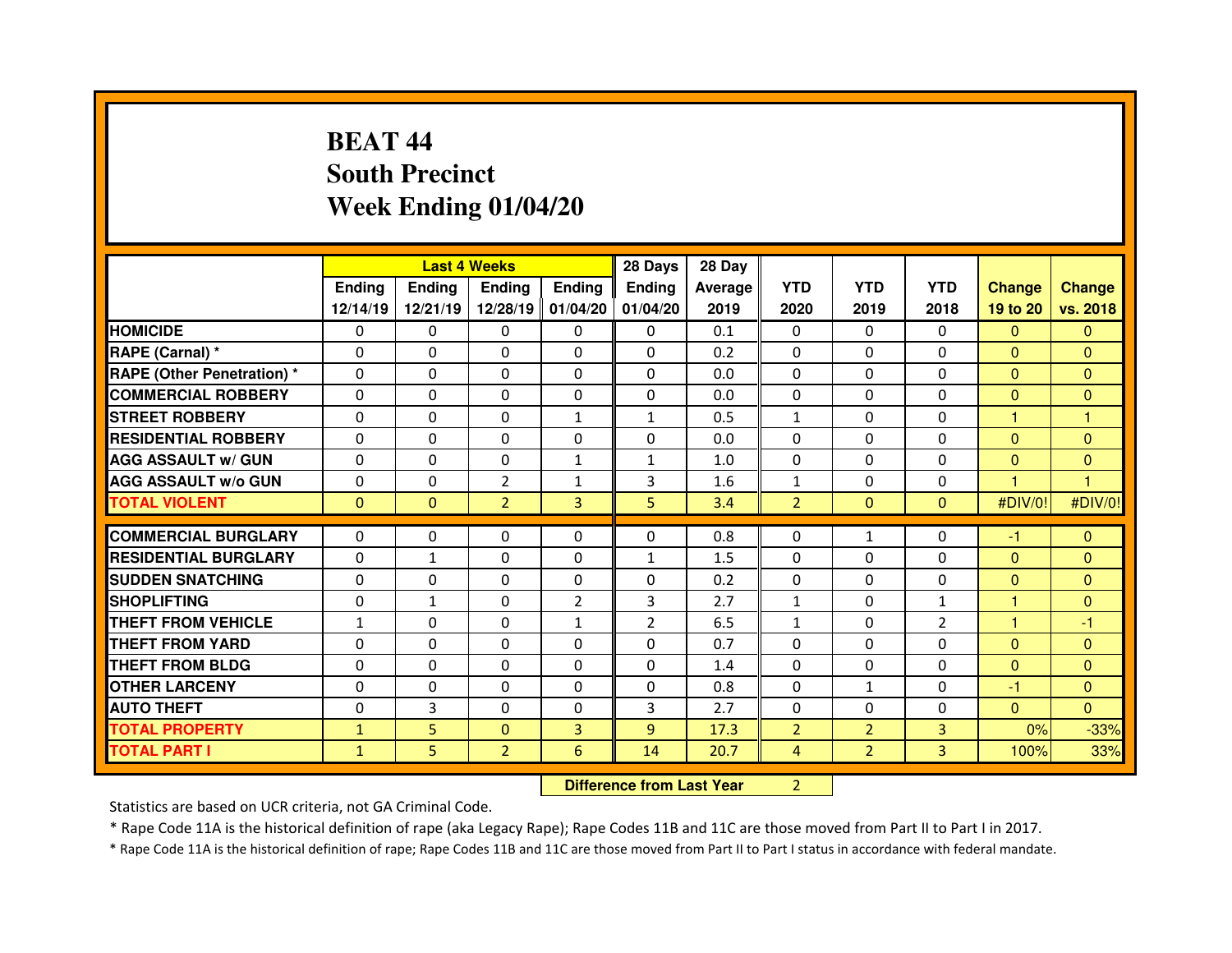# **BEAT 45 South PrecinctWeek Ending 01/04/20**

|                                  |                | <b>Last 4 Weeks</b> |               |               | 28 Days        | 28 Day  |              |                |                |                |                |
|----------------------------------|----------------|---------------------|---------------|---------------|----------------|---------|--------------|----------------|----------------|----------------|----------------|
|                                  | Ending         | <b>Ending</b>       | <b>Endina</b> | <b>Ending</b> | <b>Ending</b>  | Average | <b>YTD</b>   | <b>YTD</b>     | <b>YTD</b>     | <b>Change</b>  | <b>Change</b>  |
|                                  | 12/14/19       | 12/21/19            | 12/28/19      | 01/04/20      | 01/04/20       | 2019    | 2020         | 2019           | 2018           | 19 to 20       | vs. 2018       |
| <b>HOMICIDE</b>                  | $\Omega$       | 0                   | $\Omega$      | $\Omega$      | $\Omega$       | 0.0     | $\Omega$     | $\Omega$       | $\Omega$       | $\Omega$       | $\Omega$       |
| RAPE (Carnal) *                  | $\Omega$       | 0                   | 0             | $\Omega$      | $\Omega$       | 0.1     | $\Omega$     | $\Omega$       | $\Omega$       | $\mathbf{0}$   | $\Omega$       |
| <b>RAPE (Other Penetration)*</b> | $\Omega$       | 0                   | $\Omega$      | $\Omega$      | $\Omega$       | 0.0     | $\Omega$     | $\Omega$       | $\Omega$       | $\Omega$       | $\Omega$       |
| <b>COMMERCIAL ROBBERY</b>        | $\Omega$       | 0                   | $\Omega$      | $\Omega$      | $\Omega$       | 0.2     | $\Omega$     | $\Omega$       | $\Omega$       | $\mathbf{0}$   | $\Omega$       |
| <b>STREET ROBBERY</b>            | $\Omega$       | 0                   | $\Omega$      | $\Omega$      | $\Omega$       | 0.3     | $\Omega$     | $\Omega$       | $\Omega$       | $\Omega$       | $\Omega$       |
| <b>RESIDENTIAL ROBBERY</b>       | $\Omega$       | 0                   | $\Omega$      | $\mathbf{0}$  | $\Omega$       | 0.1     | $\Omega$     | $\Omega$       | $\Omega$       | $\Omega$       | $\Omega$       |
| <b>AGG ASSAULT w/ GUN</b>        | $\Omega$       | 0                   | $\mathbf{1}$  | $\mathbf{0}$  | $\mathbf{1}$   | 0.7     | $\Omega$     | $\Omega$       | $\Omega$       | $\overline{0}$ | $\Omega$       |
| <b>AGG ASSAULT w/o GUN</b>       | $\mathbf{1}$   | 0                   | $\Omega$      | $\mathbf{0}$  | $\mathbf{1}$   | 0.6     | $\mathbf{0}$ | $\Omega$       | $\Omega$       | $\mathbf{0}$   | $\Omega$       |
| <b>TOTAL VIOLENT</b>             | $\mathbf{1}$   | $\mathbf{0}$        | $\mathbf{1}$  | $\Omega$      | $\overline{2}$ | 1.9     | $\mathbf{0}$ | $\Omega$       | $\overline{0}$ | #DIV/0!        | #DIV/0!        |
| <b>COMMERCIAL BURGLARY</b>       | $\Omega$       | 0                   | $\mathbf{1}$  | $\Omega$      | $\mathbf{1}$   | 0.2     | $\mathbf{0}$ | 0              | 0              | $\mathbf{0}$   | $\Omega$       |
|                                  |                |                     |               |               |                |         |              |                |                |                |                |
| <b>RESIDENTIAL BURGLARY</b>      | $\Omega$       | 0                   | $\mathbf{1}$  | $\Omega$      | $\mathbf{1}$   | 1.2     | $\mathbf{0}$ | $\mathbf{1}$   | $\Omega$       | -1             | $\Omega$       |
| <b>SUDDEN SNATCHING</b>          | $\Omega$       | 0                   | 0             | $\Omega$      | $\Omega$       | 0.1     | $\Omega$     | $\Omega$       | $\Omega$       | $\mathbf{0}$   | $\Omega$       |
| <b>SHOPLIFTING</b>               | $\Omega$       | 0                   | $\Omega$      | $\Omega$      | $\Omega$       | 8.0     | $\Omega$     | $\overline{2}$ | $\Omega$       | $-2$           | $\Omega$       |
| THEFT FROM VEHICLE               | 0              | 0                   | $\mathbf{1}$  | $\mathbf{0}$  | $\mathbf{1}$   | 3.1     | $\mathbf{0}$ | $\Omega$       | $\mathbf{1}$   | $\Omega$       | -1             |
| <b>THEFT FROM YARD</b>           | $\Omega$       | 0                   | $\Omega$      | $\mathbf{1}$  | $\mathbf{1}$   | 1.2     | $\mathbf{1}$ | $\Omega$       | $\Omega$       | 1              | 1              |
| <b>THEFT FROM BLDG</b>           | $\Omega$       | 0                   | $\mathbf{1}$  | $\mathbf{0}$  | $\mathbf{1}$   | 1.2     | $\Omega$     | $\Omega$       | $\Omega$       | $\Omega$       | $\overline{0}$ |
| <b>OTHER LARCENY</b>             | $\Omega$       | 0                   | $\Omega$      | $\Omega$      | $\Omega$       | 0.5     | $\Omega$     | $\Omega$       | $\Omega$       | $\mathbf{0}$   | $\Omega$       |
| <b>AUTO THEFT</b>                | $\mathbf{1}$   | $\mathbf{1}$        | $\mathbf{1}$  | $\mathbf{0}$  | 3              | 1.0     | $\mathbf{0}$ | $\Omega$       | $\Omega$       | $\mathbf{0}$   | $\Omega$       |
| <b>TOTAL PROPERTY</b>            | $\mathbf{1}$   | $\mathbf{1}$        | 5             | $\mathbf{1}$  | 8              | 16.3    | $\mathbf{1}$ | $\overline{3}$ | $\mathbf{1}$   | $-67%$         | 0%             |
| <b>TOTAL PART I</b>              | $\overline{2}$ | $\mathbf{1}$        | 6             | $\mathbf{1}$  | 10             | 18.2    | $\mathbf{1}$ | 3              | $\mathbf{1}$   | $-67%$         | 0%             |
|                                  |                |                     |               |               |                |         |              |                |                |                |                |

 **Difference from Last Year**-2

Statistics are based on UCR criteria, not GA Criminal Code.

\* Rape Code 11A is the historical definition of rape (aka Legacy Rape); Rape Codes 11B and 11C are those moved from Part II to Part I in 2017.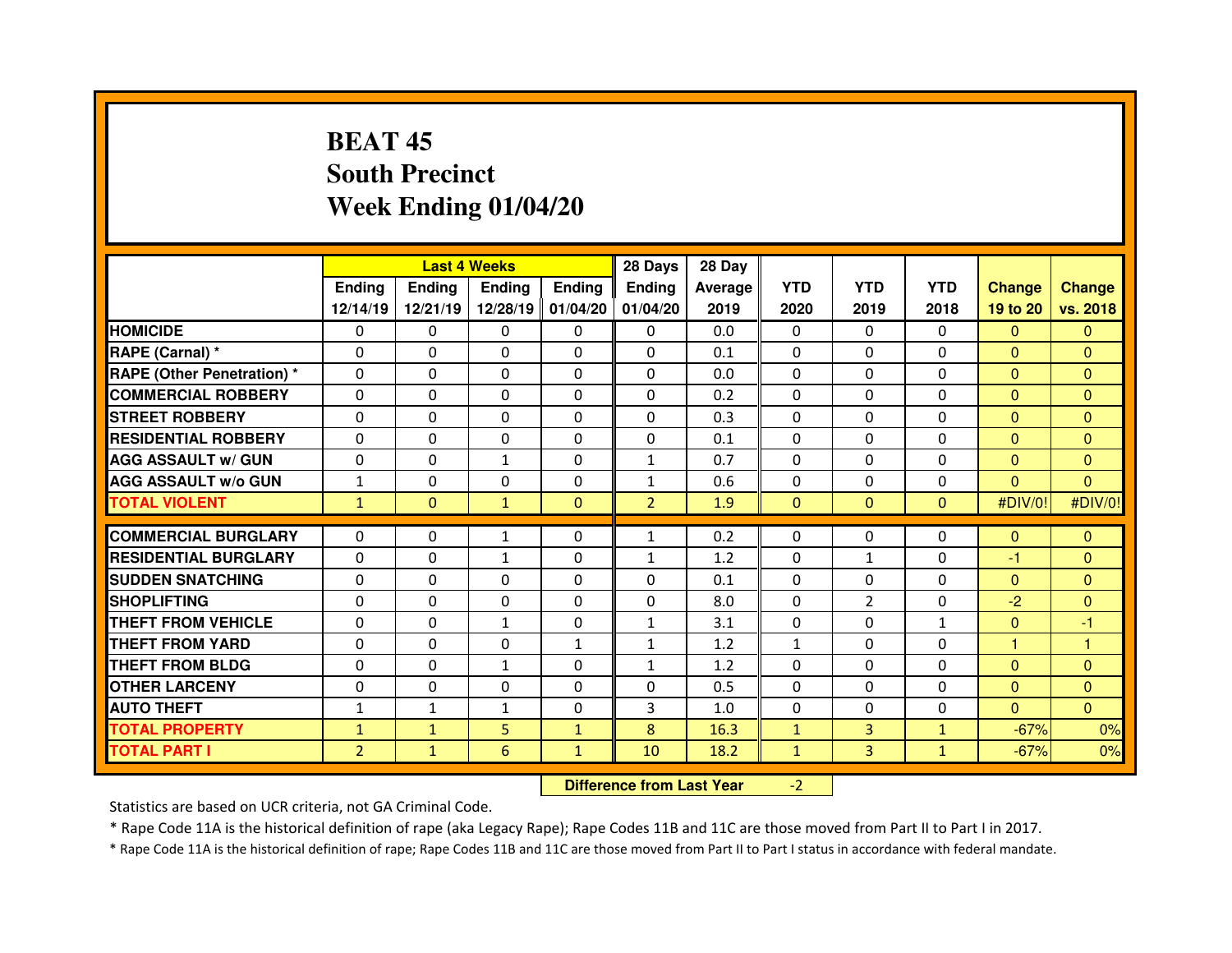# **BEAT 46 South PrecinctWeek Ending 01/04/20**

|                                   |                |               | <b>Last 4 Weeks</b> |                   | 28 Days        | 28 Day                           |                |              |                |                |                |
|-----------------------------------|----------------|---------------|---------------------|-------------------|----------------|----------------------------------|----------------|--------------|----------------|----------------|----------------|
|                                   | <b>Ending</b>  | <b>Ending</b> | <b>Ending</b>       | <b>Ending</b>     | Ending         | Average                          | <b>YTD</b>     | <b>YTD</b>   | <b>YTD</b>     | <b>Change</b>  | <b>Change</b>  |
|                                   | 12/14/19       | 12/21/19      |                     | 12/28/19 01/04/20 | 01/04/20       | 2019                             | 2020           | 2019         | 2018           | 19 to 20       | vs. 2019       |
| <b>HOMICIDE</b>                   | $\Omega$       | 0             | 0                   | $\Omega$          | 0              | 0.2                              | $\Omega$       | $\mathbf{1}$ | $\Omega$       | $-1$           | $\Omega$       |
| RAPE (Carnal) *                   | 0              | 0             | 0                   | $\Omega$          | $\Omega$       | 0.2                              | $\Omega$       | $\Omega$     | $\Omega$       | $\overline{0}$ | $\Omega$       |
| <b>RAPE (Other Penetration) *</b> | 0              | 0             | 0                   | 0                 | $\Omega$       | 0.0                              | $\Omega$       | $\mathbf 0$  | $\Omega$       | $\overline{0}$ | $\Omega$       |
| <b>COMMERCIAL ROBBERY</b>         | $\Omega$       | 0             | $\Omega$            | $\Omega$          | $\Omega$       | 0.2                              | $\Omega$       | $\mathbf{0}$ | $\Omega$       | $\overline{0}$ | $\Omega$       |
| <b>STREET ROBBERY</b>             | $\Omega$       | 0             | 0                   | $\Omega$          | 0              | 0.2                              | $\Omega$       | $\Omega$     | $\Omega$       | $\overline{0}$ | $\Omega$       |
| <b>RESIDENTIAL ROBBERY</b>        | $\Omega$       | $\Omega$      | $\mathbf{0}$        | $\Omega$          | $\Omega$       | 0.0                              | $\Omega$       | $\mathbf{0}$ | $\Omega$       | $\Omega$       | $\Omega$       |
| <b>AGG ASSAULT w/ GUN</b>         | $\Omega$       | $\Omega$      | $\mathbf{0}$        | $\Omega$          | 0              | 0.5                              | $\mathbf 0$    | $\mathbf{0}$ | $\Omega$       | $\overline{0}$ | $\Omega$       |
| <b>AGG ASSAULT w/o GUN</b>        | $\mathbf{1}$   | 0             | 0                   | $\Omega$          | $\mathbf{1}$   | 1.3                              | 0              | $\mathbf{0}$ | $\Omega$       | $\overline{0}$ | $\mathbf{0}$   |
| <b>TOTAL VIOLENT</b>              | $\mathbf{1}$   | $\mathbf{0}$  | $\mathbf{0}$        | $\mathbf{0}$      | $\mathbf{1}$   | 2.5                              | $\mathbf{0}$   | $\mathbf{1}$ | $\overline{0}$ | $-100%$        | #DIV/0!        |
| <b>COMMERCIAL BURGLARY</b>        | $\Omega$       | $\Omega$      | $\mathbf{1}$        | $\Omega$          | $\mathbf{1}$   | 0.8                              | 0              | $\mathbf{1}$ | $\mathbf{1}$   | $-1$           | -1             |
| <b>RESIDENTIAL BURGLARY</b>       | $\mathbf{1}$   | $\mathbf{1}$  | $\overline{2}$      | 1                 | 5              | 2.2                              | $\mathbf{1}$   | $\mathbf{0}$ | $\mathbf{1}$   | 1              | $\mathbf{0}$   |
| <b>SUDDEN SNATCHING</b>           | 0              | 0             | 0                   | $\Omega$          | 0              | 0.3                              | $\Omega$       | $\Omega$     | $\Omega$       | $\mathbf{0}$   | $\Omega$       |
| <b>SHOPLIFTING</b>                | $\overline{2}$ | 0             | 4                   | 3                 | 9              | 9.6                              | $\overline{2}$ | 3            | $\Omega$       | $-1$           | $\overline{2}$ |
| <b>THEFT FROM VEHICLE</b>         | 0              | 0             | 0                   | $\mathbf{1}$      | $\mathbf{1}$   | 4.1                              | 0              | $\mathbf 0$  | $\Omega$       | $\overline{0}$ | $\mathbf{0}$   |
| <b>THEFT FROM YARD</b>            | 0              | 0             | 0                   | 0                 | $\Omega$       | 0.6                              | 0              | $\Omega$     | $\Omega$       | $\mathbf{0}$   | $\Omega$       |
| <b>THEFT FROM BLDG</b>            | 0              | 3             | $\mathbf{1}$        | $\overline{2}$    | 6              | 2.1                              | $\overline{2}$ | $\Omega$     | $\Omega$       | $\overline{2}$ | $\overline{2}$ |
| <b>OTHER LARCENY</b>              | 0              | 0             | 0                   | $\Omega$          | $\Omega$       | 0.8                              | $\Omega$       | $\Omega$     | $\Omega$       | $\overline{0}$ | $\mathbf{0}$   |
| <b>AUTO THEFT</b>                 | $\Omega$       | $\mathbf{1}$  | $\mathbf{1}$        | 0                 | $\overline{2}$ | 1.9                              | $\Omega$       | $\mathbf{0}$ | $\mathbf{1}$   | $\overline{0}$ | $-1$           |
| <b>TOTAL PROPERTY</b>             | 3              | 5             | 9                   | $\overline{7}$    | 24             | 22.3                             | 5              | 4            | $\overline{3}$ | 25%            | 67%            |
| <b>TOTAL PART I</b>               | $\overline{4}$ | 5             | 9                   | $\overline{7}$    | 25             | 24.8                             | 5              | 5            | $\overline{3}$ | 0%             | 67%            |
|                                   |                |               |                     |                   |                | <b>Difference from Last Year</b> | $\Omega$       |              |                |                |                |

Statistics are based on UCR criteria, not GA Criminal Code.

\* Rape Code 11A is the historical definition of rape (aka Legacy Rape); Rape Codes 11B and 11C are those moved from Part II to Part I in 2017.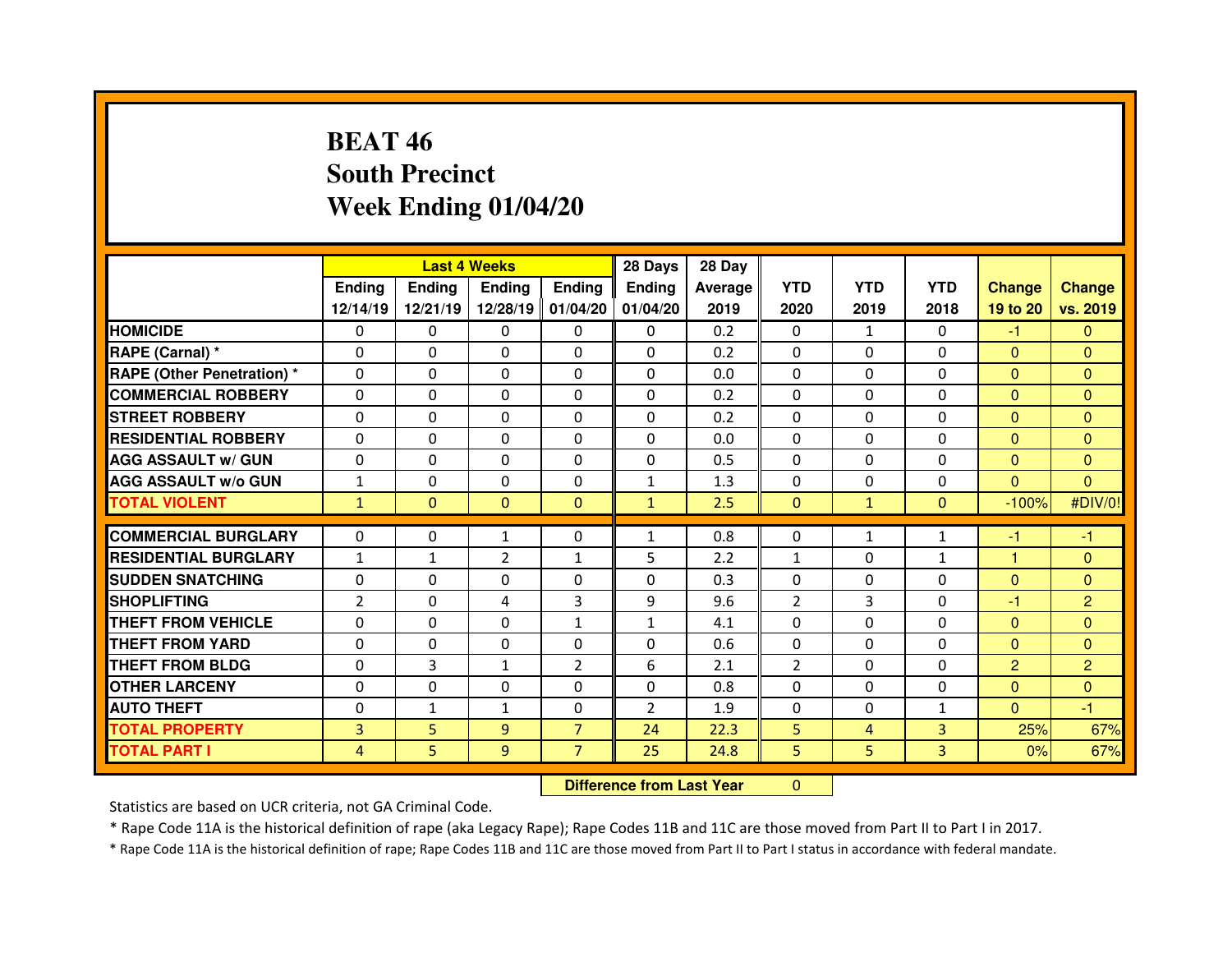# **BEAT 47 South PrecinctWeek Ending 01/04/20**

|                                   |                |               | <b>Last 4 Weeks</b> |                   | 28 Days        | 28 Day                           |              |              |                |                |               |
|-----------------------------------|----------------|---------------|---------------------|-------------------|----------------|----------------------------------|--------------|--------------|----------------|----------------|---------------|
|                                   | <b>Ending</b>  | <b>Ending</b> | Ending              | <b>Ending</b>     | Ending         | Average                          | <b>YTD</b>   | <b>YTD</b>   | <b>YTD</b>     | <b>Change</b>  | <b>Change</b> |
|                                   | 12/14/19       | 12/21/19      |                     | 12/28/19 01/04/20 | 01/04/20       | 2019                             | 2020         | 2019         | 2018           | 19 to 20       | vs. 2018      |
| <b>HOMICIDE</b>                   | $\Omega$       | 0             | 0                   | $\Omega$          | 0              | 0.0                              | $\Omega$     | $\mathbf{0}$ | $\Omega$       | $\mathbf{0}$   | $\Omega$      |
| RAPE (Carnal) *                   | 0              | 0             | 0                   | $\Omega$          | $\Omega$       | 0.0                              | $\Omega$     | $\mathbf{0}$ | $\Omega$       | $\mathbf{0}$   | $\Omega$      |
| <b>RAPE (Other Penetration) *</b> | 0              | 0             | 0                   | 0                 | 0              | 0.0                              | $\Omega$     | $\mathbf 0$  | $\Omega$       | $\overline{0}$ | $\Omega$      |
| <b>COMMERCIAL ROBBERY</b>         | $\Omega$       | 0             | $\Omega$            | $\Omega$          | $\Omega$       | 0.0                              | $\Omega$     | $\mathbf{0}$ | $\Omega$       | $\overline{0}$ | $\Omega$      |
| <b>STREET ROBBERY</b>             | 0              | 0             | 0                   | $\Omega$          | 0              | 0.1                              | $\Omega$     | $\Omega$     | $\Omega$       | $\overline{0}$ | $\Omega$      |
| <b>RESIDENTIAL ROBBERY</b>        | $\Omega$       | $\Omega$      | $\mathbf{0}$        | $\Omega$          | $\Omega$       | 0.0                              | $\Omega$     | $\mathbf{0}$ | $\Omega$       | $\Omega$       | $\Omega$      |
| <b>AGG ASSAULT w/ GUN</b>         | $\Omega$       | $\Omega$      | $\mathbf{0}$        | $\Omega$          | 0              | 0.3                              | $\mathbf 0$  | $\mathbf{0}$ | $\Omega$       | $\overline{0}$ | $\Omega$      |
| <b>AGG ASSAULT w/o GUN</b>        | 0              | $\mathbf{1}$  | 0                   | $\Omega$          | $\mathbf{1}$   | 0.7                              | 0            | $\mathbf{1}$ | $\Omega$       | $-1$           | $\mathbf{0}$  |
| <b>TOTAL VIOLENT</b>              | $\mathbf{0}$   | $\mathbf{1}$  | $\mathbf{0}$        | $\mathbf{0}$      | $\mathbf{1}$   | 1.1                              | $\mathbf{0}$ | $\mathbf{1}$ | $\overline{0}$ | $-100%$        | #DIV/0!       |
| <b>COMMERCIAL BURGLARY</b>        | $\Omega$       | $\Omega$      | $\mathbf{0}$        | $\Omega$          | $\Omega$       | 0.1                              | 0            | $\Omega$     | $\Omega$       | $\mathbf{0}$   | $\mathbf{0}$  |
| <b>RESIDENTIAL BURGLARY</b>       | $\Omega$       | 0             | 0                   | $\Omega$          | 0              | 0.3                              | 0            | $\mathbf{0}$ | $\mathbf{1}$   | $\mathbf{0}$   | -1            |
| <b>SUDDEN SNATCHING</b>           | 0              | 0             | 0                   | $\Omega$          | 0              | 0.0                              | $\Omega$     | $\Omega$     | $\Omega$       | $\mathbf{0}$   | $\Omega$      |
| <b>SHOPLIFTING</b>                | 0              | 0             | 0                   | 0                 | $\Omega$       | 0.1                              | $\Omega$     | $\Omega$     | $\Omega$       | $\overline{0}$ | $\mathbf{0}$  |
| <b>THEFT FROM VEHICLE</b>         | 0              | 0             | $\mathbf{1}$        | 0                 | $\mathbf{1}$   | 1.3                              | 0            | $\Omega$     | 0              | $\overline{0}$ | $\mathbf{0}$  |
| <b>THEFT FROM YARD</b>            | $\mathbf{1}$   | 0             | $\Omega$            | $\Omega$          | $\mathbf{1}$   | 0.7                              | $\Omega$     | $\Omega$     | $\Omega$       | $\mathbf{0}$   | $\Omega$      |
| <b>THEFT FROM BLDG</b>            | 0              | 0             | 0                   | 0                 | 0              | 0.5                              | 0            | $\Omega$     | 0              | $\overline{0}$ | $\Omega$      |
| <b>OTHER LARCENY</b>              | 0              | 0             | 0                   | 0                 | $\Omega$       | 0.8                              | $\Omega$     | $\Omega$     | $\Omega$       | $\mathbf{0}$   | $\mathbf{0}$  |
| <b>AUTO THEFT</b>                 | $\mathbf{1}$   | 0             | $\Omega$            | $\mathbf{1}$      | $\overline{2}$ | 0.5                              | $\mathbf{1}$ | $\Omega$     | $\Omega$       |                | $\mathbf{1}$  |
| <b>TOTAL PROPERTY</b>             | $\overline{2}$ | $\mathbf{0}$  | $\mathbf{1}$        | $\mathbf{1}$      | $\overline{4}$ | 4.2                              | $\mathbf{1}$ | $\mathbf{0}$ | $\mathbf{1}$   | #DIV/0!        | 0%            |
| <b>TOTAL PART I</b>               | $\overline{2}$ | $\mathbf{1}$  | $\mathbf{1}$        | $\mathbf{1}$      | 5              | 5.3                              | $\mathbf{1}$ | $\mathbf{1}$ | $\mathbf{1}$   | 0%             | 0%            |
|                                   |                |               |                     |                   |                | <b>Difference from Last Year</b> | $\Omega$     |              |                |                |               |

Statistics are based on UCR criteria, not GA Criminal Code.

\* Rape Code 11A is the historical definition of rape (aka Legacy Rape); Rape Codes 11B and 11C are those moved from Part II to Part I in 2017.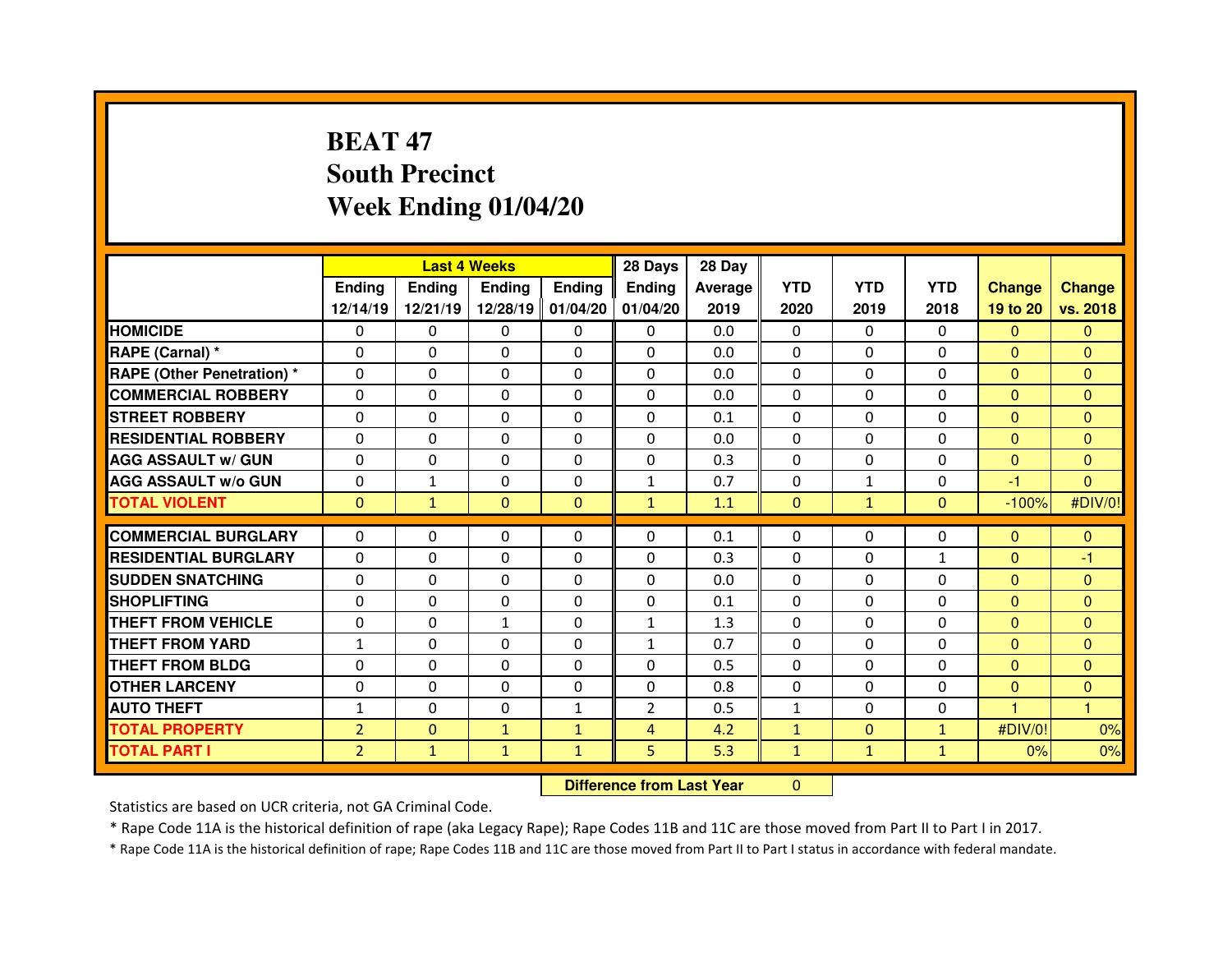# **BEAT 51 East PrecinctWeek Ending 01/04/20**

|                                  |                |                | <b>Last 4 Weeks</b> |                   | 28 Days        | 28 Day  |                |                |                |                |                |
|----------------------------------|----------------|----------------|---------------------|-------------------|----------------|---------|----------------|----------------|----------------|----------------|----------------|
|                                  | <b>Ending</b>  | <b>Ending</b>  | Ending              | <b>Ending</b>     | Ending         | Average | <b>YTD</b>     | <b>YTD</b>     | <b>YTD</b>     | <b>Change</b>  | <b>Change</b>  |
|                                  | 12/14/19       | 12/21/19       |                     | 12/28/19 01/04/20 | 01/04/20       | 2019    | 2020           | 2019           | 2018           | 19 to 20       | vs. 2018       |
| <b>HOMICIDE</b>                  | $\Omega$       | 0              | 0                   | $\mathbf{1}$      | $\mathbf{1}$   | 0.2     | $\Omega$       | $\Omega$       | $\Omega$       | $\mathbf{0}$   | $\mathbf{0}$   |
| RAPE (Carnal) *                  | 0              | 0              | $\Omega$            | $\Omega$          | $\Omega$       | 0.2     | $\Omega$       | 0              | $\mathbf{1}$   | $\mathbf{0}$   | -1             |
| <b>RAPE (Other Penetration)*</b> | 0              | 0              | 0                   | 0                 | 0              | 0.1     | 0              | $\mathbf{0}$   | 0              | $\overline{0}$ | $\mathbf{0}$   |
| <b>COMMERCIAL ROBBERY</b>        | 0              | 0              | $\Omega$            | $\Omega$          | $\Omega$       | 0.1     | $\Omega$       | $\Omega$       | $\Omega$       | $\overline{0}$ | $\Omega$       |
| <b>STREET ROBBERY</b>            | $\mathbf{1}$   | 0              | 0                   | $\mathbf{1}$      | $\overline{2}$ | 1.2     | $\Omega$       | $\Omega$       | $\Omega$       | $\mathbf{0}$   | $\Omega$       |
| <b>RESIDENTIAL ROBBERY</b>       | 0              | 0              | $\Omega$            | $\Omega$          | $\Omega$       | 0.2     | $\Omega$       | $\Omega$       | $\Omega$       | $\mathbf{0}$   | $\mathbf{0}$   |
| <b>AGG ASSAULT w/ GUN</b>        | 0              | 0              | $\Omega$            | $\mathbf{1}$      | $\mathbf{1}$   | 2.2     | $\mathbf{1}$   | $\mathbf{0}$   | $\Omega$       | 1              | 1              |
| <b>AGG ASSAULT W/o GUN</b>       | $\mathbf{1}$   | 0              | $\mathbf{0}$        | $\overline{2}$    | 3              | 2.3     | $\overline{2}$ | $\Omega$       | $\Omega$       | $\overline{2}$ | $\overline{2}$ |
| <b>TOTAL VIOLENT</b>             | $\overline{2}$ | $\Omega$       | $\mathbf{0}$        | 5                 | $\overline{7}$ | 6.4     | $\overline{3}$ | $\mathbf{0}$   | $\mathbf{1}$   | #DIV/0!        | 200%           |
| <b>COMMERCIAL BURGLARY</b>       | $\Omega$       | 0              | 0                   | $\Omega$          | 0              | 0.2     | $\mathbf{1}$   | $\mathbf{1}$   | $\Omega$       | $\mathbf{0}$   | 1              |
| <b>RESIDENTIAL BURGLARY</b>      | $\mathbf{1}$   | $\mathbf{1}$   | $\Omega$            | $\mathbf{1}$      | 3              | 2.8     | $\mathbf{1}$   | $\mathbf{1}$   | $\Omega$       | $\mathbf{0}$   | $\overline{1}$ |
| <b>SUDDEN SNATCHING</b>          | 0              | $\Omega$       | $\Omega$            | $\Omega$          | $\Omega$       | 0.0     | 0              | $\Omega$       | $\Omega$       | $\mathbf{0}$   | $\Omega$       |
| <b>SHOPLIFTING</b>               | 0              | 0              | 0                   | $\mathbf{1}$      | $\mathbf{1}$   | 2.0     | $\mathbf{1}$   | 0              | $\Omega$       | 1.             | 1              |
| <b>THEFT FROM VEHICLE</b>        | 0              | $\overline{2}$ | $\Omega$            | $\Omega$          | $\overline{2}$ | 2.2     | $\Omega$       | $\Omega$       | $\Omega$       | $\overline{0}$ | $\mathbf{0}$   |
| <b>THEFT FROM YARD</b>           | 0              | 0              | 0                   | 0                 | 0              | 1.2     | 0              | $\Omega$       | 0              | $\overline{0}$ | $\mathbf{0}$   |
| <b>THEFT FROM BLDG</b>           | 0              | 0              | 0                   | 0                 | 0              | 1.3     | $\Omega$       | $\Omega$       | $\mathbf{1}$   | $\overline{0}$ | $-1$           |
| <b>OTHER LARCENY</b>             | 0              | 0              | $\mathbf{1}$        | 0                 | $\mathbf{1}$   | 1.4     | $\Omega$       | $\Omega$       | 0              | $\overline{0}$ | $\mathbf{0}$   |
| <b>AUTO THEFT</b>                | $\mathbf{1}$   | $\mathbf{1}$   | $\mathbf{1}$        | 0                 | 3              | 2.3     | $\Omega$       | $\mathbf{0}$   | $\Omega$       | $\overline{0}$ | $\Omega$       |
| <b>TOTAL PROPERTY</b>            | $\overline{2}$ | $\overline{4}$ | $\overline{2}$      | $\overline{2}$    | 10             | 13.3    | $\overline{3}$ | $\overline{2}$ | $\mathbf{1}$   | 50%            | 200%           |
| <b>TOTAL PART I</b>              | 4              | 4              | $\overline{2}$      | $\overline{7}$    | 17             | 19.8    | $6\,$          | $\overline{2}$ | $\overline{2}$ | 200%           | 200%           |
| <b>Difference from Last Year</b> |                |                |                     |                   |                |         | $\overline{4}$ |                |                |                |                |

 **Difference from Last Year**

Statistics are based on UCR criteria, not GA Criminal Code.

\* Rape Code 11A is the historical definition of rape (aka Legacy Rape); Rape Codes 11B and 11C are those moved from Part II to Part I in 2017.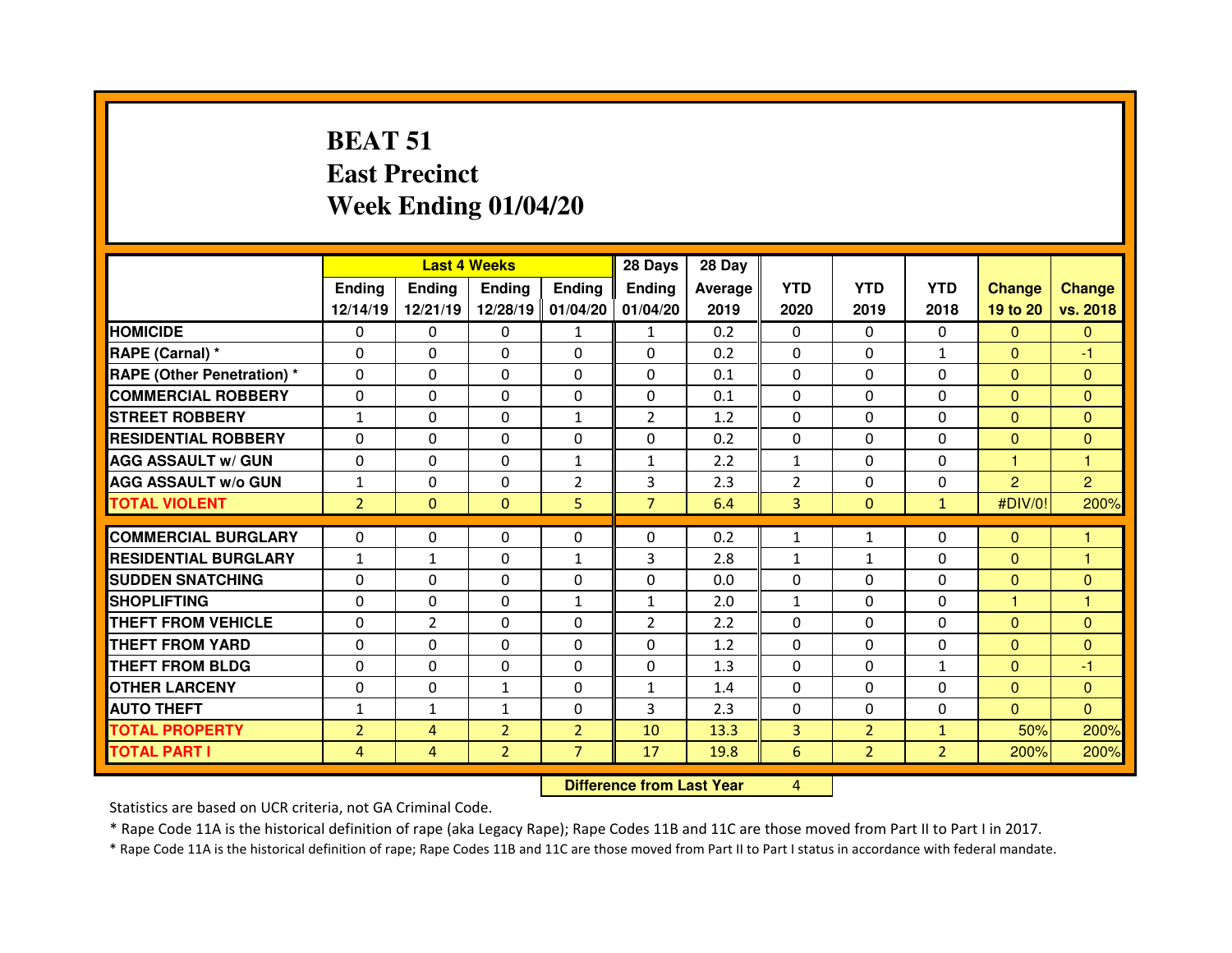# **BEAT 52 East PrecinctWeek Ending 01/04/20**

|                                  |                | <b>Last 4 Weeks</b>              |                |                   | 28 Days        | 28 Day  |                |                |                |               |                |
|----------------------------------|----------------|----------------------------------|----------------|-------------------|----------------|---------|----------------|----------------|----------------|---------------|----------------|
|                                  | <b>Ending</b>  | <b>Ending</b>                    | <b>Ending</b>  | <b>Ending</b>     | <b>Ending</b>  | Average | <b>YTD</b>     | <b>YTD</b>     | <b>YTD</b>     | <b>Change</b> | <b>Change</b>  |
|                                  | 12/14/19       | 12/21/19                         |                | 12/28/19 01/04/20 | 01/04/20       | 2019    | 2020           | 2019           | 2018           | 19 to 20      | vs. 2018       |
| <b>HOMICIDE</b>                  | 0              | 0                                | 0              | 0                 | 0              | 0.1     | 0              | 0              | 0              | $\mathbf{0}$  | $\mathbf{0}$   |
| RAPE (Carnal) *                  | 0              | 0                                | 0              | 0                 | 0              | 0.3     | 0              | 0              | $\Omega$       | $\mathbf{0}$  | $\mathbf{0}$   |
| <b>RAPE (Other Penetration)*</b> | 0              | 0                                | 0              | $\Omega$          | $\Omega$       | 0.0     | $\Omega$       | $\Omega$       | $\Omega$       | $\mathbf{0}$  | $\Omega$       |
| <b>COMMERCIAL ROBBERY</b>        | 0              | 0                                | 0              | 0                 | 0              | 0.2     | 0              | $\Omega$       | $\Omega$       | $\mathbf{0}$  | $\mathbf{0}$   |
| <b>STREET ROBBERY</b>            | $\mathbf{1}$   | 0                                | $\Omega$       | $\Omega$          | $\mathbf{1}$   | 0.9     | $\Omega$       | $\Omega$       | $\Omega$       | $\Omega$      | $\Omega$       |
| <b>RESIDENTIAL ROBBERY</b>       | 0              | 0                                | 0              | 0                 | 0              | 0.2     | 0              | $\Omega$       | $\Omega$       | $\mathbf{0}$  | $\Omega$       |
| <b>AGG ASSAULT w/ GUN</b>        | $\mathbf{1}$   | 0                                | $\mathbf{1}$   | $\mathbf{1}$      | 3              | 1.3     | $\mathbf{1}$   | $\mathbf{1}$   | $\overline{2}$ | $\mathbf{0}$  | $-1$           |
| <b>AGG ASSAULT w/o GUN</b>       | 0              | 0                                | $\overline{2}$ | $\Omega$          | $\overline{2}$ | 1.7     | 0              | $\mathbf{1}$   | $\Omega$       | $-1$          | $\overline{0}$ |
| <b>TOTAL VIOLENT</b>             | $\overline{2}$ | $\Omega$                         | 3              | $\mathbf{1}$      | 6              | 4.6     | $\mathbf{1}$   | $\overline{2}$ | 2 <sup>1</sup> | $-50%$        | $-50%$         |
| <b>COMMERCIAL BURGLARY</b>       | $\Omega$       | 0                                | $\Omega$       | $\mathbf{1}$      | $\mathbf{1}$   | 0.1     | 0              | $\Omega$       | $\Omega$       | $\mathbf{0}$  | $\Omega$       |
| <b>RESIDENTIAL BURGLARY</b>      | $\Omega$       | 0                                | $\mathbf{1}$   | $\Omega$          | $\mathbf{1}$   | 4.4     | $\Omega$       | $\Omega$       | $\Omega$       | $\mathbf{0}$  | $\Omega$       |
| <b>SUDDEN SNATCHING</b>          | $\Omega$       | 0                                | $\Omega$       | $\Omega$          | $\Omega$       | 0.2     | $\Omega$       | $\Omega$       | $\Omega$       | $\mathbf{0}$  | $\Omega$       |
| <b>SHOPLIFTING</b>               | 0              | 0                                | 0              | $\mathbf{0}$      | $\Omega$       | 0.5     | 0              | 0              | 0              | $\mathbf{0}$  | $\Omega$       |
| <b>THEFT FROM VEHICLE</b>        | $\overline{2}$ | $\mathbf{1}$                     | $\overline{2}$ | $\Omega$          | 5              | 4.9     | $\Omega$       | $\Omega$       | $\Omega$       | $\mathbf{0}$  | $\Omega$       |
| <b>THEFT FROM YARD</b>           | 0              | 0                                | $\mathbf{1}$   | $\mathbf{0}$      | $\mathbf{1}$   | 2.5     | 0              | 0              | 0              | $\mathbf{0}$  | $\Omega$       |
| <b>THEFT FROM BLDG</b>           | $\mathbf{1}$   | $\mathbf{1}$                     | 0              | 0                 | $\overline{2}$ | 2.8     | 0              | $\Omega$       | $\Omega$       | $\mathbf{0}$  | $\mathbf{0}$   |
| <b>OTHER LARCENY</b>             | 0              | 0                                | $\mathbf{1}$   | 0                 | 1              | 0.8     | 0              | $\Omega$       | $\Omega$       | $\mathbf{0}$  | $\mathbf{0}$   |
| <b>AUTO THEFT</b>                | 0              | $\mathbf{1}$                     | $\mathbf{1}$   | $\mathbf{1}$      | 3              | 2.0     | $\mathbf{1}$   | $\Omega$       | $\mathbf{1}$   | 4             | $\Omega$       |
| <b>TOTAL PROPERTY</b>            | 3              | 3                                | 6              | $\overline{2}$    | 14             | 18.3    | $\mathbf{1}$   | $\Omega$       | $\mathbf{1}$   | #DIV/0!       | 0%             |
| <b>TOTAL PART I</b>              | 5              | 3                                | 9              | 3                 | 20             | 22.9    | $\overline{2}$ | $\overline{2}$ | 3 <sup>1</sup> | 0%            | $-33%$         |
|                                  |                | <b>Difference from Last Year</b> |                | $\Omega$          |                |         |                |                |                |               |                |

 **Difference from Last Year**

Statistics are based on UCR criteria, not GA Criminal Code.

\* Rape Code 11A is the historical definition of rape (aka Legacy Rape); Rape Codes 11B and 11C are those moved from Part II to Part I in 2017.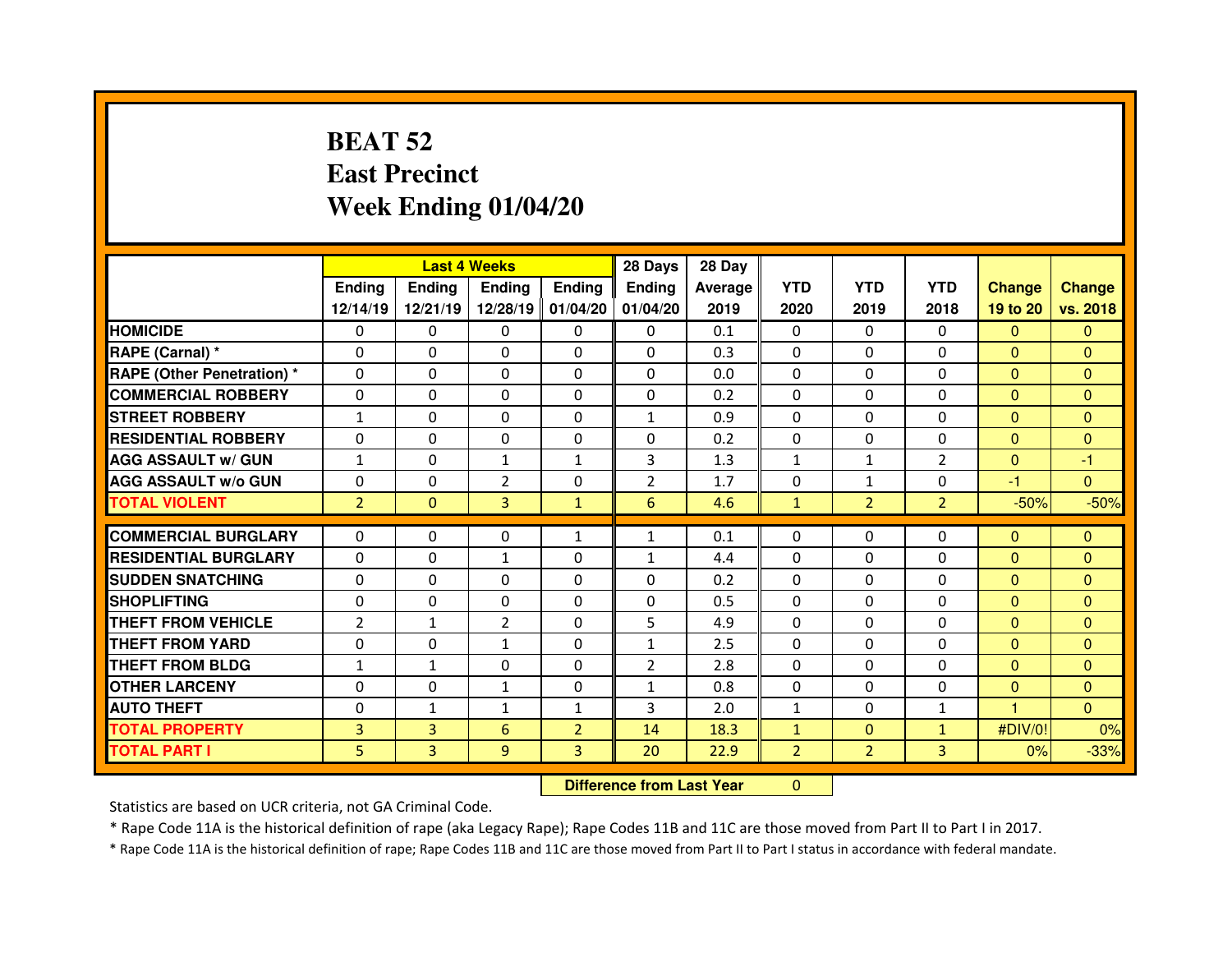# **BEAT 53 East PrecinctWeek Ending 01/04/20**

|                                   |               |               | <b>Last 4 Weeks</b> |                   | 28 Days        | 28 Day                           |                |                |                |                |                |
|-----------------------------------|---------------|---------------|---------------------|-------------------|----------------|----------------------------------|----------------|----------------|----------------|----------------|----------------|
|                                   | <b>Ending</b> | <b>Ending</b> | Ending              | <b>Ending</b>     | Ending         | Average                          | <b>YTD</b>     | <b>YTD</b>     | <b>YTD</b>     | <b>Change</b>  | <b>Change</b>  |
|                                   | 12/14/19      | 12/21/19      |                     | 12/28/19 01/04/19 | 01/04/19       | 2019                             | 2020           | 2019           | 2018           | 19 to 20       | vs. 2018       |
| <b>HOMICIDE</b>                   | $\Omega$      | 0             | 0                   | $\Omega$          | 0              | 0.0                              | $\Omega$       | $\mathbf{0}$   | $\Omega$       | $\mathbf{0}$   | $\Omega$       |
| RAPE (Carnal) *                   | 0             | 0             | 0                   | $\Omega$          | $\Omega$       | 0.0                              | $\Omega$       | $\mathbf{0}$   | $\Omega$       | $\mathbf{0}$   | $\Omega$       |
| <b>RAPE (Other Penetration) *</b> | 0             | 0             | 0                   | 0                 | 0              | 0.1                              | $\Omega$       | $\mathbf 0$    | $\Omega$       | $\overline{0}$ | $\Omega$       |
| <b>COMMERCIAL ROBBERY</b>         | $\Omega$      | 0             | $\Omega$            | $\Omega$          | $\Omega$       | 0.0                              | $\Omega$       | $\mathbf{0}$   | $\Omega$       | $\overline{0}$ | $\Omega$       |
| <b>STREET ROBBERY</b>             | 0             | 0             | 0                   | $\mathbf{1}$      | $\mathbf{1}$   | 0.8                              | $\Omega$       | $\Omega$       | $\Omega$       | $\overline{0}$ | $\Omega$       |
| <b>RESIDENTIAL ROBBERY</b>        | $\Omega$      | $\Omega$      | $\mathbf{0}$        | $\Omega$          | $\Omega$       | 0.0                              | $\Omega$       | $\mathbf{0}$   | $\Omega$       | $\Omega$       | $\Omega$       |
| <b>AGG ASSAULT w/ GUN</b>         | $\Omega$      | $\Omega$      | $\mathbf{1}$        | $\mathbf{1}$      | $\overline{2}$ | 1.5                              | $\Omega$       | $\mathbf{1}$   | $\Omega$       | $-1$           | $\Omega$       |
| <b>AGG ASSAULT w/o GUN</b>        | $\mathbf{1}$  | 0             | $\mathbf{1}$        | $\mathbf{1}$      | 3              | 2.4                              | 0              | $\mathbf{0}$   | $\mathbf{1}$   | $\overline{0}$ | $-1$           |
| <b>TOTAL VIOLENT</b>              | $\mathbf{1}$  | $\mathbf{0}$  | $\overline{2}$      | $\overline{3}$    | 6              | 4.8                              | $\mathbf{0}$   | $\mathbf{1}$   | $\mathbf{1}$   | $-100%$        | $-100%$        |
| <b>COMMERCIAL BURGLARY</b>        | $\Omega$      | $\Omega$      | $\mathbf{0}$        | $\Omega$          | $\Omega$       | 0.2                              | 0              | $\Omega$       | $\Omega$       | $\Omega$       | $\mathbf{0}$   |
| <b>RESIDENTIAL BURGLARY</b>       | $\Omega$      | 0             | 0                   | $\overline{2}$    | $\overline{2}$ | 3.8                              | $\mathbf{1}$   | $\mathbf{0}$   | $\Omega$       | 1              | 1              |
| <b>SUDDEN SNATCHING</b>           | 0             | 0             | 0                   | $\Omega$          | 0              | 0.2                              | $\Omega$       | $\Omega$       | $\Omega$       | $\mathbf{0}$   | $\Omega$       |
| <b>SHOPLIFTING</b>                | 0             | 0             | 0                   | 0                 | $\Omega$       | 0.3                              | $\Omega$       | $\Omega$       | $\Omega$       | $\overline{0}$ | $\mathbf{0}$   |
| <b>THEFT FROM VEHICLE</b>         | 0             | 0             | 0                   | $\overline{2}$    | $\overline{2}$ | 3.7                              | $\overline{2}$ | $\Omega$       | 0              | $\overline{2}$ | $\overline{2}$ |
| <b>THEFT FROM YARD</b>            | 0             | 0             | $\mathbf{1}$        | $\mathbf{1}$      | $\overline{2}$ | 1.4                              | 0              | $\Omega$       | $\mathbf{1}$   | $\mathbf{0}$   | $-1$           |
| <b>THEFT FROM BLDG</b>            | 0             | 0             | $\mathbf{1}$        | $\mathbf{1}$      | $\overline{2}$ | 2.7                              | 0              | $\mathbf{1}$   | 0              | $-1$           | $\Omega$       |
| <b>OTHER LARCENY</b>              | 0             | 0             | 0                   | 0                 | $\Omega$       | 1.1                              | 0              | $\Omega$       | $\Omega$       | $\mathbf{0}$   | $\mathbf{0}$   |
| <b>AUTO THEFT</b>                 | $\Omega$      | 0             | $\Omega$            | $\mathbf{1}$      | $\mathbf{1}$   | 1.3                              | $\mathbf{1}$   | $\mathbf{1}$   | $\Omega$       | $\overline{0}$ | 1              |
| <b>TOTAL PROPERTY</b>             | $\mathbf{0}$  | $\mathbf{0}$  | $\overline{2}$      | $\overline{7}$    | 9              | 14.6                             | $\overline{4}$ | $\overline{2}$ | $\mathbf{1}$   | 100%           | 300%           |
| <b>TOTAL PART I</b>               | $\mathbf{1}$  | $\mathbf{0}$  | 4                   | 10                | 15             | 19.3                             | $\overline{4}$ | $\overline{3}$ | $\overline{2}$ | 33%            | 100%           |
|                                   |               |               |                     |                   |                | <b>Difference from Last Year</b> | $\mathbf{1}$   |                |                |                |                |

Statistics are based on UCR criteria, not GA Criminal Code.

\* Rape Code 11A is the historical definition of rape (aka Legacy Rape); Rape Codes 11B and 11C are those moved from Part II to Part I in 2017.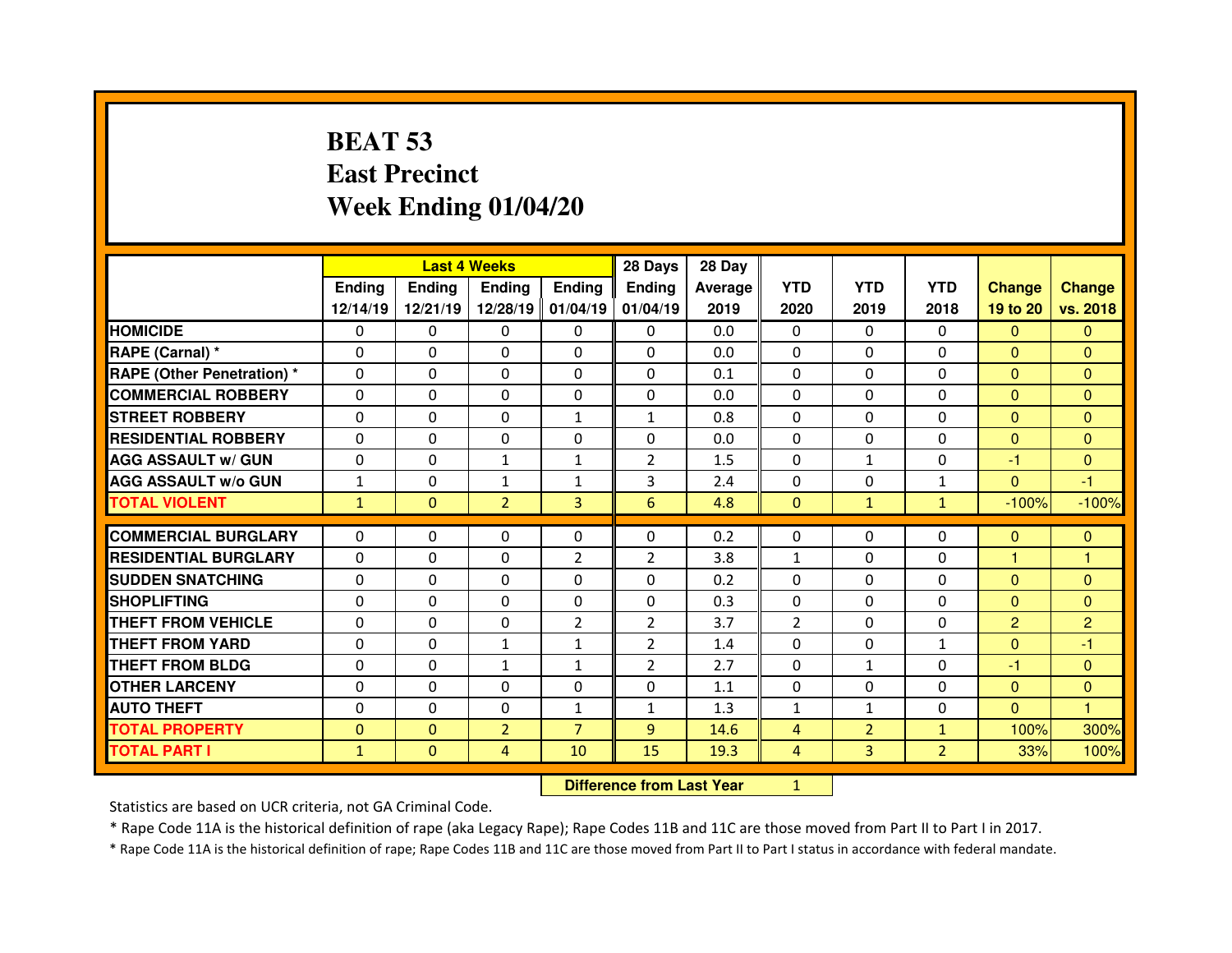# **BEAT 54 East PrecinctWeek Ending 01/04/20**

|                                  |                |                | <b>Last 4 Weeks</b> |                   | 28 Days        | 28 Day  |                |                |                |                |                |
|----------------------------------|----------------|----------------|---------------------|-------------------|----------------|---------|----------------|----------------|----------------|----------------|----------------|
|                                  | <b>Ending</b>  | <b>Ending</b>  | <b>Ending</b>       | <b>Ending</b>     | Ending         | Average | <b>YTD</b>     | <b>YTD</b>     | <b>YTD</b>     | <b>Change</b>  | <b>Change</b>  |
|                                  | 12/14/19       | 12/21/19       |                     | 12/28/19 01/04/20 | 01/04/20       | 2019    | 2020           | 2019           | 2018           | 19 to 20       | vs. 2018       |
| <b>HOMICIDE</b>                  | $\mathbf{0}$   | 0              | $\Omega$            | $\mathbf{0}$      | 0              | 0.0     | $\Omega$       | $\Omega$       | $\Omega$       | $\mathbf{0}$   | $\Omega$       |
| RAPE (Carnal) *                  | $\Omega$       | $\Omega$       | $\mathbf{0}$        | $\Omega$          | $\Omega$       | 0.2     | $\Omega$       | $\Omega$       | $\Omega$       | $\mathbf{0}$   | $\Omega$       |
| <b>RAPE (Other Penetration)*</b> | $\Omega$       | $\Omega$       | $\Omega$            | $\Omega$          | $\Omega$       | 0.0     | $\Omega$       | $\Omega$       | $\Omega$       | $\overline{0}$ | $\Omega$       |
| <b>COMMERCIAL ROBBERY</b>        | $\Omega$       | $\mathbf{1}$   | $\mathbf{0}$        | $\overline{2}$    | 3              | 0.3     | $\overline{2}$ | $\Omega$       | $\Omega$       | $\overline{2}$ | $\overline{2}$ |
| <b>STREET ROBBERY</b>            | $\mathbf 0$    | 0              | $\mathbf 0$         | $\mathbf 0$       | 0              | 0.7     | $\Omega$       | $\Omega$       | $\mathbf 0$    | $\overline{0}$ | $\overline{0}$ |
| <b>RESIDENTIAL ROBBERY</b>       | $\Omega$       | 0              | 0                   | 0                 | 0              | 0.2     | $\Omega$       | $\Omega$       | $\Omega$       | $\mathbf{0}$   | $\mathbf{0}$   |
| <b>AGG ASSAULT w/ GUN</b>        | $\Omega$       | $\mathbf{1}$   | $\mathbf{1}$        | $\mathbf{1}$      | 3              | 1.8     | $\Omega$       | $\overline{2}$ | $\overline{2}$ | $-2$           | $-2$           |
| <b>AGG ASSAULT w/o GUN</b>       | 0              | $\mathbf{1}$   | 0                   | 0                 | $\mathbf{1}$   | 1.9     | 0              | $\mathbf{0}$   | $\Omega$       | $\mathbf{0}$   | $\Omega$       |
| <b>TOTAL VIOLENT</b>             | $\mathbf{0}$   | 3              | $\mathbf{1}$        | 3                 | $\overline{7}$ | 5.1     | $\overline{2}$ | 2 <sup>2</sup> | $\overline{2}$ | 0%             | 0%             |
| <b>COMMERCIAL BURGLARY</b>       | $\Omega$       | $\mathbf{1}$   | $\mathbf{1}$        | $\mathbf{0}$      | $\overline{2}$ | 0.5     | $\Omega$       | $\Omega$       | $\Omega$       | $\mathbf{0}$   | $\mathbf{0}$   |
| <b>RESIDENTIAL BURGLARY</b>      | $\Omega$       | $\mathbf{1}$   | $\Omega$            | 1                 | $\overline{2}$ | 2.9     | $\Omega$       | $\Omega$       | $\overline{2}$ | $\mathbf{0}$   | $-2$           |
| <b>SUDDEN SNATCHING</b>          | $\Omega$       | $\Omega$       | $\mathbf{0}$        | $\Omega$          | $\Omega$       | 0.3     | $\Omega$       | $\Omega$       | $\Omega$       | $\Omega$       | $\Omega$       |
| <b>SHOPLIFTING</b>               | $\Omega$       | $\Omega$       | $\Omega$            | $\Omega$          | $\Omega$       | 3.1     | $\Omega$       | $\Omega$       | $\Omega$       | $\Omega$       | $\Omega$       |
| <b>THEFT FROM VEHICLE</b>        | $\mathbf{0}$   | $\mathbf{1}$   | $\mathbf{0}$        | $\mathbf{0}$      | $\mathbf{1}$   | 6.4     | $\Omega$       | 5              | $\Omega$       | $-5$           | $\Omega$       |
| <b>THEFT FROM YARD</b>           | $\Omega$       | $\Omega$       | $\mathbf{1}$        | $\Omega$          | $\mathbf{1}$   | 2.1     | $\Omega$       | $\Omega$       | $\Omega$       | $\overline{0}$ | $\Omega$       |
| <b>THEFT FROM BLDG</b>           | $\mathbf{1}$   | $\Omega$       | $\mathbf{1}$        | $\Omega$          | $\overline{2}$ | 2.2     | 0              | $\Omega$       | $\Omega$       | $\overline{0}$ | $\Omega$       |
| <b>OTHER LARCENY</b>             | 0              | 0              | 0                   | $\mathbf{1}$      | $\mathbf{1}$   | 0.5     | 0              | $\Omega$       | $\Omega$       | $\mathbf{0}$   | $\mathbf{0}$   |
| <b>AUTO THEFT</b>                | $\mathbf{1}$   | $\mathbf{1}$   | $\mathbf{1}$        | $\overline{2}$    | 5              | 2.4     | $\mathbf{1}$   | $\Omega$       | $\Omega$       | $\mathbf{1}$   | $\mathbf{1}$   |
| <b>TOTAL PROPERTY</b>            | $\overline{2}$ | $\overline{4}$ | 4                   | $\overline{4}$    | 14             | 20.6    | $\mathbf{1}$   | 5 <sup>1</sup> | $\overline{2}$ | $-80%$         | $-50%$         |
| <b>TOTAL PART I</b>              | $\overline{2}$ | $\overline{7}$ | 5                   | $\overline{7}$    | 21             | 25.7    | $\overline{3}$ | $\overline{7}$ | $\overline{4}$ | $-57%$         | $-25%$         |
|                                  |                |                |                     |                   |                |         |                |                |                |                |                |

 **Difference from Last Year**-4

Statistics are based on UCR criteria, not GA Criminal Code.

\* Rape Code 11A is the historical definition of rape (aka Legacy Rape); Rape Codes 11B and 11C are those moved from Part II to Part I in 2017.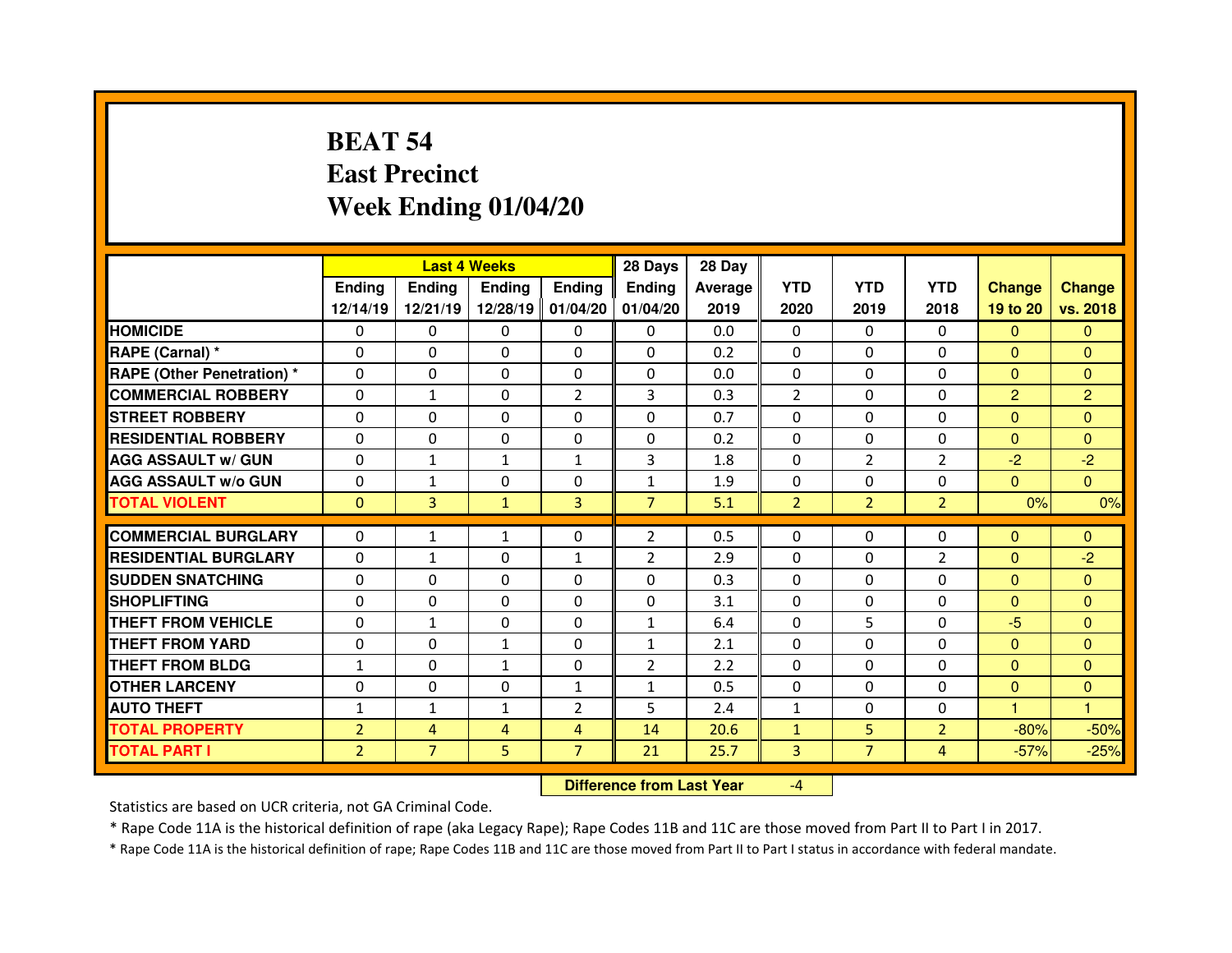### **BEAT 55 East PrecinctWeek Ending 01/04/20**

|                                  |              |                | <b>Last 4 Weeks</b> |                   | 28 Days        | 28 Day                           |                |                |                |                |                |
|----------------------------------|--------------|----------------|---------------------|-------------------|----------------|----------------------------------|----------------|----------------|----------------|----------------|----------------|
|                                  | Ending       | <b>Ending</b>  | <b>Ending</b>       | <b>Ending</b>     | <b>Ending</b>  | <b>Average</b>                   | <b>YTD</b>     | <b>YTD</b>     | <b>YTD</b>     | <b>Change</b>  | <b>Change</b>  |
|                                  | 12/14/19     | 12/21/19       |                     | 12/28/19 01/04/20 | 01/04/20       | 2019                             | 2020           | 2019           | 2018           | 19 to 20       | vs. 2018       |
| <b>HOMICIDE</b>                  | 0            | 0              | 0                   | $\Omega$          | 0              | 0.0                              | 0              | $\mathbf{0}$   | $\Omega$       | $\Omega$       | $\Omega$       |
| <b>RAPE (Carnal) *</b>           | $\Omega$     | 0              | $\Omega$            | $\Omega$          | $\Omega$       | 0.2                              | $\Omega$       | $\Omega$       | $\Omega$       | $\mathbf{0}$   | $\Omega$       |
| <b>RAPE (Other Penetration)*</b> | $\Omega$     | 0              | 0                   | 0                 | 0              | 0.0                              | $\Omega$       | $\Omega$       | $\Omega$       | $\overline{0}$ | $\Omega$       |
| <b>COMMERCIAL ROBBERY</b>        | $\Omega$     | $\Omega$       | $\mathbf{0}$        | $\Omega$          | $\Omega$       | 0.1                              | $\Omega$       | $\mathbf{0}$   | $\Omega$       | $\overline{0}$ | $\Omega$       |
| <b>STREET ROBBERY</b>            | $\Omega$     | 0              | $\mathbf{0}$        | $\Omega$          | $\Omega$       | 0.3                              | $\Omega$       | $\Omega$       | $\Omega$       | $\Omega$       | $\Omega$       |
| <b>RESIDENTIAL ROBBERY</b>       | $\mathbf{0}$ | $\Omega$       | $\mathbf{0}$        | $\Omega$          | $\Omega$       | 0.1                              | $\Omega$       | $\mathbf{0}$   | $\Omega$       | $\mathbf{0}$   | $\Omega$       |
| <b>AGG ASSAULT w/ GUN</b>        | 0            | $\Omega$       | $\mathbf{0}$        | $\Omega$          | 0              | 0.5                              | $\Omega$       | $\Omega$       | $\Omega$       | $\overline{0}$ | $\Omega$       |
| <b>AGG ASSAULT w/o GUN</b>       | 0            | 0              | 0                   | 0                 | 0              | 0.7                              | 0              | $\mathbf{0}$   | 0              | $\overline{0}$ | $\mathbf{0}$   |
| <b>TOTAL VIOLENT</b>             | $\mathbf{0}$ | $\mathbf{0}$   | $\mathbf{0}$        | $\mathbf{0}$      | $\mathbf{0}$   | 1.9                              | $\mathbf{0}$   | $\mathbf{0}$   | $\mathbf{0}$   | #DIV/0!        | #DIV/0!        |
| <b>COMMERCIAL BURGLARY</b>       | 0            | 0              | 0                   | $\Omega$          | 0              | 0.5                              | 0              | $\Omega$       | 0              | $\mathbf{0}$   | $\mathbf{0}$   |
| <b>RESIDENTIAL BURGLARY</b>      | $\Omega$     | 0              | 0                   | $\Omega$          | 0              | 1.8                              | $\Omega$       | $\Omega$       | $\Omega$       | $\overline{0}$ | $\Omega$       |
| <b>SUDDEN SNATCHING</b>          | 0            | 0              | 0                   | $\Omega$          | 0              | 0.2                              | $\Omega$       | 0              | $\Omega$       | $\overline{0}$ | $\mathbf{0}$   |
| <b>SHOPLIFTING</b>               | 5            | $\overline{2}$ | $\overline{2}$      | $\overline{2}$    | 11             | 16.0                             | $\mathbf{1}$   | 3              | $\overline{2}$ | $-2$           | -1             |
| <b>THEFT FROM VEHICLE</b>        | 0            | $\mathbf{1}$   | 0                   | $\mathbf{1}$      | $\overline{2}$ | 3.6                              | $\mathbf{1}$   | $\Omega$       | $\Omega$       | 1              | 1              |
| <b>THEFT FROM YARD</b>           | 0            | 0              | 0                   | 0                 | 0              | 1.3                              | 0              | $\Omega$       | 0              | $\mathbf{0}$   | $\mathbf{0}$   |
| <b>THEFT FROM BLDG</b>           | 0            | $\mathbf{1}$   | 0                   | $\Omega$          | $\mathbf{1}$   | 1.8                              | $\Omega$       | $\Omega$       | 0              | $\overline{0}$ | $\Omega$       |
| <b>OTHER LARCENY</b>             | 0            | 0              | 0                   | 0                 | 0              | 0.3                              | 0              | $\Omega$       | 0              | $\overline{0}$ | $\mathbf{0}$   |
| <b>AUTO THEFT</b>                | $\Omega$     | 0              | $\Omega$            | $\Omega$          | 0              | 0.8                              | $\Omega$       | $\mathbf{1}$   | $\Omega$       | $-1$           | $\overline{0}$ |
| <b>TOTAL PROPERTY</b>            | 5            | $\overline{4}$ | $\overline{2}$      | 3                 | 14             | 26.2                             | $\overline{2}$ | 4              | $\overline{2}$ | $-50%$         | 0%             |
| <b>TOTAL PART I</b>              | 5            | $\overline{4}$ | $\overline{2}$      | 3                 | 14             | 28.1                             | $\overline{2}$ | $\overline{4}$ | $\overline{2}$ | $-50%$         | 0%             |
|                                  |              |                |                     |                   |                | <b>Difference from Last Year</b> | $-2$           |                |                |                |                |

Statistics are based on UCR criteria, not GA Criminal Code.

\* Rape Code 11A is the historical definition of rape (aka Legacy Rape); Rape Codes 11B and 11C are those moved from Part II to Part I in 2017.